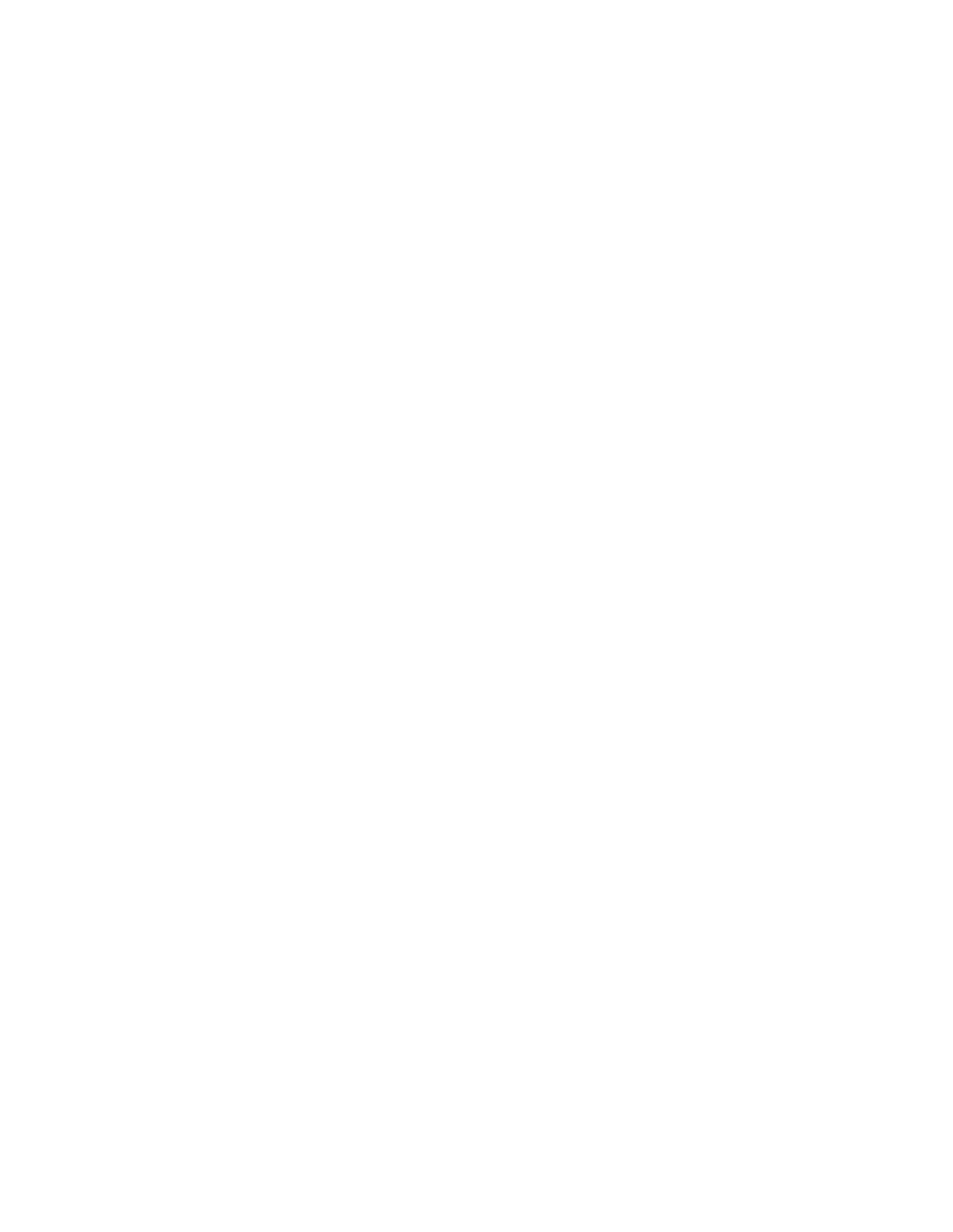#### **Author's Declaration for Electronic Submission of a Thesis**

I hereby declare that I am the sole author of this thesis. This is a true copy of the thesis, including any required final revisions, as accepted by my examiners.

I understand that my thesis may be made electronically available to the public.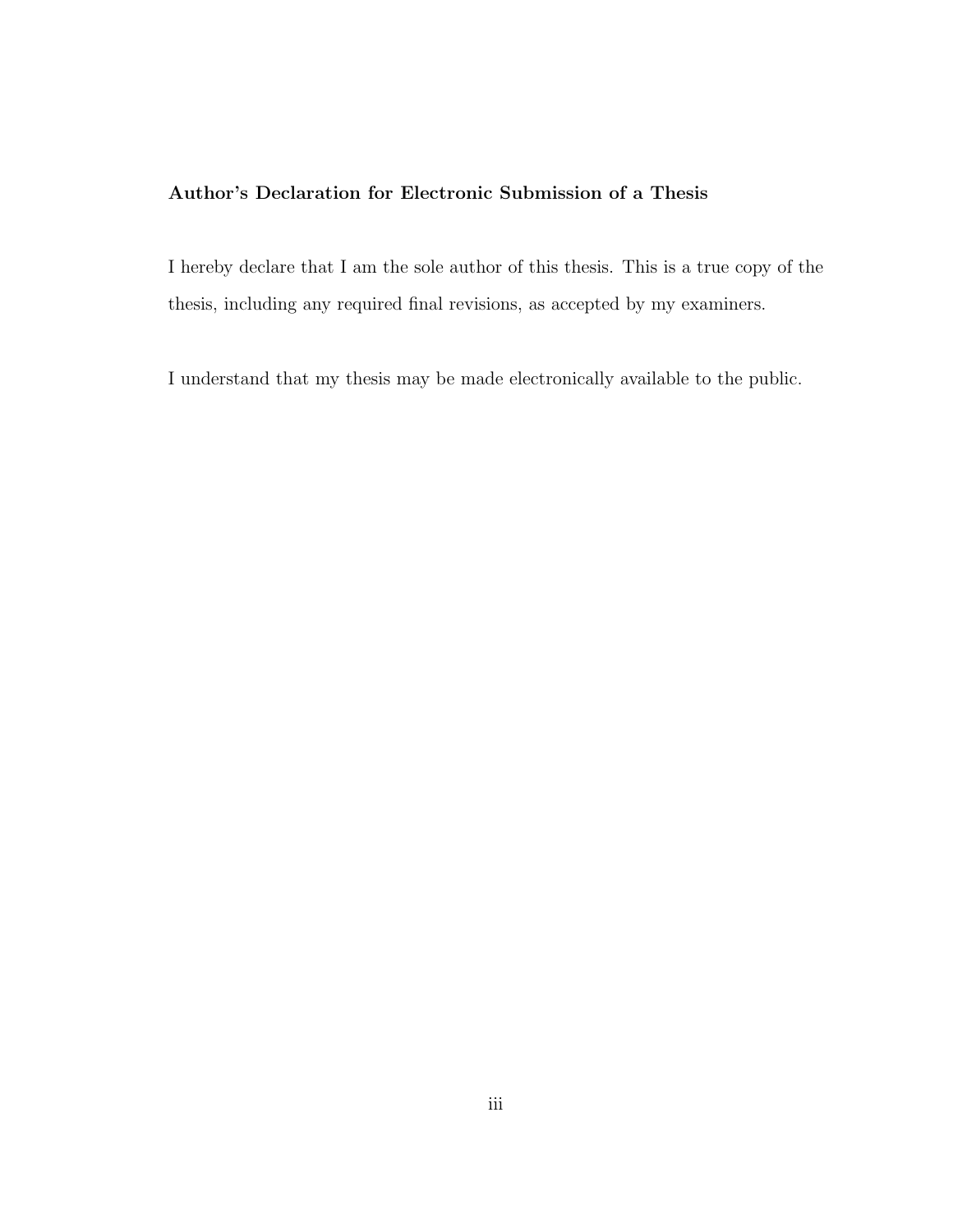### **Abstract**

Visual cryptography, first introduced by Naor and Shamir, allows a secret (black and white) image to be encoded and distributed to a set of participants such that certain predefined sets of participants may reconstruct the image without any computation. In 2000, Blundo, De Santis, and Naor introduced a model for grey-level visual cryptography which is a generalization of visual cryptography for general access structures. Grey-level visual cryptography extends this model to include grey-scale images. Decoding is done by the human visual system.

In this thesis we survey known results of grey-level visual cryptography and visual cryptography for general access structures. We extend several visual cryptography constructions to grey-level visual cryptography, and derive new results on the minimum possible pixel expansion for all possible access structures on at most four participants.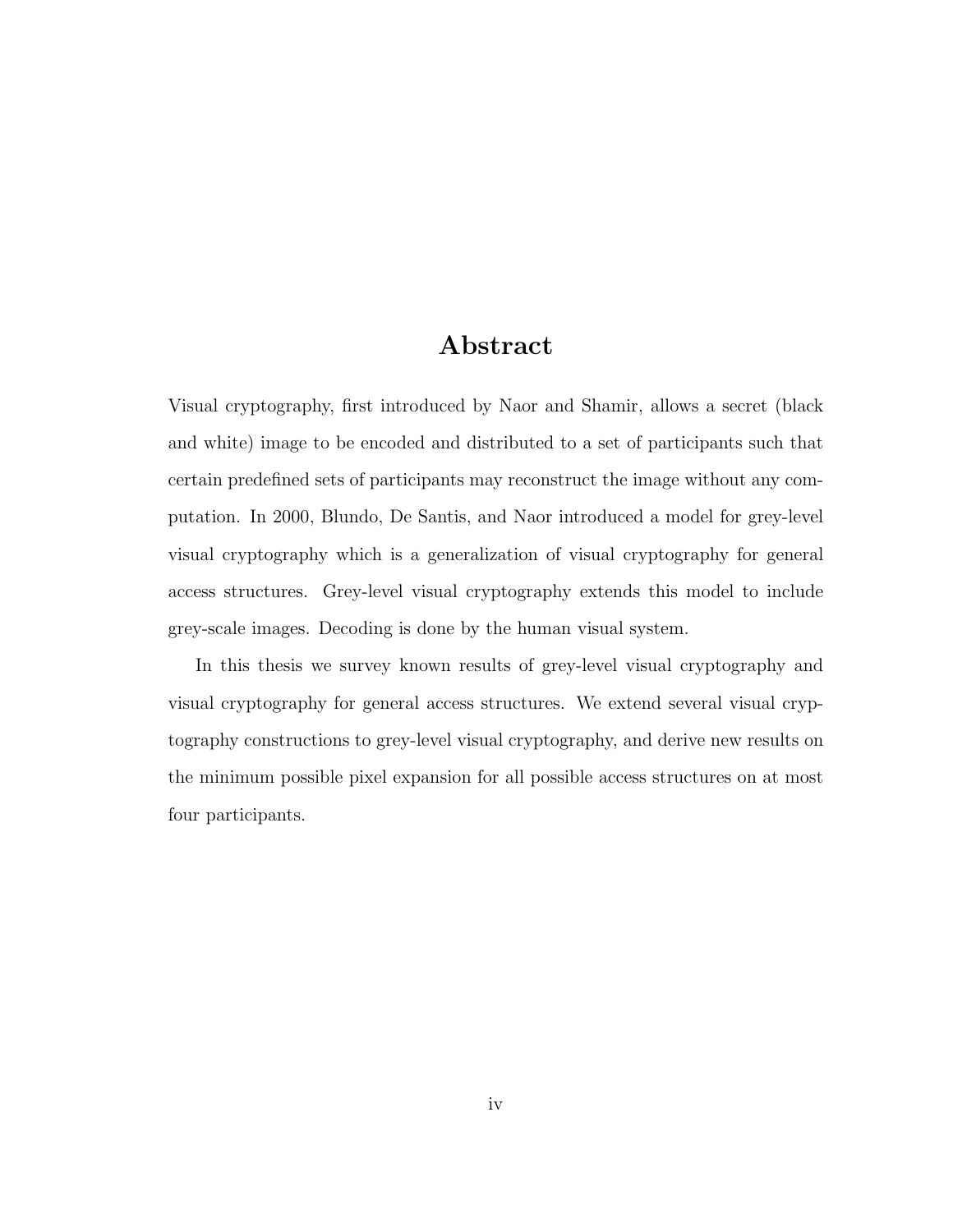### **Acknowledgements**

Many thanks to my supervisor, Jeff Shallit, for his support and guidance in the writing process, and my reader Doug Stinson, for lending much of his time and expertise. Thanks also go to my other reader, Alfred Menezes, for his assistance.

I would also like to thank the National Science and Engineering Research Council for their financial assistance, without which this work would not have been possible.

Finally, thanks to my parents, Jeanne and Bruce MacPherson, for much love and encouragement, and most of all to Daniel Koch, for always being there.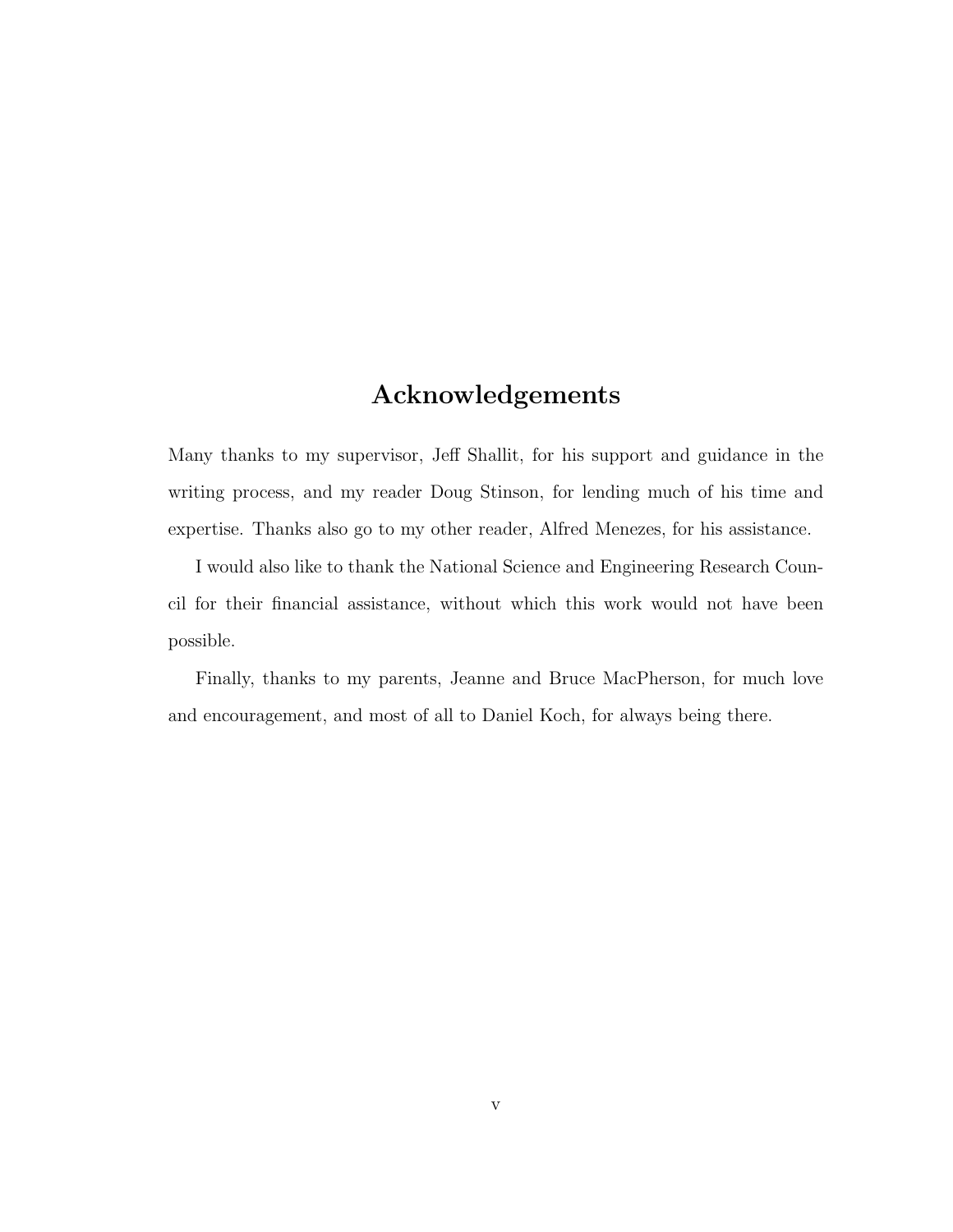## **Contents**

| $\mathbf{1}$ |     | Introduction              |  |    |  |  |
|--------------|-----|---------------------------|--|----|--|--|
| $\bf{2}$     |     | <b>Background</b>         |  |    |  |  |
|              | 2.1 |                           |  | 5  |  |  |
|              | 2.2 |                           |  |    |  |  |
|              |     | 2.2.1                     |  | 8  |  |  |
|              |     | 2.2.2                     |  | 11 |  |  |
|              |     | 2.2.3                     |  | 12 |  |  |
|              |     | 2.2.4                     |  | 17 |  |  |
|              |     | 2.2.5                     |  | 18 |  |  |
|              | 2.3 |                           |  |    |  |  |
|              |     | 2.3.1                     |  | 20 |  |  |
|              |     | 2.3.2                     |  | 22 |  |  |
| $\mathbf{R}$ |     | <b>GVCS</b> Constructions |  |    |  |  |
|              | 3.1 |                           |  | 24 |  |  |
|              | 3.2 |                           |  |    |  |  |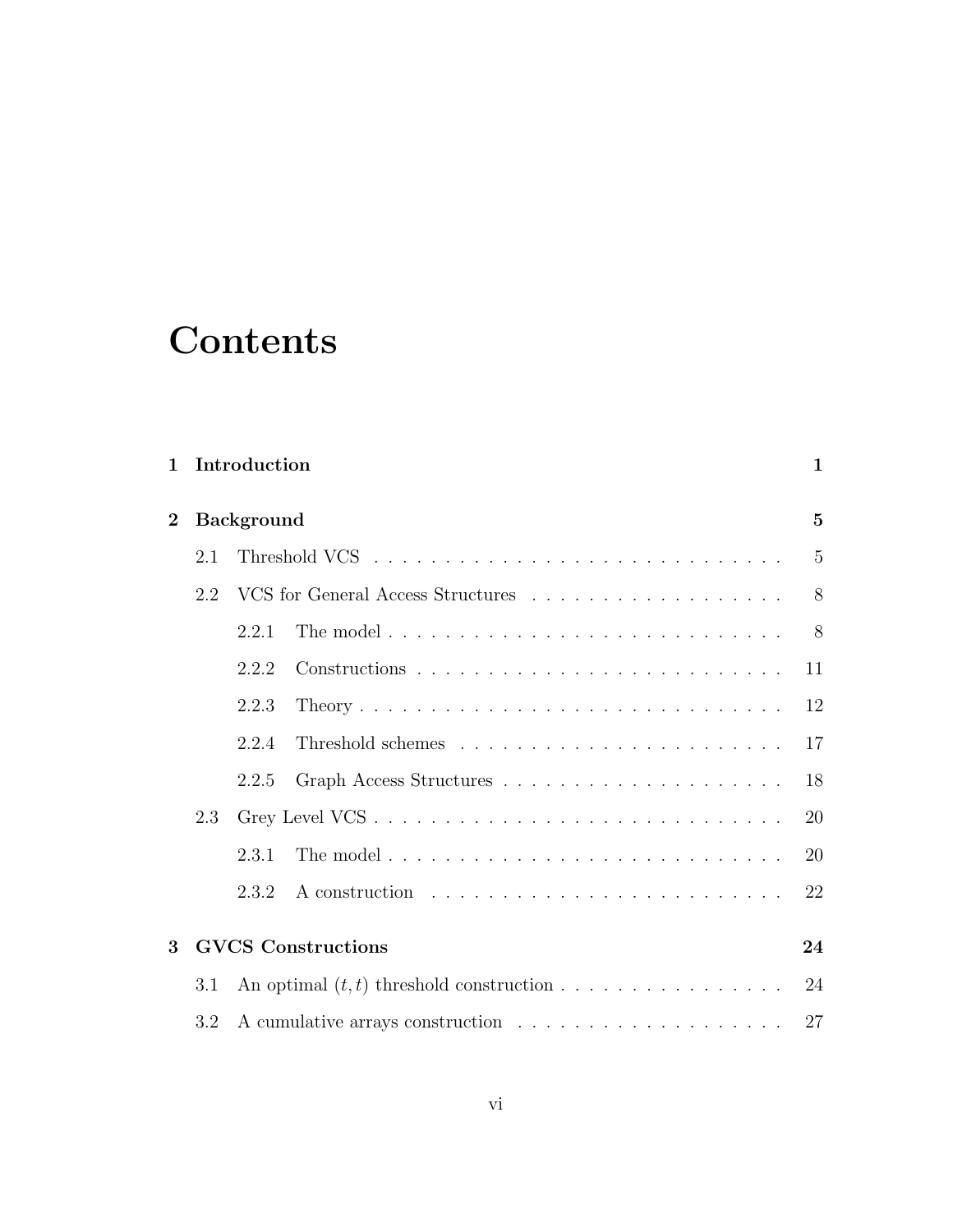|                | 3.3 <sub>z</sub>                 |       |                                                |    |  |  |  |
|----------------|----------------------------------|-------|------------------------------------------------|----|--|--|--|
|                |                                  |       |                                                | 35 |  |  |  |
| $\overline{4}$ | <b>GVCS</b> on Four Participants |       |                                                |    |  |  |  |
|                |                                  |       |                                                | 38 |  |  |  |
|                |                                  | 4.1.1 | Isolated Participants and Non-Connected Graphs | 38 |  |  |  |
|                |                                  | 4.1.2 |                                                | 42 |  |  |  |
|                | 4.2                              |       |                                                | 52 |  |  |  |
|                |                                  | 4.2.1 |                                                | 53 |  |  |  |
|                |                                  | 4.2.2 | $(k, n)$ -threshold access structures          | 54 |  |  |  |
|                |                                  | 4.2.3 |                                                | 57 |  |  |  |
|                | 4.3                              |       |                                                | 61 |  |  |  |
| $5^{\circ}$    |                                  |       | <b>Conclusions and Open Problems</b>           | 63 |  |  |  |
|                | <b>Bibliography</b><br>65        |       |                                                |    |  |  |  |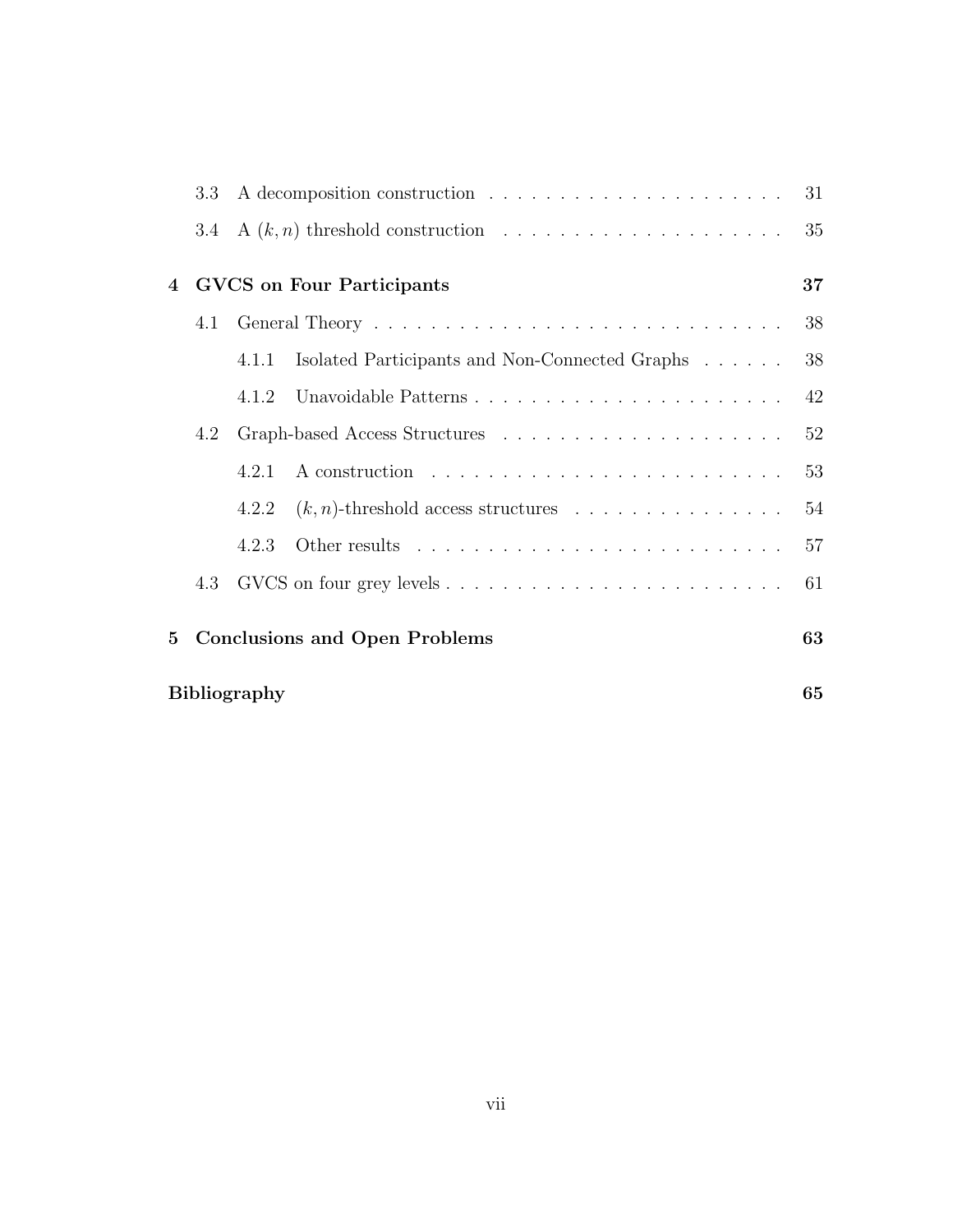## **List of Tables**

| 4.1 GVCS with four grey levels for strong access structures on up to four |     |
|---------------------------------------------------------------------------|-----|
|                                                                           | -62 |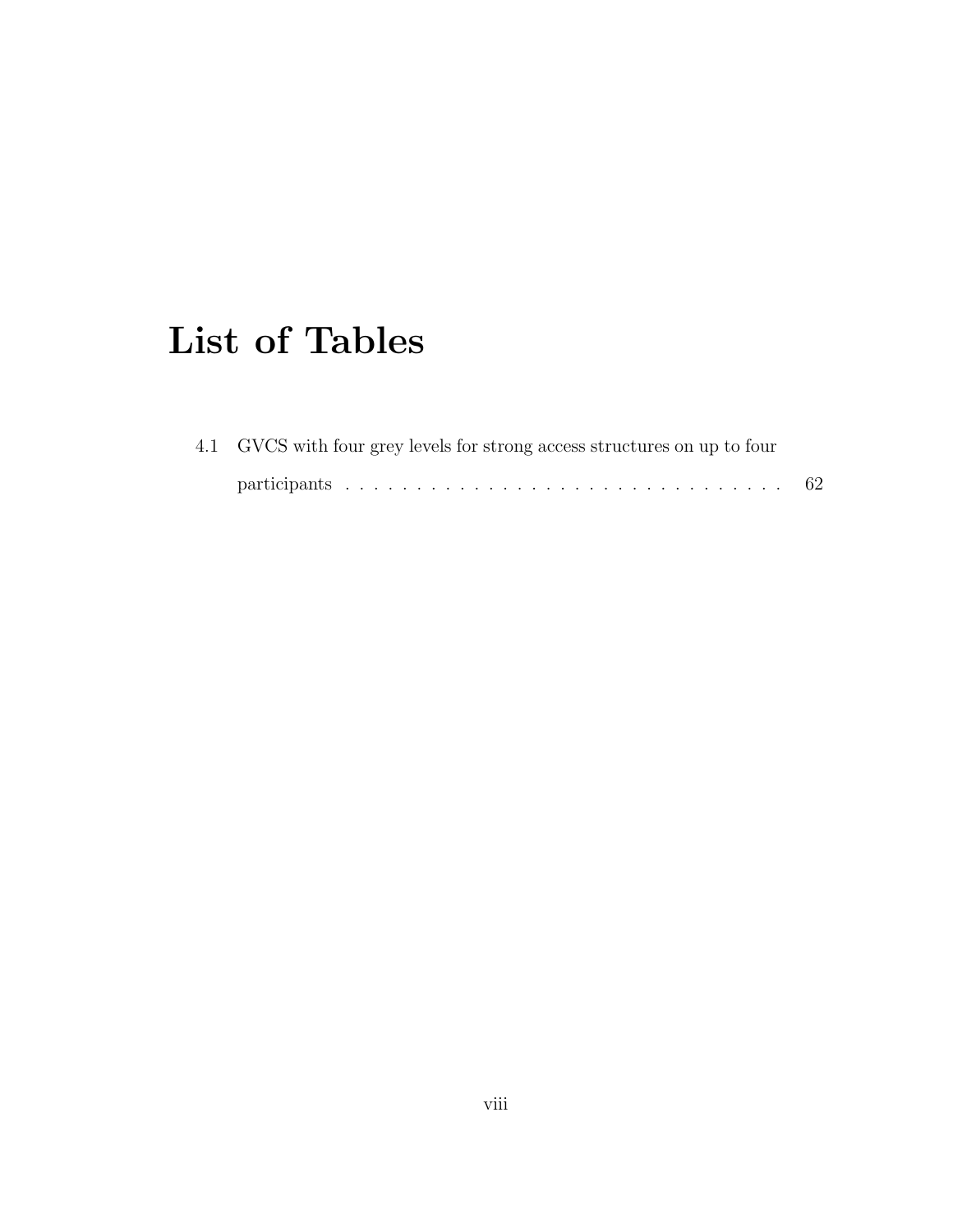## **Chapter 1**

## **Introduction**

Visual cryptography is a method of sharing a secret image among a group of participants, where certain groups of participants are defined as qualified and may combine their shares of the image to obtain the original, and certain other groups are defined as forbidden and even if they combine knowledge about their parts, cannot obtain any information on the secret image. The image is composed of black and white pixels. To encrypt, each pixel is divided into  $m$  subpixels, and for each pixel in the secret image, each participant is given  $m$  subpixels, some of which are black and some of which are white. These subpixels are so small that the eye averages them to some shade of grey. Each participant's share of the image can be thought of as a transparency with a mixture of black and white subpixels. To combine shares, participants simply stack their transparencies.

Visual cryptography is interesting because decryption requires no computation, but instead is done by the human visual system. The image reconstructed by combining shares of a qualified group of participants is not identical to the secret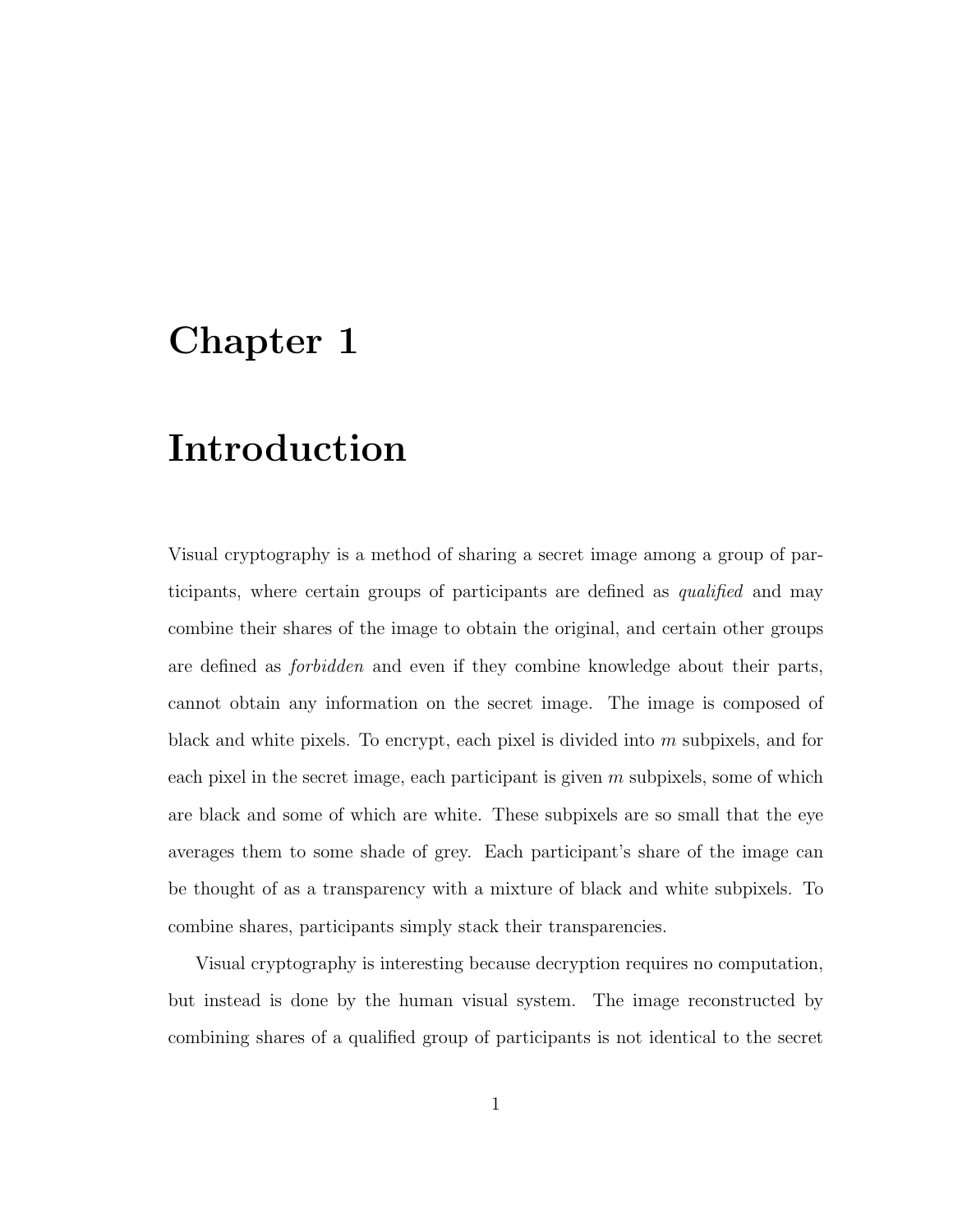image. The pixels of the secret image that were white are a lighter shade of grey than the pixels of the image that were black, and the difference in the darkness of the black and white pixels is a parameter called contrast. Ideally, we want the contrast to be high so that it is easy to differentiate the black and white areas.

Originally, visual cryptography was restricted to black and white images. While black and white images are sufficient for data such as scanned text documents, black and white pictures are typically represented in grey scale. To represent these images, it is necessary to generalize the visual cryptography schemes (VCS) for black and white images to grey levels (GVCS, or grey level visual cryptography schemes). In grey level visual cryptography, there are a specified number of grey levels g. Each pixel is again divided into  $m$  subpixels which are either black or white. As in visual cryptography, these are so small that the human eye averages them to some shade of grey. The reconstructed image is not identical to the secret image. Each grey level,  $0 \leq i < g$ , corresponds to some range of shades of grey, with the lowest grey levels being the lightest and the highest grey levels the darkest. As in visual cryptography, there is a concept of contrast, but in grey level visual cryptography there is a set of contrast parameters corresponding to each adjacent pair of grey levels. Again, we want the contrast to be as large as possible, to make it easier to differentiate between two adjacent grey levels.

An access structure on a set of participants  $P$  is a pair of sets, one consisting of all qualified sets of participants and the other consisting of all forbidden sets of participants. The most common and significant type of access structure is what is known as a threshold access structure. Assuming that the total number of partic-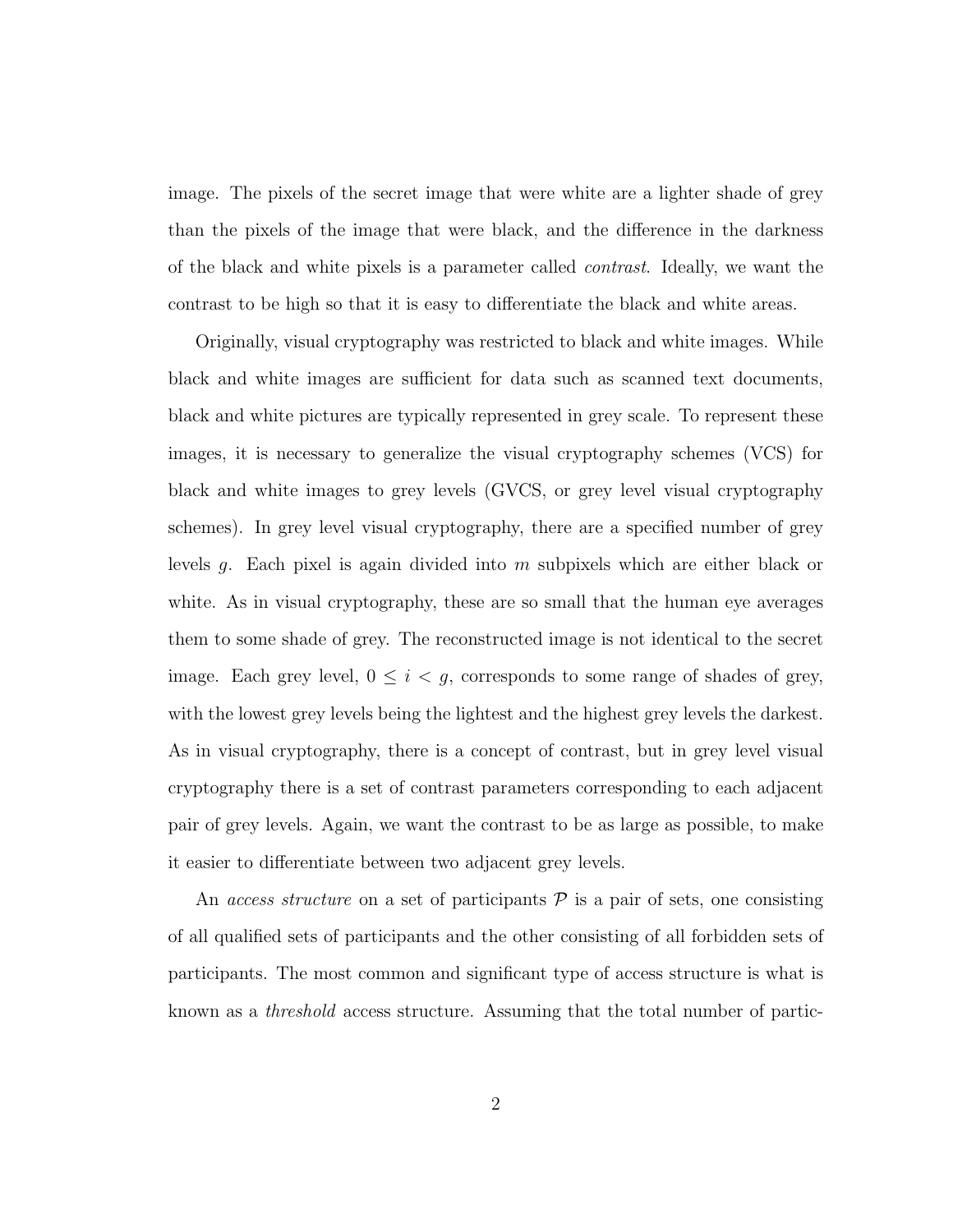ipants is n, a threshold structure is an access structure where any group of  $k$  or more participants is qualified and may reconstruct the secret, and any group of less than k participants is forbidden and has no information on the secret. These access structures are denoted as  $(k, n)$ -VCS  $((k, n)$ -GVCS respectively). In this thesis, we will adapt a known technique for constructing an optimal  $(t, t)$ -VCS to construct an optimal  $(t, t)$ -GVCS. We will also extend a technique for constructing  $(k, n)$ -VCS (using an optimal  $(t, t)$ -VCS) to construct  $(k, n)$ -GVCS (Theorem 3.4).

While not as significant as threshold access structures, general access structures are also interesting. We will present two constructions for general access structures, both based on constructions for VCS. The first is called the cumulative array construction (Theorem 3.2), which utilizes a cumulative mapping and a  $(t, t)$ -threshold GVCS to construct the GVCS for the general access structure. The second is called the decomposition construction (Theorem 3.3). This construction breaks down the access structure into smaller access structures for which a GVCS is known, and combines the schemes to obtain a GVCS for the original access structure.

Finally, we will extend the results of Atienese, Blundo, De Santis, and Stinson [1], which give the optimal pixel expansion for access structures on four participants, to the GVCS model. In order to accomplish this, we will obtain a variety of theoretical results. We begin by showing that we do not need to consider access structures which are not connected (Theorem 4.4), that is, which can be considered as two separate access structures. We also do not need to consider access structures which contain isolated participants (Lemma 4.1), i.e., participants which can obtain the secret alone. We then prove some important results regarding unavoidable pat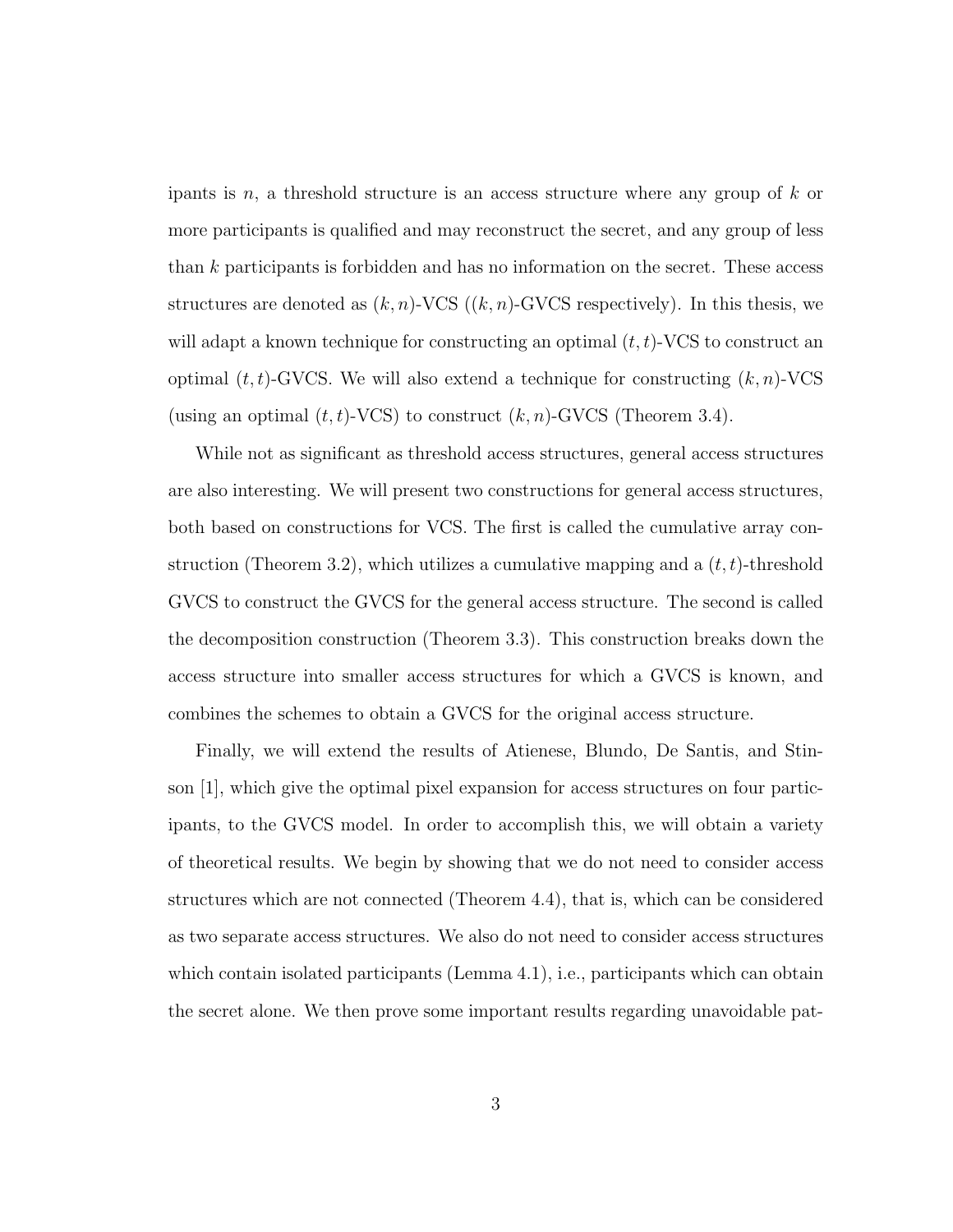terns, which are submatrices that must be present in the matrices of a GVCS for a given access structure. We use these to prove results about access structures which are based on graphs. The most significant result is one which gives the optimal pixel expansion for access structures arising from complete multipartite graphs (Theorem 4.16). We also use unavoidable patterns to give a lower bound on the pixel expansion for threshold access structures (Theorem 4.13). Finally, we give some special results on certain access structures (Theorem 4.17 and Theorem 4.18), and an upper bound for any GVCS for which a basis matrices construction is known for the corresponding VCS (Theorem 4.19).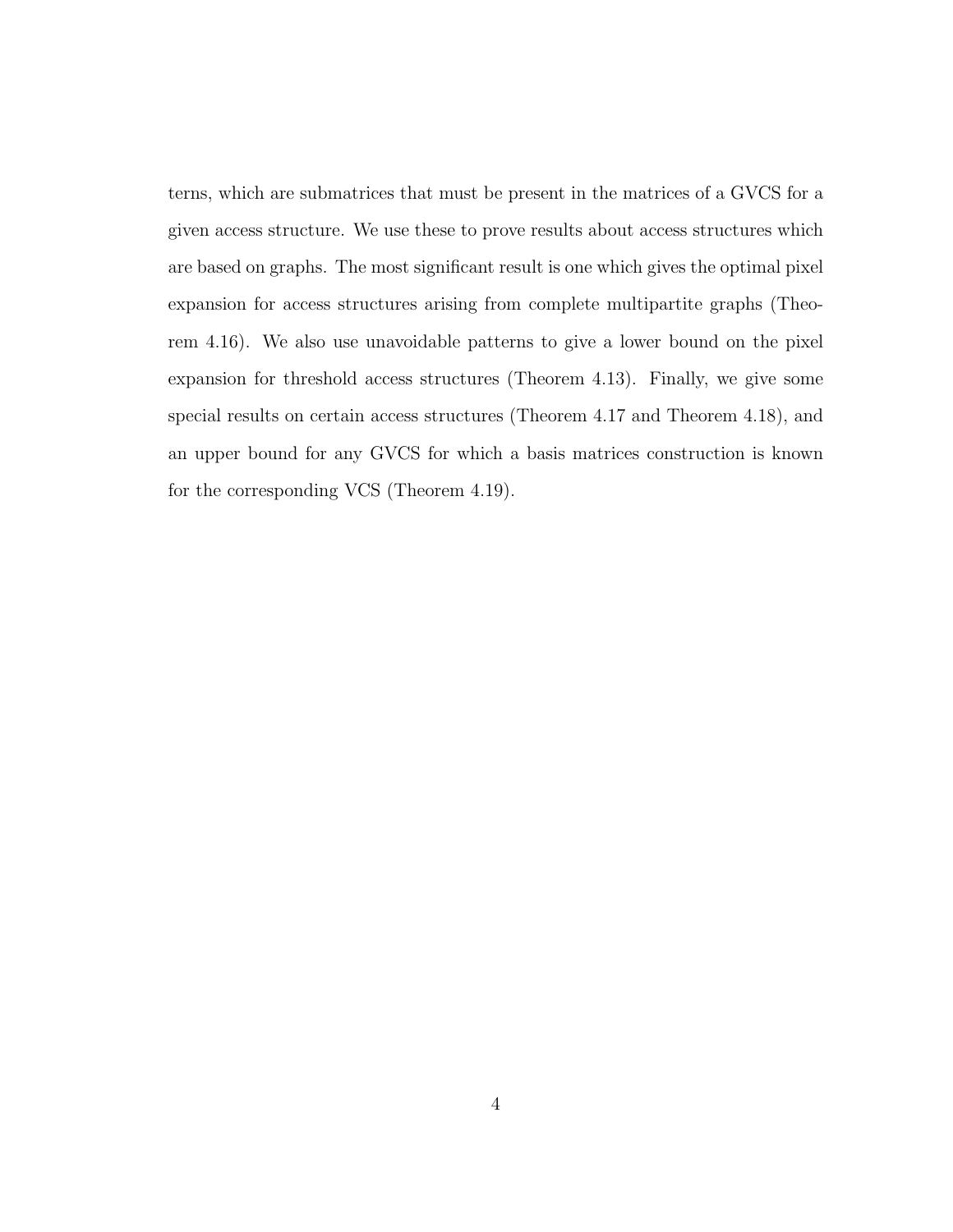## **Chapter 2**

## **Background**

### **2.1 Threshold VCS**

Visual cryptography was first introduced by Naor and Shamir [6] in 1994. In their paper, they address the idea of visual cryptography for threshold structures. They assume that the image is composed of black and white pixels, and each pixel is encrypted separately. Each pixel of the image appears in the  $n$  shares distributed to the participants. It is divided into  $m$  subpixels, either black or white, which are sufficiently small and close that the eye averages them to some shade of grey. We can represent this with an  $n \times m$  matrix:  $S[i, j] = 1$  if and only if the  $j<sup>th</sup>$  subpixel in the  $i<sup>th</sup>$  share is black. When the shares are combined, the perceived grey level is proportional to the number of ones in the boolean OR of the m-vectors representing the shares of each participant.

The black and white areas of the image are determined by a rule of contrast based on three variables: a threshold value, a relative difference, and the number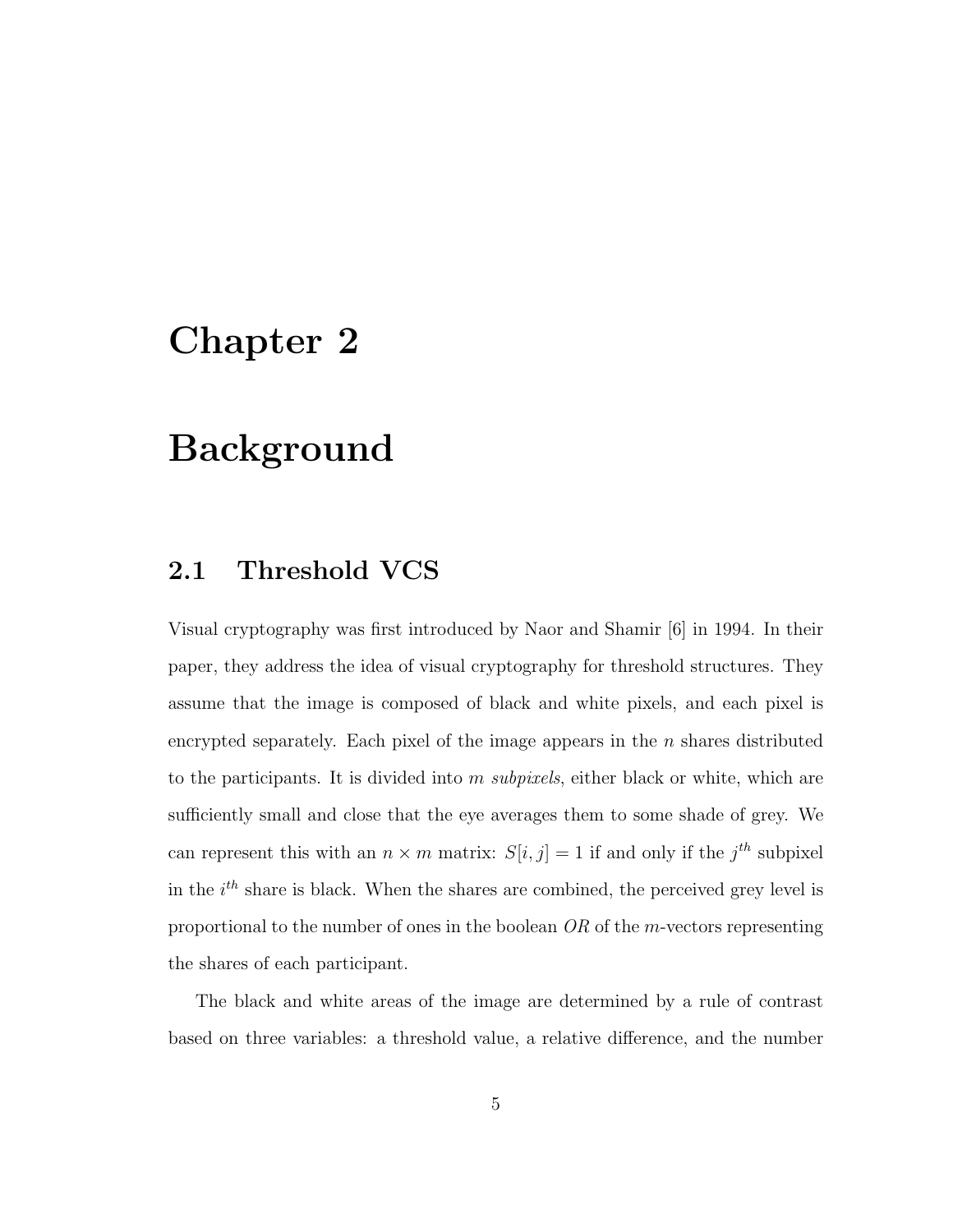of subpixels (referred to as the pixel expansion). We use:

- $\bullet$  to denote the threshold value;
- $\alpha$  to denote the relative difference;
- $\bullet$  *m* to denote the pixel expansion.

The *threshold value* is a numeric value for the point at which black areas are distinct from white. The value  $\alpha \cdot m$  is the *contrast*, which we want to be as large as possible. We require that  $\alpha \cdot m \geq 1$  to ensure that the black and white areas will be distinguishable.

We give the following definition of a threshold VCS, by Naor and Shamir [6]. The phrasing is taken directly from Atienese, Blundo, De Santis, and Stinson [1]. We use OR V to denote the boolean operation OR of a set of vectors with result V. The Hamming weight  $w(V)$  is the sum of the elements in a boolean vector V (alternatively, the number of 1's in  $V$ ).

**Definition 2.1** A  $(k, n)$ -VCS consists of two collections of  $n \times m$  matrices  $C_0$  and  $C_1$ . To share a white (respectively black) pixel, the dealer randomly chooses one of the matrices in  $C_0$   $(C_1)$ . The chosen matrix defines the color of the m subpixels in each of the *n* transparencies. The collections  $C_0$  and  $C_1$  must have the following properties:

1. For any  $S \in C_0$ , the OR V of any k of the n rows satisfies  $w(V) \le t - \alpha \cdot m$ . Similarly, for any  $S \in C_1$ , the OR V of any k of the n rows satisfies  $w(V) \ge t$ .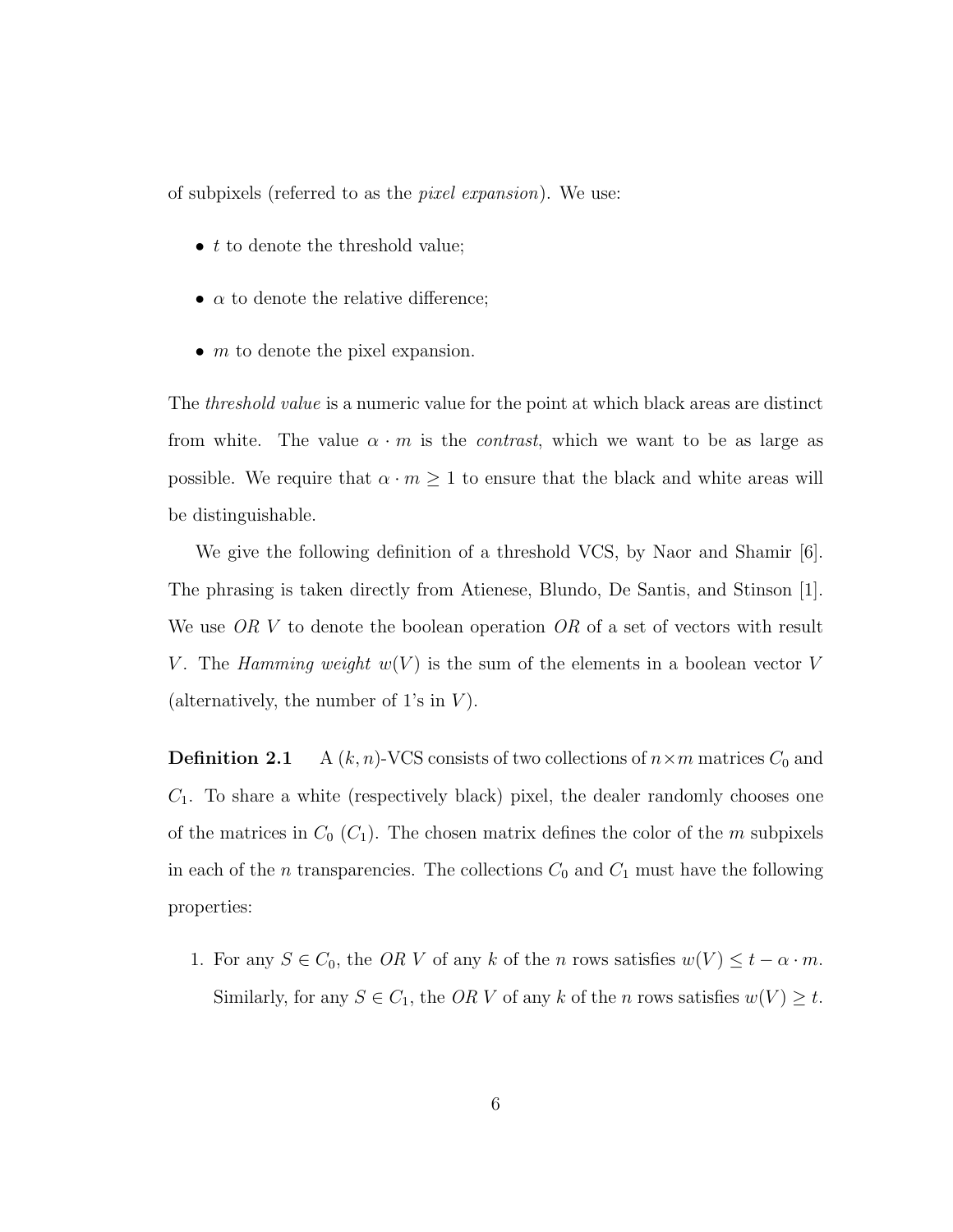2. For any subset  $\{i_1, i_2, \ldots, i_q\}$  of  $\{1, 2, \ldots, n\}$  with  $q < k$ , the two collections of  $q \times m$  matrices  $D_t$  for  $t \in \{0, 1\}$  obtained by restricting each  $n \times m$  matrix in  $C_t$  to rows  $i_1, i_2, \ldots, i_q$  are indistinguishable in the sense that they contain the same matrices with the same frequencies.

The first property of Definition 2.1 refers to the contrast of the scheme. The second refers to the security of the scheme, guaranteeing that if there are less than k parties, they will not be able to obtain any information on the secret image.

Naor and Shamir [6] also give a construction for a  $(k, k)$ -VCS which is optimal with respect to the pixel expansion  $m$  and prove its optimality. They construct the VCS as follows:

Consider a ground set  $W = \{e_1, \ldots, e_k\}$  of k elements and let  $\pi_1, \ldots, \pi_{2^{k-1}}$  be a list of all the subsets of W with even cardinality and let  $\sigma_1, \ldots, \sigma_{2^{k-1}}$  be a list of all the subsets of W with odd cardinality. Each list defines the following  $k \times 2^{k-1}$ matrices  $S_0$  and  $S_1$ : For  $1 \le i \le k$  and  $1 \le j \le 2^{k-1}$ , let  $S_0[i][j] = 1$  iff  $e_i \in \pi_j$  and  $S_1[i][j] = 1$  iff  $e_i \in \sigma_j$ .

The collections  $C_0$  and  $C_1$  are obtained by permuting the columns of  $S_0$  and  $S_1$ in all possible ways. This scheme has  $\alpha = 1/2^{k-1}$  and  $m = 2^{k-1}$ . Naor and Shamir go on to show that these values are optimal with respect to the pixel expansion for  $a(k, k)$ -VCS.

There is a simpler way to describe this construction. We can consider  $S_0$  to consist of the boolean k-bit vectors with even Hamming weight and  $S_1$  to consist of those with odd Hamming weight. Again, the collections  $C_0$  and  $C_1$  are obtained by permuting the columns of these matrices in all possible ways.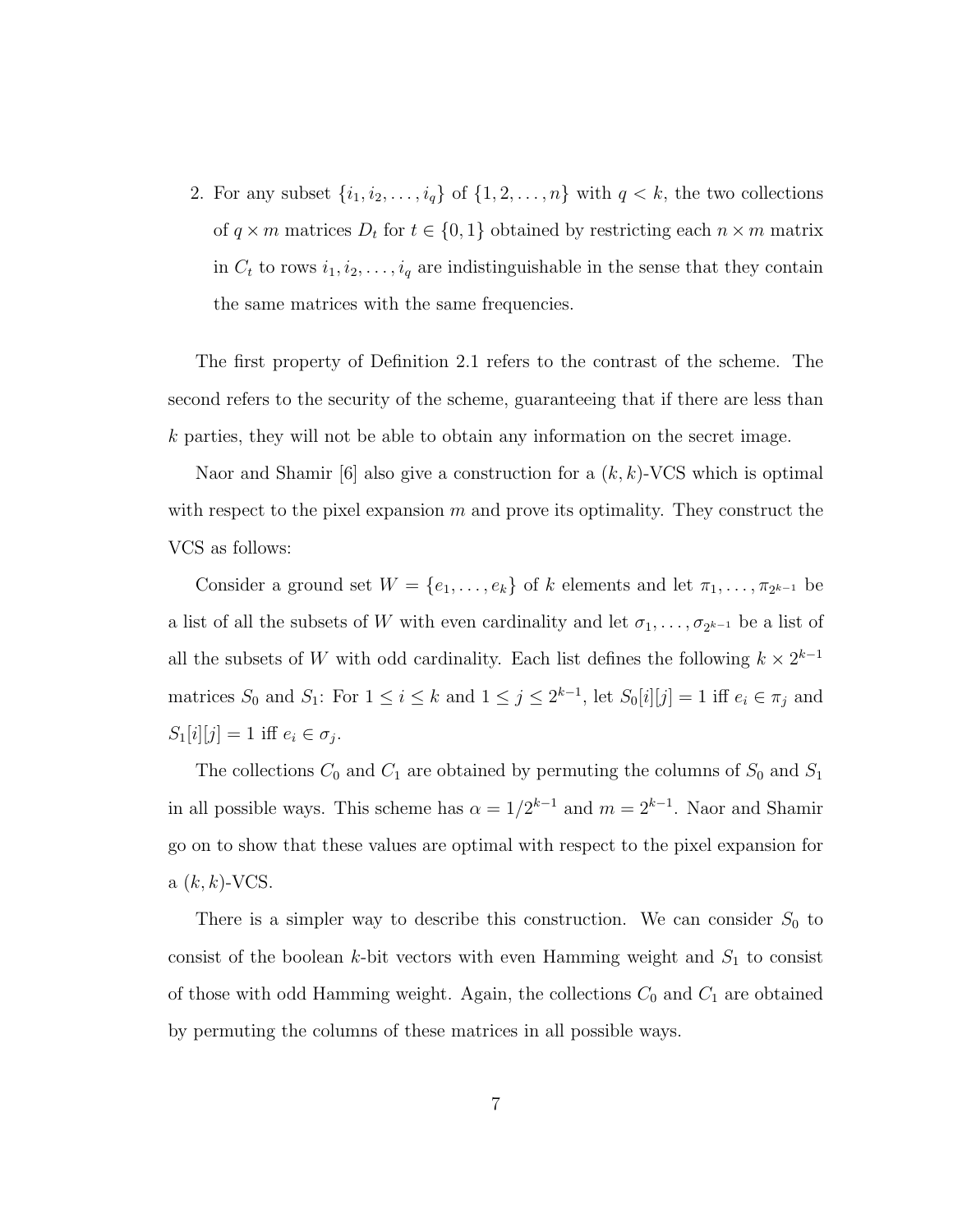As in the above construction, it is frequently possible to use a single matrix to represent each collection, where the collection is generated by permuting the columns of the corresponding matrix in all possible ways. Such a matrix is called a basis matrix, and all the visual cryptography schemes we will be using in this thesis are represented using basis matrices. Basis matrices are advantageous because they are both easier to construct and provide a more concise representation of the scheme. In the optimal  $(k, k)$ -VCS construction above,  $S_0$  and  $S_1$  are the basis matrices. When discussing this construction we will generally refer to the basis matrices  $S_0$  and  $S_1$  instead of the collections  $C_0$  and  $C_1$ .

### **2.2 VCS for General Access Structures**

Research in visual cryptography has been largely focused on threshold access structures. However, general access structures are also interesting, and require a new definition of the model. We use the definition given by Atienese, Blundo, De Santis, and Stinson [1].

#### **2.2.1 The model**

Let  $\mathcal{P} = \{1, \ldots, n\}$  be a set of n participants. Let  $\Gamma_{\text{Quad}} \subseteq 2^{\mathcal{P}}$  be the set of *qualified* sets of participants, and  $\Gamma_{\text{Forb}} \subseteq 2^{\mathcal{P}}$  be the set of *forbidden* sets of participants. Clearly we want  $\Gamma_{\text{Qual}} \cap \Gamma_{\text{Forb}} = \emptyset$ , as the same set of participants cannot be both qualified and forbidden. The pair  $(\Gamma_{\text{Qual}}, \Gamma_{\text{Forb}})$  is called an *access structure* for  $\mathcal{P}$ . For  $A \subseteq 2^{\mathcal{P}}$ , we say that A is monotone increasing if for any  $B \in A$  and any  $C \subseteq \mathcal{P}$ such that  $B \cap C = \emptyset$ , we have  $B \cup C \in A$ . We say that A is monotone decreasing if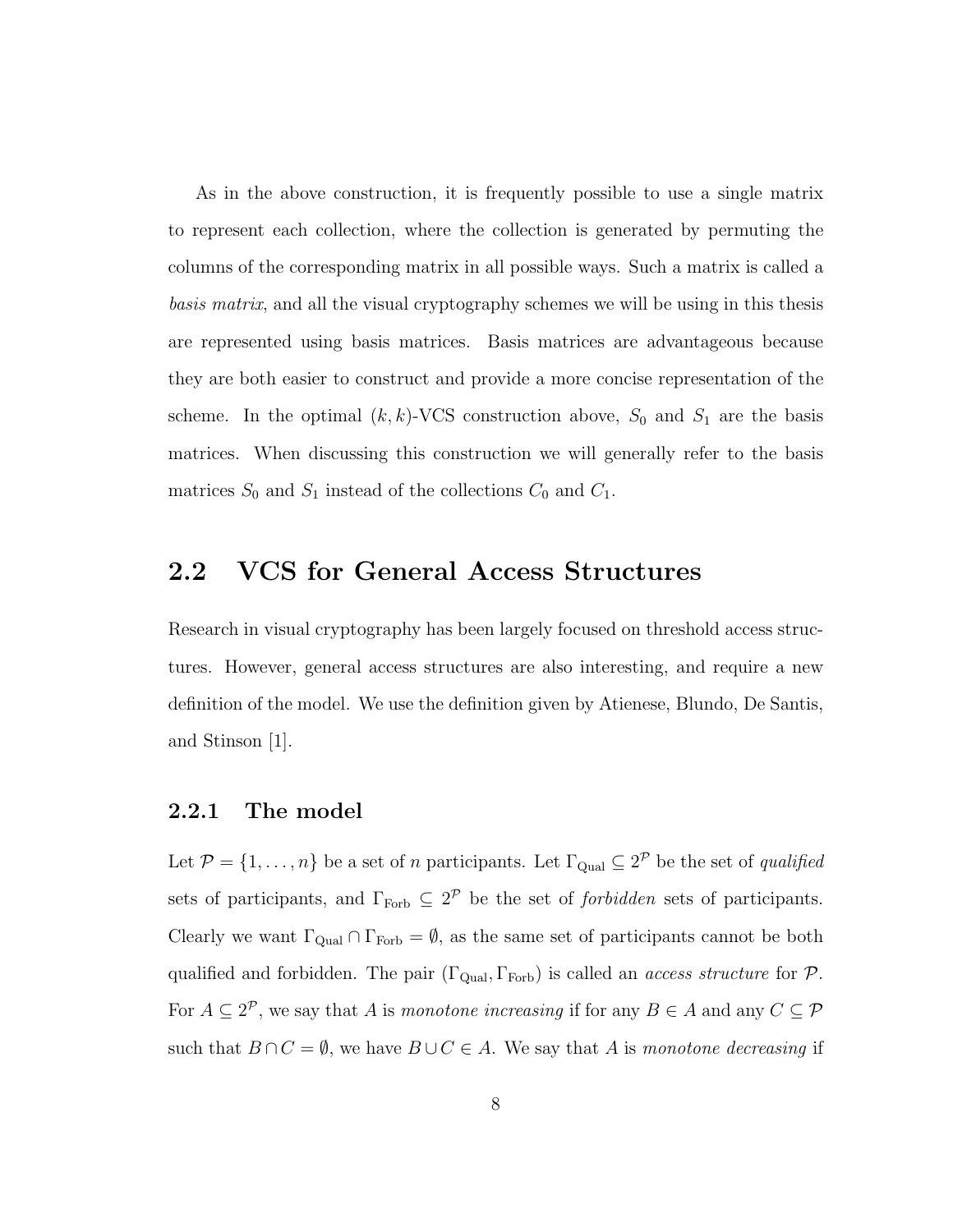for any  $B \in A$  and any  $C \subseteq B$  we have that  $B \setminus C \in A$ . In the case where  $\Gamma_{\text{Qual}}$  is monotone increasing,  $\Gamma_{\text{Forb}}$  is monotone decreasing, and  $\Gamma_{\text{Qual}} \cup \Gamma_{\text{Forb}} = 2^{\mathcal{P}}$ , we say the access structure is *strong*. We define  $\Gamma_0 = \{A \in \Gamma_{\text{Qual}} : A' \notin \Gamma_{\text{Qual}} \ \forall A' \subset A\}.$ We say that  $\Gamma_0$  is a *basis*. In a strong access structure,  $\Gamma_{\text{Qual}}$  is the *closure* of  $\Gamma_0$ .

We also need to define essential and non-essential participants. A participant  $i$ is essential if there exists a set  $X \subseteq \mathcal{P}$  such that  $X \notin \Gamma_{\text{Qual}}$  but  $X \cup \{i\} \in \Gamma_{\text{Qual}}$ . We also say that i is strongly essential if  $X \in \Gamma_{\text{Forb}}$  and  $X \cup \{i\} \in \Gamma_{\text{Qual}}$ . A participant i is non-essential if there does not exist a set X such that  $X \notin \Gamma_{\text{Qual}}$ but  $X \cup \{i\} \in \Gamma_{\text{Qual}}$ .

We first define VCS in terms of collections of matrices. This definition is taken nearly verbatim from Atienese, Blundo, De Santis, and Stinson [1].

**Definition 2.2** Let  $(\Gamma_{\text{Qual}}, \Gamma_{\text{Forb}})$  be an access structure on *n* participants. The collections of  $n \times m$  Boolean matrices  $C_0$  and  $C_1$  are a visual cryptography scheme with pixel expansion m if there exists values  $\alpha(m)$  and sets  $\{X, t_X\}_{X \in \Gamma_{\text{Qual}}}$  satisfying:

- 1. Any  $X = \{j_1, \ldots, j_p\} \in \Gamma_{\text{Qual}}$  can recover the shared image by combining their shares. Formally, for any  $M \in C_0$ , the OR V of rows  $j_1, \ldots, j_p$  satisfies  $w(V) \leq t_X - \alpha(m) \cdot m$ ; whereas for any  $M \in C_1$  we have that  $w(V) \geq t_X$ .
- 2. Any  $X = \{j_1, \ldots, j_p\} \in \Gamma_{\text{Forb}}$  has no information on the shared image. Formally, the collections of  $p \times m$  matrices  $D_0$  and  $D_1$  obtained by restricting each  $n \times m$  matrix in  $C_0$  and  $C_1$  to rows  $j_1, \ldots, j_p$  are indistinguishable in the sense that they contain the same matrices with the same frequencies.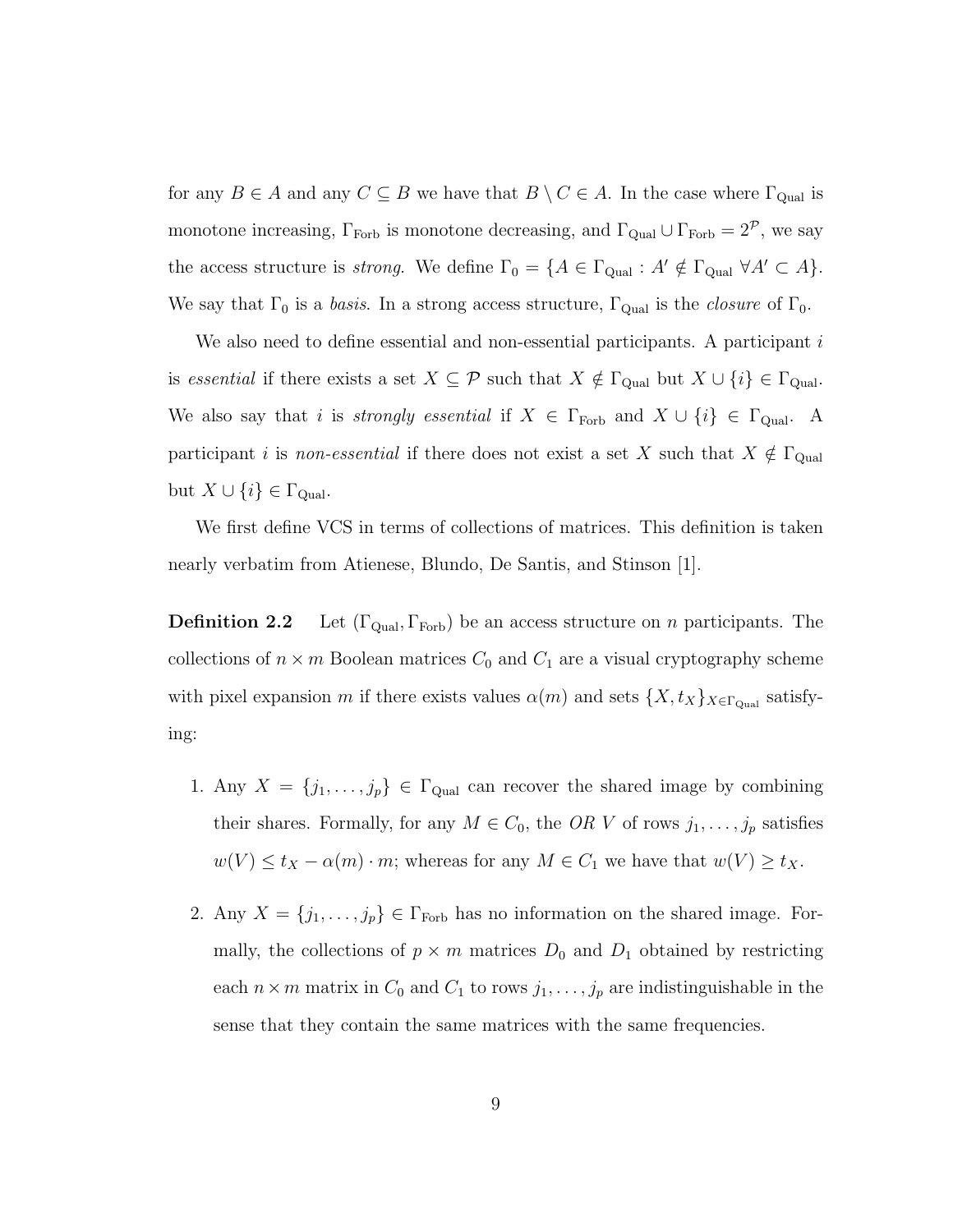As in Definition 2.1 the first property ensures that the participants will be able to distinguish the black and white pixels, and the second property ensures the security of the scheme.

Note that the threshold t in Definition 2.1 is the same for any choice of  $k$ participants. In Definition 2.2, we allow the threshold to vary with the choice of participants  $X$  and denote it by  $t_X$ .

Since all the constructions we will be working with use basis matrices, we will rewrite our definition in terms of basis matrices. When proving that a construction works, this is the definition we will refer to. This definition is also taken nearly verbatim from Atienese, Blundo, De Santis, and Stinson [1].

**Definition 2.3** Let  $(\Gamma_{\text{Qual}}, \Gamma_{\text{Forb}})$  be an access structure on *n* participants. The Boolean matrices  $S_0$ ,  $S_1$  are a visual cryptography scheme with pixel expansion m if there exists values  $\alpha(m)$  and sets  $\{X, t_X\}_{X \in \Gamma_{\text{Qual}}}$  satisfying:

- 1. If  $X = \{j_1, \ldots, j_p\} \in \Gamma_{\text{Qual}}$  then the OR V of rows  $j_1, \ldots, j_p$  of  $S_0$  satisfies  $w(V) \le t_X - \alpha(m) \cdot m$ ; whereas for  $S_1$  we have that  $w(V) \ge t_X$ .
- 2. If  $X = \{j_1, \ldots, j_p\} \in \Gamma_{\text{Forb}}$  then the  $p \times m$  matrices obtained by restricting  $S_0$ ,  $S_1$  to rows  $j_1, \ldots, j_p$  are equal up to a column permutation.

We obtain the collections  $C_0$ ,  $C_1$  by permuting the columns of  $S_0$ ,  $S_1$  in all possible ways.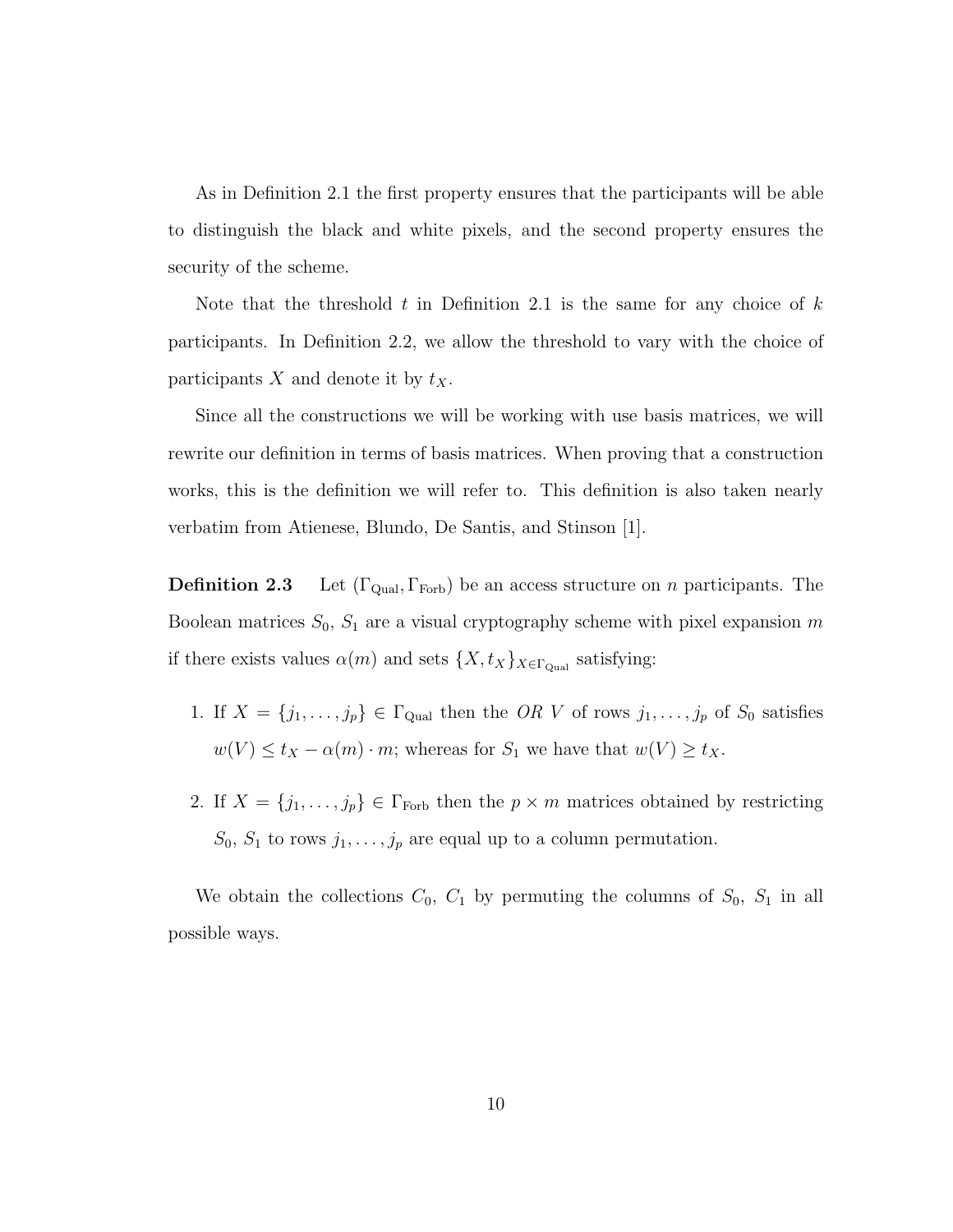#### **2.2.2 Constructions**

Using this definition, Atienese, Blundo, De Santis, and Stinson [1] provide various constructions. Of particular interest are the cumulative arrays, decomposition, and starting matrices constructions.

#### **A Cumulative Arrays Construction**

Let  $(\Gamma_{\text{Qual}}, \Gamma_{\text{Forb}})$  be a strong access structure on  $\mathcal{P} = \{1, \ldots, n\}$ , and let  $Z_M =$  ${B \in \Gamma_{\text{Forb}} : B \cup \{i\} \in \Gamma_{\text{Qual}} \,\forall i \in \mathcal{P} \setminus B}$  be the set of all maximal forbidden sets. Let  $Z_M = \{F_0, \ldots, F_{t-1}\}.$  The cumulative array is a  $|\mathcal{P}| \times |Z_M|$  boolean matrix such that  $CA[i, j] = 1$  if and only if  $i \notin F_j$ .

Let  $\hat{S}_0$  and  $\hat{S}_1$  be the basis matrices of a  $(t, t)$ -VCS. We use the cumulative array CA to construct the basis matrices  $S_0$ ,  $S_1$  from  $\hat{S}_0$  and  $\hat{S}_1$ . For any fixed i let  $j_{i,1},\ldots,j_{i,g_i}$  be the integers j such that  $CA[i,j] = 1$ . The i<sup>th</sup> row of  $S_0$  ( $S_1$ ) respectively) consists of the OR of rows  $j_{i,1},\ldots,j_{i,g_i}$  of  $\hat{S}_0$  ( $\hat{S}_1$  respectively).

#### **A Decomposition Construction**

The decomposition construction uses smaller access structures as building blocks for larger schemes. Let  $(\Gamma_{\text{Qual}}', \Gamma_{\text{Forb}}')$  and  $(\Gamma_{\text{Qual}}'', \Gamma_{\text{Forb}}'')$  be two access structures on a set of n participants P. If a participant  $i \in \mathcal{P}$  is non-essential for  $(\Gamma_{\text{Qual}}', \Gamma_{\text{Forb}}'),$  we assume that  $i \in \Gamma_{\text{Forb}}'$  and that i does not receive nothing as a share, and similarly for  $(\Gamma''_{\text{Qual}}, \Gamma''_{\text{Forb}})$ .

Suppose there exist a  $(\Gamma'_{\text{Qual}}, \Gamma'_{\text{Forb}})$ -VCS and a  $(\Gamma''_{\text{qual}}, \Gamma''_{\text{Forb}})$ -VCS with basis matrices  $S'_0$ ,  $S'_1$  and  $S''_0$ ,  $S''_1$  respectively. We construct the VCS for the access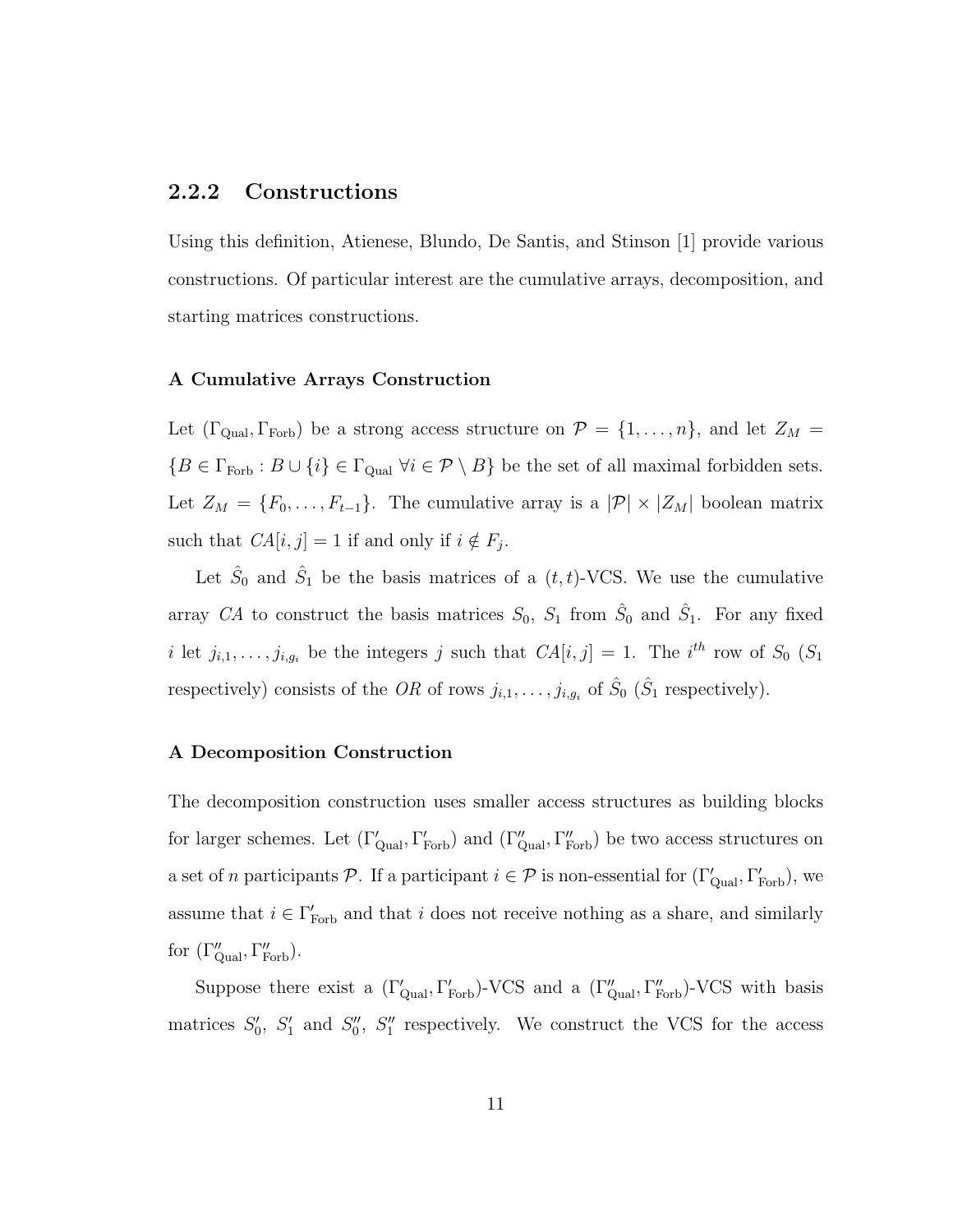structure  $(\Gamma_{\text{Qual}}, \Gamma_{\text{Forb}}) = (\Gamma'_{\text{qual}} \cup \Gamma''_{\text{Qual}}, \Gamma'_{\text{Forb}} \cap \Gamma''_{\text{Forb}})$  as follows.

We create matrices  $\hat{S}'_0$ ,  $\hat{S}'_1$ ,  $\hat{S}''_0$ ,  $\hat{S}''_1$  from  $S'_0$ ,  $S'_1$ ,  $S''_0$ ,  $S''_1$  respectively. We will show how to construct  $\hat{S}'_0$ . For  $1 < i < n$ , the *i*<sup>th</sup> row of  $\hat{S}'_0$  has all zero entries if participant  $i$  is not an essential participant, otherwise it is the same as the row of  $S'_0$  corresponding to participant *i*. We construct  $\hat{S}'_1$ ,  $\hat{S}''_0$ ,  $\hat{S}''_1$  similarly. Finally, we have  $S_0 = \hat{S}'_0 \circ \hat{S}''_0$  and  $S_1 = \hat{S}'_1 \circ \hat{S}''_1$ , where  $\circ$  is the concatenation of matrices.

It is important to note that this construction can only be used if the smaller access structures are realized using basis matrices.

#### **A Starting Matrices Threshold Construction**

**Definition 2.4** A starting matrix  $SM(n, l, k)$  is an  $n \times l$  matrix whose entries are elements of a ground set  $\{a_1, \ldots, a_k\}$  with the property that for any subset of k rows, there exists at least one column such that the entries in the k given rows are all distinct.

We use a starting matrix  $SM(n, l, k)$  and an optimal  $(k, k)$ -VCS to construct  $n \times (l \cdot 2^{k-1})$  basis matrices  $S_0$  and  $S_1$  for a  $(k, n)$ -threshold access structure by replacing the symbols  $\{a_1, \ldots, a_k\}$  with the corresponding rows of the  $(k, k)$ -VCS.

#### **2.2.3 Theory**

Atienese, Blundo, De Santis, and Stinson [1] give optimal values for the pixel expansion for all access structures on four participants. In order to do this, they prove certain results regarding the structure of a VCS. Most of these results fall into one of two categories: unavoidable patterns and graph-based access structures.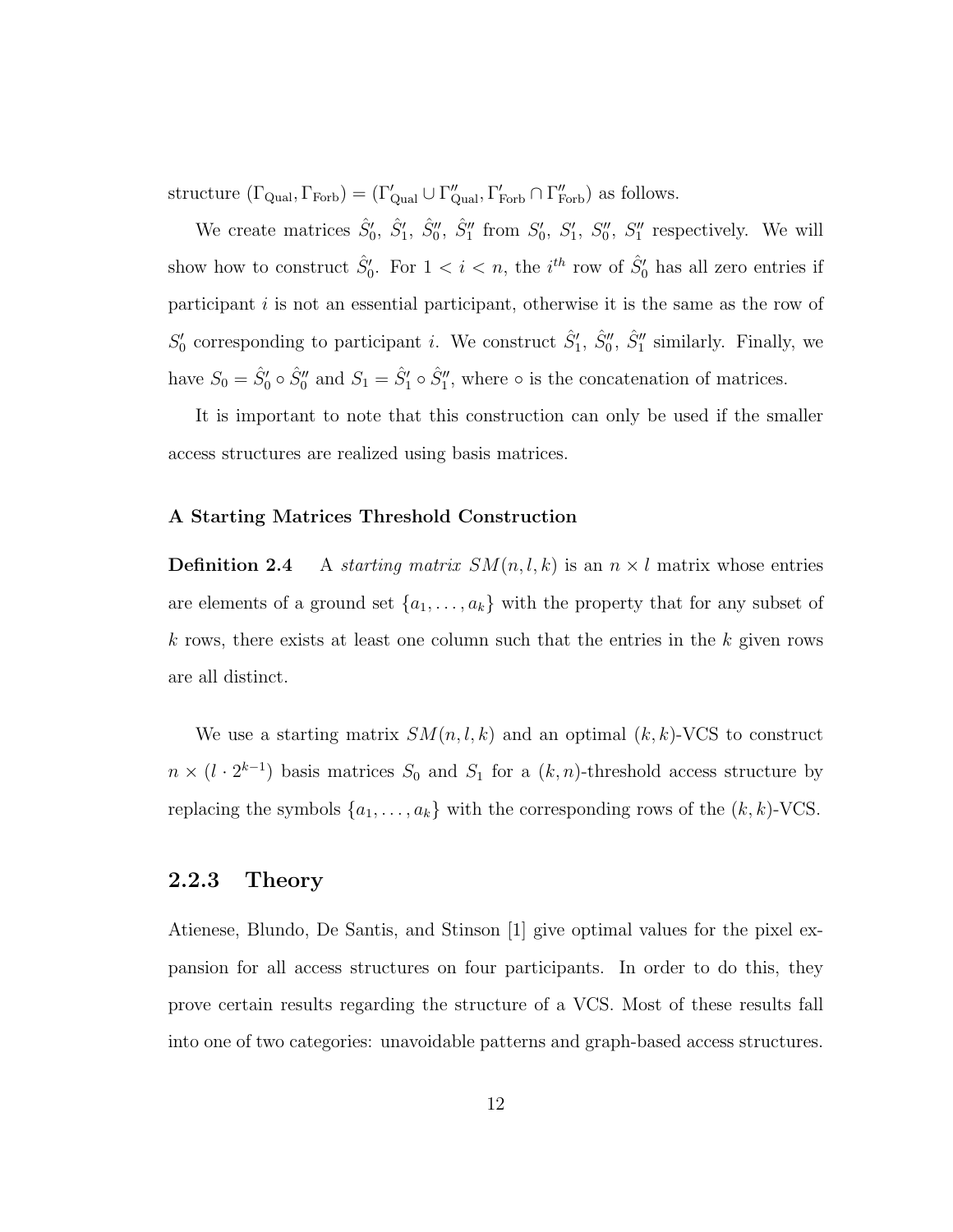We will first begin with some miscellaneous results on isolated participants and non-connected graphs.

#### **Isolated Participants and Non-Connected Access Structures**

First, Atienese, Blundo, De Santis, and Stinson [1] show that we need only consider access structures where  $|X| \geq 2$  for all  $X \in \Gamma_{\text{Qual}}$ , that is, access structures with no isolated participants. To prove this, let  $\mathcal{P}' = \mathcal{P} \setminus \{x\}$  and consider the induced access structure  $(\Gamma'_{\text{Qual}}, \Gamma'_{\text{Forb}}) = (\Gamma_{\text{qual}}[\mathcal{P}'], \Gamma_{\text{Forb}}[\mathcal{P}'])$ . We can construct a VCS for  $(\Gamma_{\text{Qual}}, \Gamma_{\text{Forb}})$  from a VCS for  $(\Gamma_{\text{Qual}}', \Gamma_{\text{Forb}}')$  as follows: for each matrix  $M \in C_0'$ , adjoin a row corresponding to x consisting of zeros. For each matrix  $M \in C_1$ , adjoin a row corresponding to x consisting of ones. Clearly Properties 1 and 2 of Definition 2.2 are satisfied, and the resulting sets of matrices constitute a VCS. In addition, if there are multiple isolated participants, this construction can be applied for each isolated participant.

Atienese, Blundo, De Santis, and Stinson [1] also show how to construct a VCS for an access structure with a participant x such that  $\{x\} \cup X \in \Gamma_{\text{Qual}}$  for all  $X \subseteq \mathcal{P} \setminus \{x\}$ . In other words, x and any other group of participants are qualified. Let  $(\Gamma_{\text{Qual}}, \Gamma_{\text{Forb}})$  be an access structure on a set of participants P where  $x \notin \mathcal{P}$ , and let  $\Gamma'_{\text{Qual}} = \Gamma_{\text{Qual}} \cup \{X \cup \{x\} : X \subseteq \mathcal{P}\}\$ . Given collections of matrices  $C_0, C_1$ representing a VCS with pixel expansion m on  $(\Gamma_{\text{Qual}}, \Gamma_{\text{Forb}})$ , they show how to construct collections of matrices  $C'_0, C'_1$  representing a VCS for  $(\Gamma'_{\text{Qual}}, \Gamma_{\text{Forb}})$ . For each  $M \in C_0$ , adjoin a new row corresponding to participant x consisting of zeros, and a column of zeros. For each  $M \in C_1$  adjoin a row corresponding to participant x consisting of ones, and a column consisting of zeros, except that the entry in row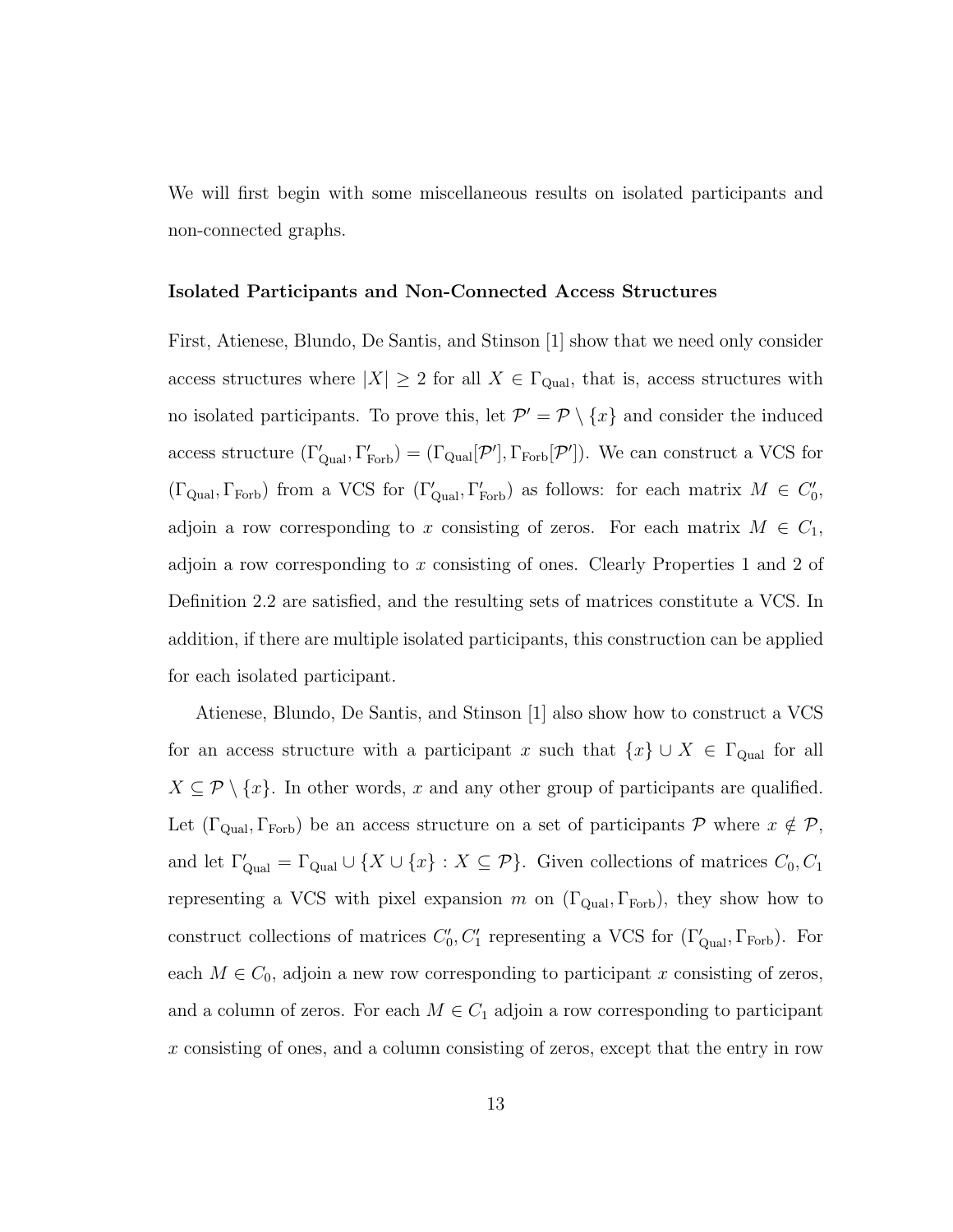x, column  $m + 1$  is equal to one. Clearly Properties 1 and 2 of Definition 2.2 are satisfied, so the new collections constitute a VCS. This construction can be applied repeatedly if there is more than one such  $x$ .

Given an access structure  $(\Gamma_{\text{Qual}}, \Gamma_{\text{Forb}})$  on a set of participants  $P$ , we say that it is *connected* if it is not possible to partition  $\mathcal P$  into  $\mathcal P'$  and  $\mathcal P''$  such that  $\Gamma_{\rm Qual}\subseteq$  $2^{\mathcal{P}'} \cup 2^{\mathcal{P}''}$ . If such a partitioning can be found, we say the access structure is non-connected. We define the sum of two access structures  $(\Gamma'_{\text{qual}}, \Gamma'_{\text{Forb}})$  on  $\mathcal{P}'$ and  $(\Gamma''_{\text{Qual}}, \Gamma''_{\text{Forb}})$  on  $\mathcal{P}''$  to be  $\mathcal{P} = \mathcal{P}' \cup \mathcal{P}''$  with  $(\Gamma_{\text{Qual}}, \Gamma_{\text{Forb}})$  such that  $\Gamma_{\text{qual}} =$  $\Gamma'_{\text{Qual}} \cup \Gamma''_{\text{qual}}$  and  $\Gamma_{\text{Forb}} = \{X \cup Y : X \in \Gamma'_{\text{Forb}}$ ,  $Y \in \Gamma''_{\text{Forb}}\}$ . Atienese, Blundo, De Santis, and Stinson [1] prove the following theorem.

**Theorem 2.1** Let  $(\Gamma'_{\text{Qual}}, \Gamma'_{\text{Forb}})$  and  $(\Gamma''_{\text{qual}}, \Gamma''_{\text{Forb}})$  be access structures on disjoint sets of participants  $\mathcal{P}'$  and  $\mathcal{P}''$  respectively, and let  $(\Gamma_{\text{Qual}}, \Gamma_{\text{Forb}})$  be their sum. If there exist a  $(\Gamma'_{\text{Qual}}, \Gamma'_{\text{Forb}}, m')$ -VCS and  $(\Gamma''_{\text{qual}}, \Gamma''_{\text{Forb}}. m'')$ -VCS, then there exists a  $(\Gamma_{\text{Qual}}, \Gamma_{\text{Forb}}, m)$ -VCS where  $m = \max\{m', m''\}.$ 

Thus, we do not need to consider non-connected access structures, since their minimum pixel expansion can be determined from their connected parts.

#### **Unavoidable Patterns**

Unavoidable patterns are submatrices which must be present in the matrices which make up each collection. These submatrices are defined by the access structures. We denote by  $M[X]$  the matrix M restricted to the rows corresponding to X, where  $M \in C_0 \cup C_1$  and  $X \subseteq \mathcal{P}$ . Atienese, Blundo, De Santis, and Stinson [1]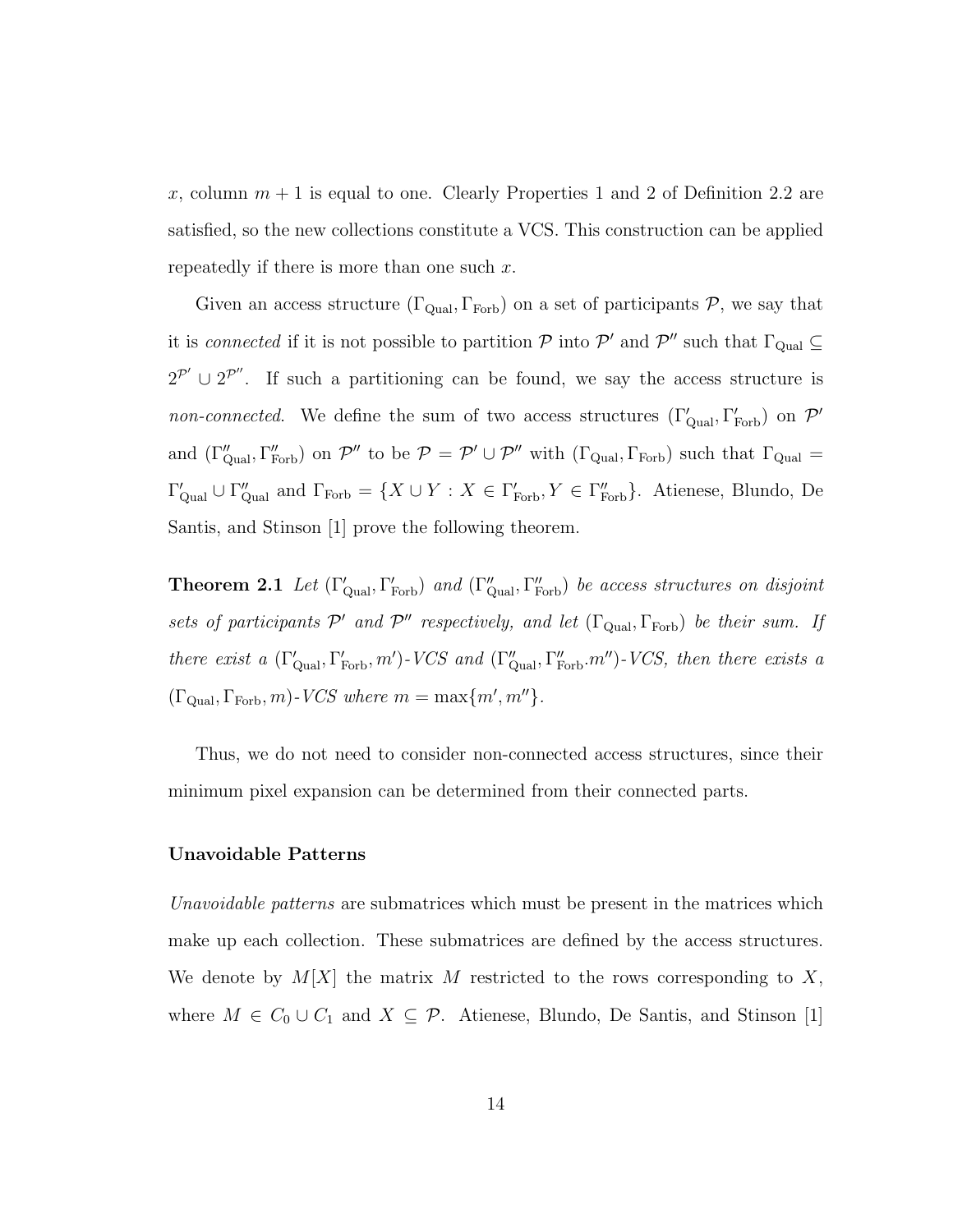proved several results, which we will state here without proof. In all these results,  $(\Gamma_{\text{Qual}}, \Gamma_{\text{Forb}})$  is an access structure on a set of participants  $P$ .

**Lemma 2.2** Given  $X, Y \subseteq \mathcal{P}$  such that  $X \cap Y = \emptyset$  and  $X \in \Gamma$ <sub>Forb</sub>, if there exists  $(\Gamma_{\text{Qual}}, \Gamma_{\text{Forb}}, m)$ -VCS then any matrix  $M \in C_1$  has the property that

$$
w(M[X \cup Y]) - w(M[X]) \ge \alpha(m) \cdot m.
$$

We apply this theorem by choosing some  $X \in \Gamma_{\text{Forb}}$  and  $i \in \mathcal{P}$  such that  $X \cup \{i\} \in \Gamma_{\text{Qual}}$ . We get that

$$
w(M[X \cup \{i\}]) - w(M[X]) \ge \alpha(m) \cdot m.
$$

Therefore there must be  $\alpha(m) \cdot m$  columns with a 1 in row i and 0 in the rows of X.

The following corollaries are immediate.

**Corollary 2.3** Given a strongly essential participant i such that  $\{i\} \in \Gamma_{\text{Forb}}$ , if there exists a  $(\Gamma_{\text{Qual}}, \Gamma_{\text{Forb}})$ -VCS then for any  $M \in C_0 \cup C_1$  the inequality  $w(M[\{i\}]) \ge \alpha(m) \cdot m$  holds.

**Corollary 2.4** Given  $X \in \Gamma_{\text{Qual}}$  such that  $X \setminus \{i\} \in \Gamma_{\text{Forb}}$  for all  $i \in X$ , then in any  $(\Gamma_{\text{Qual}}, \Gamma_{\text{Forb}}, m)$ -VCS, we have  $t_X \geq |X| \cdot \alpha(m) \cdot m$ .

The first corollary tells us that for any strongly essential participant, there must be at least  $\alpha(m)\cdot m$  ones in the row corresponding to that participant for any matrix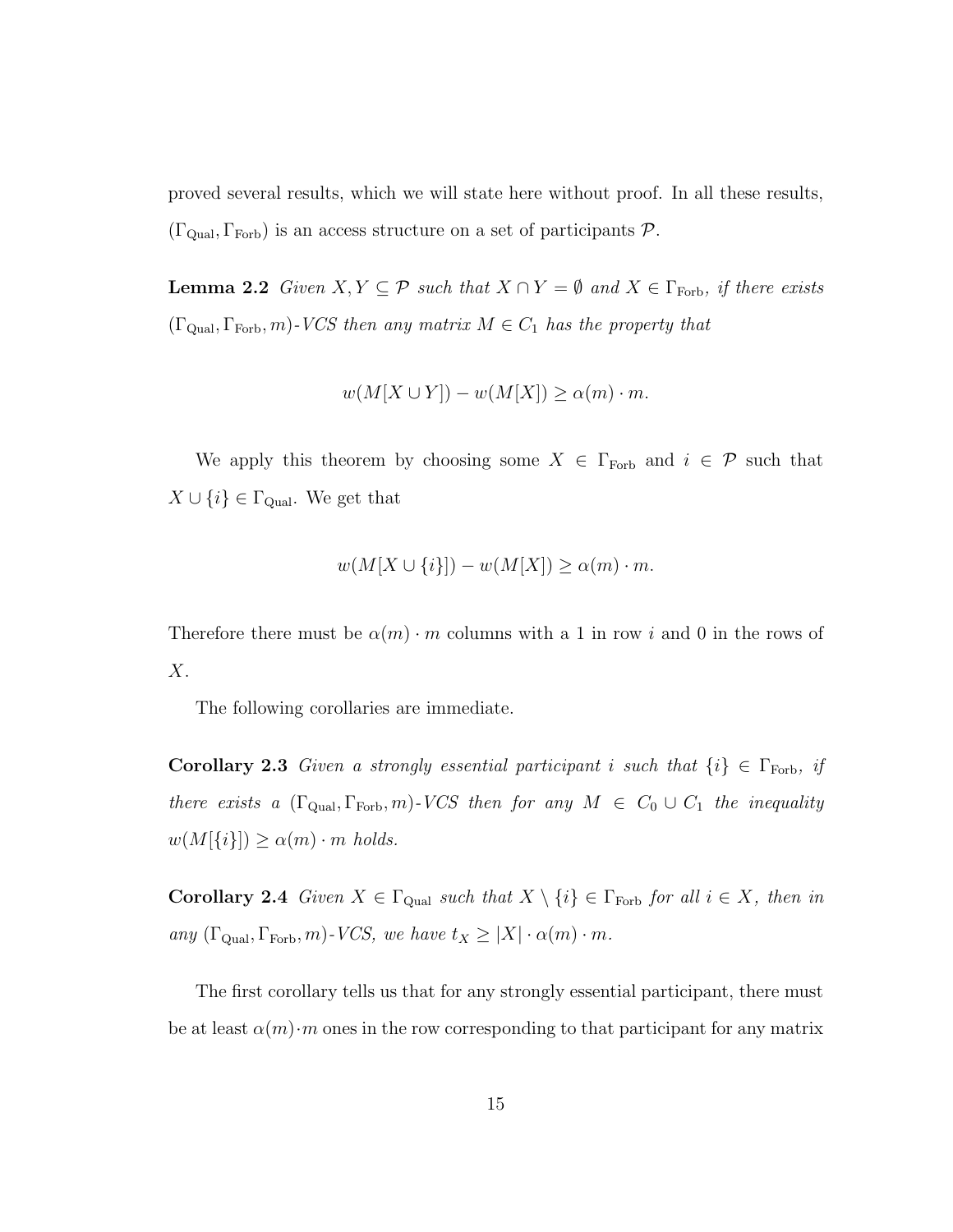in either collection. The second corollary tells us that the threshold value  $t<sub>X</sub>$  must be greater than the number of participants in X multiplied by  $\alpha(m) \cdot m$ .

Finally, Atienese, Blundo, De Santis, and Stinson [1] give a result showing that for any qualified set of participants X and any matrix in  $C_0$ ,  $M[X]$  must contain at least  $\alpha(m) \cdot m$  columns consisting of all zeros. We quote their result here for convenience.

**Lemma 2.5** Suppose  $X \in \Gamma_{\text{Qual}}$ . Then, in any  $(\Gamma_{\text{Qual}}, \Gamma_{\text{Forb}}, m)$ -VCS for any  $M \in$  $C_0$ , the matrix  $M[X]$  has at least  $\alpha(m) \cdot m$  columns with entries all equal to zero.

Atienese, Blundo, De Santis, and Stinson [1] use these unavoidable patterns to prove results for complete bipartite graphs and (3, 3)-threshold access structures. We quote their theorems here.

**Theorem 2.6** Let  $(\Gamma_{\text{Qual}}, \Gamma_{\text{Forb}})$  be a strong access structure on the set of participants  $P$  containing no isolated participants. If there exists a  $(\Gamma_{\text{Qual}}, \Gamma_{\text{Forb}}, 2)$ -VCS, then the basis  $\Gamma_0$  is the edge-set of a complete bipartite graph.

**Theorem 2.7** Let  $(\Gamma_{\text{Qual}}, \Gamma_{\text{Forb}})$  be the access structure of a  $(3, 3)$ -threshold VCS on the set of participants  $P = \{1, 2, 3\}$ . In any  $(\Gamma_{\text{Qual}}, \Gamma_{\text{Forb}}, 4)$ -VCS all matrices have a unique form up to a column permutation. That is, any matrix  $M \in C_1$  and any matrix  $M' \in C_0$  is equal, up to a column permutation, (respectively) to

$$
M = \begin{bmatrix} 1 & 0 & 0 & 1 \\ 0 & 1 & 0 & 1 \\ 0 & 0 & 1 & 1 \end{bmatrix} \qquad M' = \begin{bmatrix} 0 & 1 & 1 & 0 \\ 0 & 1 & 0 & 1 \\ 0 & 0 & 1 & 1 \end{bmatrix}
$$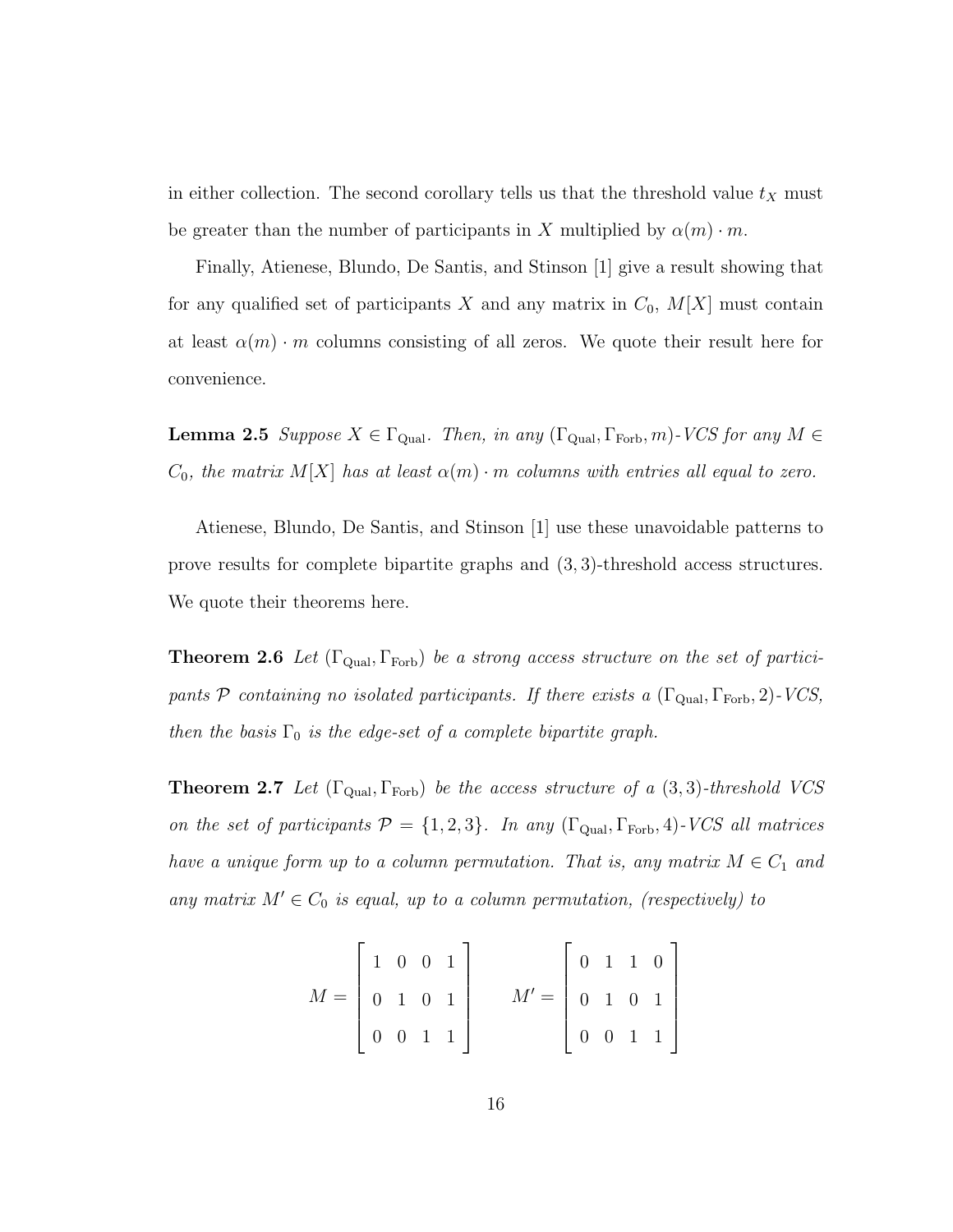Blundo, De Santis, and Stinson [3] later proved a more general version of this result stating that any  $(k, k)$ -threshold VCS with a specified pixel expansion must have basis matrices of a specified form. We quote their result for convenience. An even column refers to a column with an even number of ones, and an odd column refers to a column with an odd number of ones.

**Theorem 2.8** Let  $S_0$  and  $S_1$  be two  $n \times m$  matrices such that the same column does not appear in both. Then the matrices  $S_0$  and  $S_1$  are basis matrices of a  $(k, k)$ threshold VCS with pixel expansion m and relative difference  $\alpha(m) = h/2^{k-1}$  if and only if all the even columns appear in  $S_0$  with multiplicity  $h = m/2^{k-1}$  and all the odd columns appear in  $S_1$  with the same multiplicity h. Consequently,  $h \ge \alpha(m) \cdot m$ ,  $\alpha(m) \le 1/2^{k-1}$ , and  $m \ge 2^{k-1}$ .

#### **2.2.4 Threshold schemes**

Atienese, Blundo, De Santis, and Stinson [1] show that for  $(k, n)$ -threshold VCS, each of the matrices in  $C_1$  represent a  $(k-1)$ -cover-free family. A  $(k-1)$ -cover-free family consists of a ground set of elements G and family of sets  $\mathcal{A} = \{A_1, \ldots, A_n\}$ such that the union of any  $k-1$  of them does not cover any of the remaining sets, that is,  $A_{j_1} \not\subseteq A_{j_2} \cup \ldots \cup A_{j_k}$  for any distinct  $j_1, \ldots, j_k \in \{1, \ldots, n\}$ . Thus we have the following result for the minimum pixel expansion of a  $(k, n)$ -threshold VCS.

**Theorem 2.9** The minimum pixel expansion for a  $(k, n)$ -threshold VCS is  $m^* \geq$  $\psi(n, k)$ , where  $\psi(n, k)$  is the size of the smallest ground set G for which a  $(k - 1)$ cover-free family exists.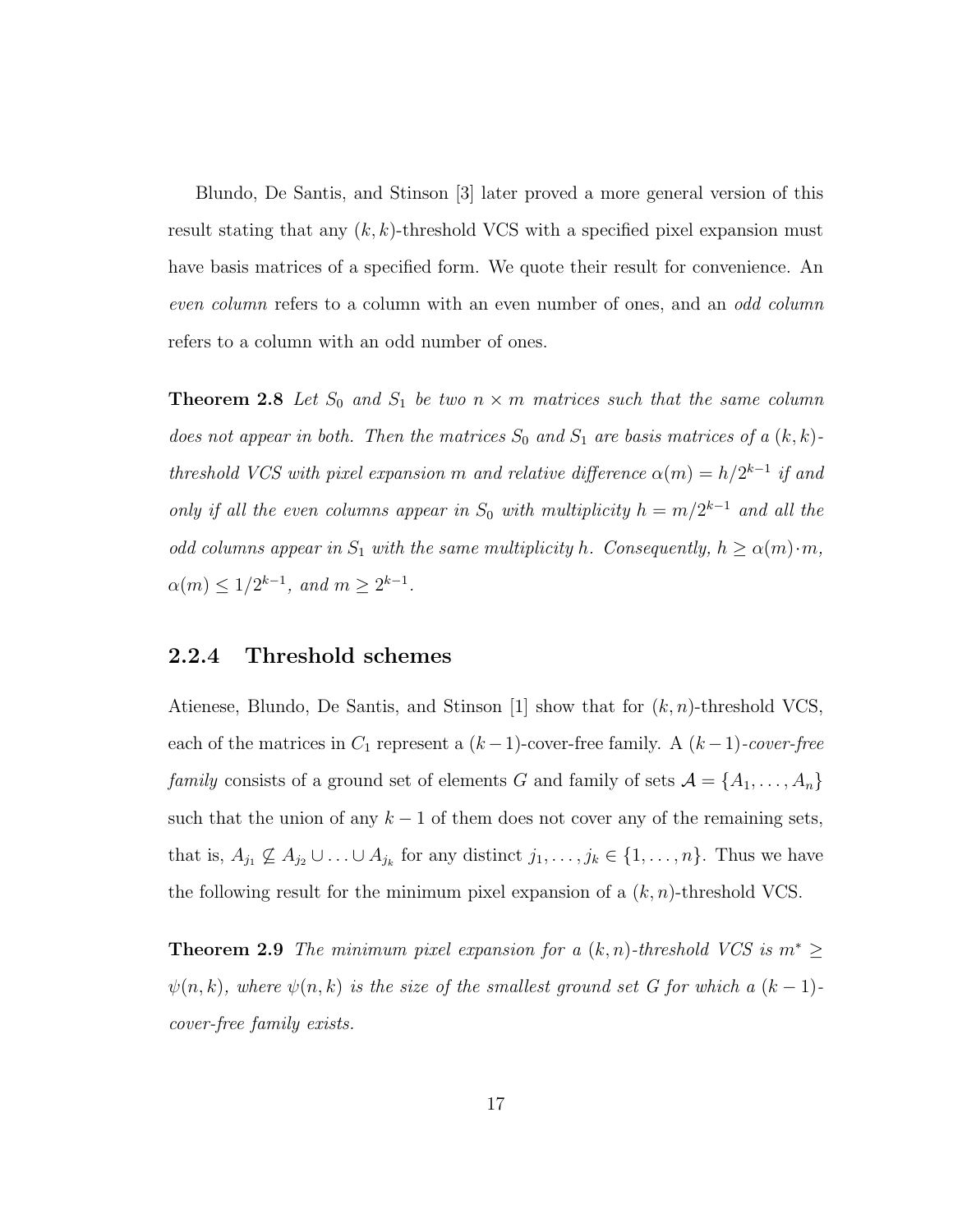They also give a result on the size of such a cover-free family, leading to the following corollary.

**Corollary 2.10** For any  $(k, n)$ -threshold VCS with pixel expansion we have

$$
\binom{n}{k-1} \le \binom{m}{\lfloor \frac{m}{2} \rfloor}
$$

and  $m = \Omega(k \log n)$ .

#### **2.2.5 Graph Access Structures**

Atienese, Blundo, De Santis, and Stinson [1] proved several results for access structures based on graphs. The most significant is their theorem giving a value for the minimum pixel expansion for access structures based on complete multipartite graphs. They begin by finding the value of the minimum pixel expansion for complete graphs. Next, they use this result along with Lemma 4.8 to give a value for the minimum pixel expansion for graphs by using the maximum size clique. Finally, they use these theorems to prove the minimum pixel expansion for complete multipartite graphs and give a construction.

We start with proof of an upper bound for access structures based on  $K_n$ , which offers a construction based on Sperner families. A Sperner family consists of a ground set G and a set  $S\mathcal{F} = \{A_1, A_2, \dots, A_n\}$  of subsets of G such that  $A_i \not\subseteq A_j$ for  $i \neq j$ .

**Theorem 2.11** Given a Sperner family  $A = \{A_1, \ldots, A_n\}$  on a ground set  $G =$  ${g_1,\ldots,g_m}$ , we have that  $m^*(K_n) \leq m$ .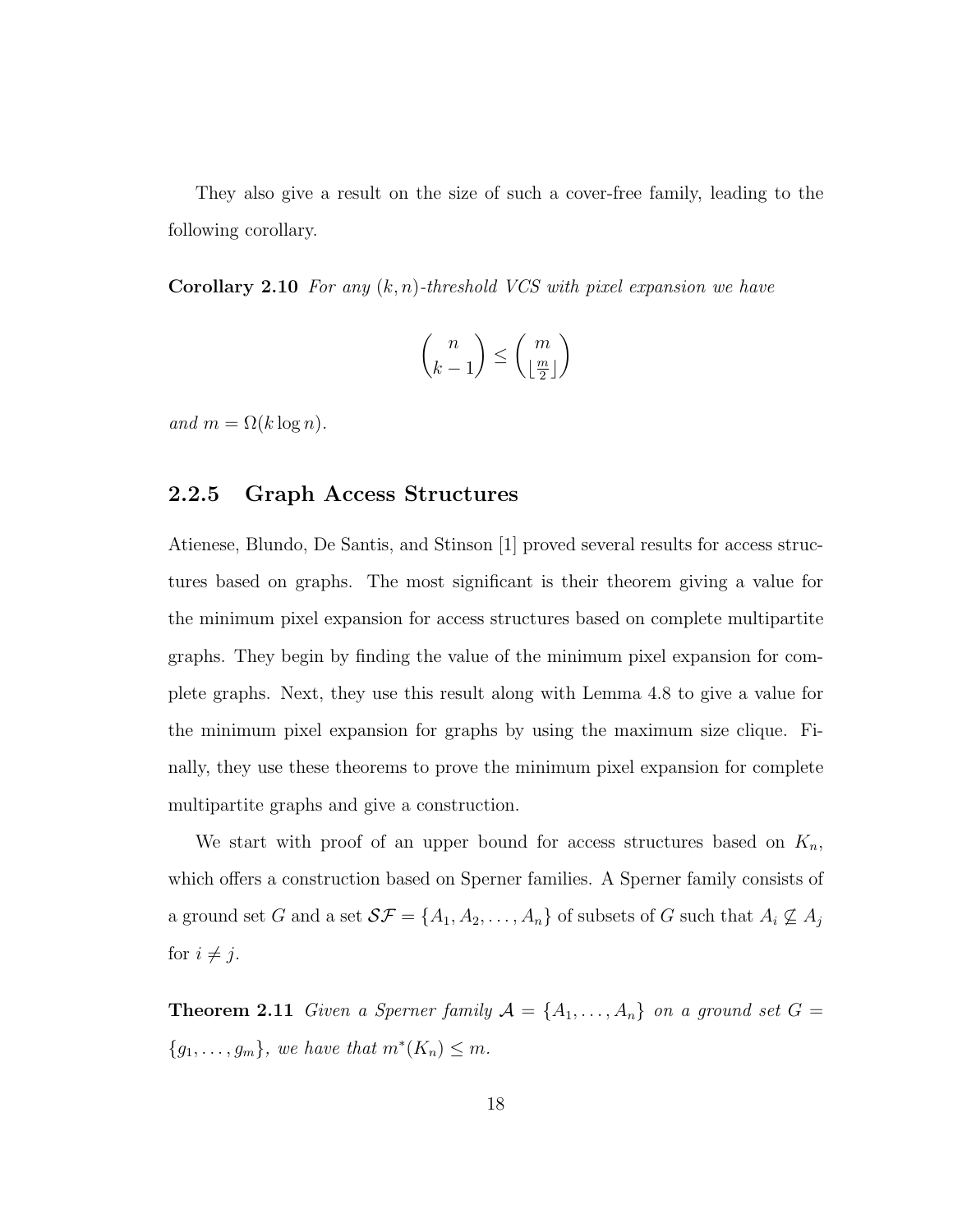We can construct the basis matrices from the Sperner family as follows. For  $1 \leq i \leq n$  and  $1 \leq j \leq m$ , define

$$
S_0(i,j) = \begin{cases} 1 & \text{if } 1 \leq j \leq |B_i|; \\ 0 & \text{if } |B_i| + 1 \leq j \leq m. \end{cases}
$$

$$
S_1(i,j) = \begin{cases} 1 & \text{if } g_j \in B_i; \\ 0 & \text{if } g_j \notin B_i. \end{cases}
$$

Atienese, Blundo, De Santis, and Stinson [1] then apply a well-known result about Sperner families to obtain the following theorem.

**Theorem 2.12** The minimum pixel expansion for an access structure represented by a complete graph  $K_n$  is the smallest value m such that  $n \leq {m \choose \lfloor \frac{m}{2} \rfloor}$ .

Let  $\omega(G)$  represent the maximum size clique in a graph G. Recall that a clique is a complete subgraph of G. The following holds.

**Theorem 2.13** For any graph G, there exists a  $(\Gamma(G), m)$ -VCS only if  $\omega(G)$   $\leq$  $\left(\begin{smallmatrix} m \\ \lfloor \frac{m}{2} \rfloor \end{smallmatrix}\right).$ 

Finally, we give the minimum pixel expansion for access structures based on complete multipartite graphs. We also give the construction that is used to prove the result.

**Theorem 2.14** There exists a  $\Gamma(K_{a_1,\dots,a_n}, m)$ -VCS if and only if  $n \leq {m \choose \lfloor \frac{m}{2} \rfloor}$ .

Given basis matrices  $S_0, S_1$  representing a VCS for the access structure based on the graph  $K_n$ , we construct  $\hat{S}_0$ ,  $\hat{S}_1$  by replicating row q of  $S_0$ ,  $S_1$   $a_q$  times.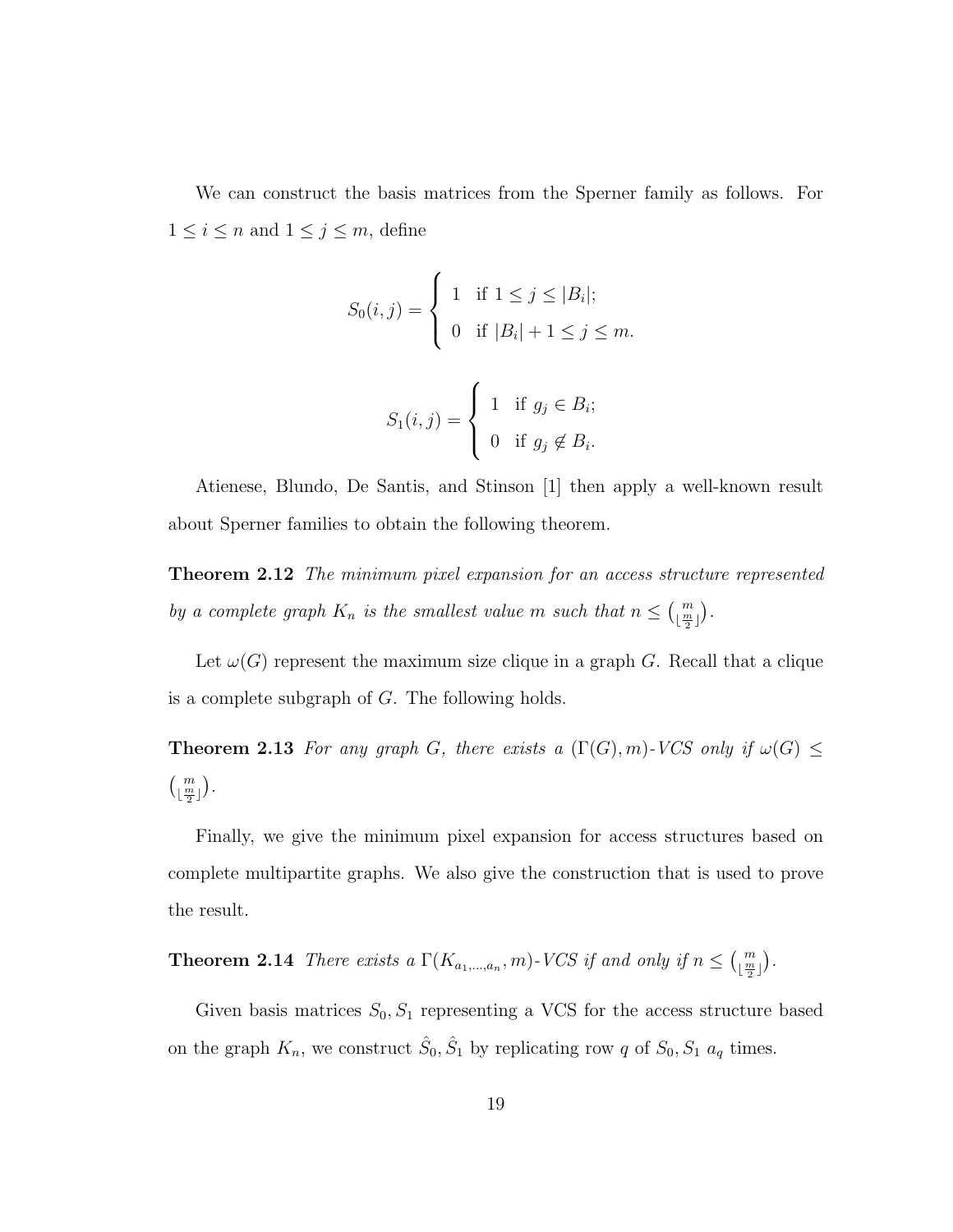### **2.3 Grey Level VCS**

#### **2.3.1 The model**

Blundo, De Santis, and Naor [2] extend the VCS model for general access structures to accommodate a specified number of grey levels, g. This definition for GVCS is taken nearly verbatim from their paper.

**Definition 2.5** Let  $(\Gamma_{\text{Qual}}, \Gamma_{\text{Forb}})$  be an access structure on *n* participants and let  $g \geq 2$  be an integer. The g collections of  $n \times m$  Boolean matrices  $C_0, \ldots, C_{g-1}$ form a visual cryptography scheme with  $g$  grey levels and pixel expansion  $m$  if there exist values  $\alpha_0, \ldots, \alpha_{g-2}$  and sets  $\{X, t_{i,X}\}_{X \in \Gamma_{\text{Quad}}}$  for  $0 \le i \le g-2$  satisfying:

- 1. Any  $X = \{j_1, \ldots, j_p\} \in \Gamma_{\text{Qual}}$  can recover the shared image by combining their shares. Formally, for  $i = 0, \ldots, g - 2$  for any  $M \in C_i$ , the OR V of rows  $j_1,\ldots,j_p$  satisfies  $w(V) \leq t_{i,X} - \alpha_i \cdot m$ ; whereas for any  $M \in C_{i+1}$  we have that  $w(V) \geq t_{i,X}$ .
- 2. Any  $X = \{j_1, \ldots, j_p\} \in \Gamma_{\text{Forb}}$  has no information on the shared image. Formally, the g collections of  $p \times m$  matrices  $D_i$ ,  $0 \leq i \leq g-1$ , obtained by restricting each  $n \times m$  matrix in  $C_i$  to rows  $j_1, \ldots, j_p$  are indistinguishable in the sense that they contain the same matrices with the same frequencies.

Note that the set of thresholds  $\{t_X\}$  and relative difference  $\alpha$  must now vary according to the grey level. We therefore have thresholds  $\{t_{i,X}\}\$  and relative differences  $\{\alpha_i\}$  where  $0 \le i \le g-2$ .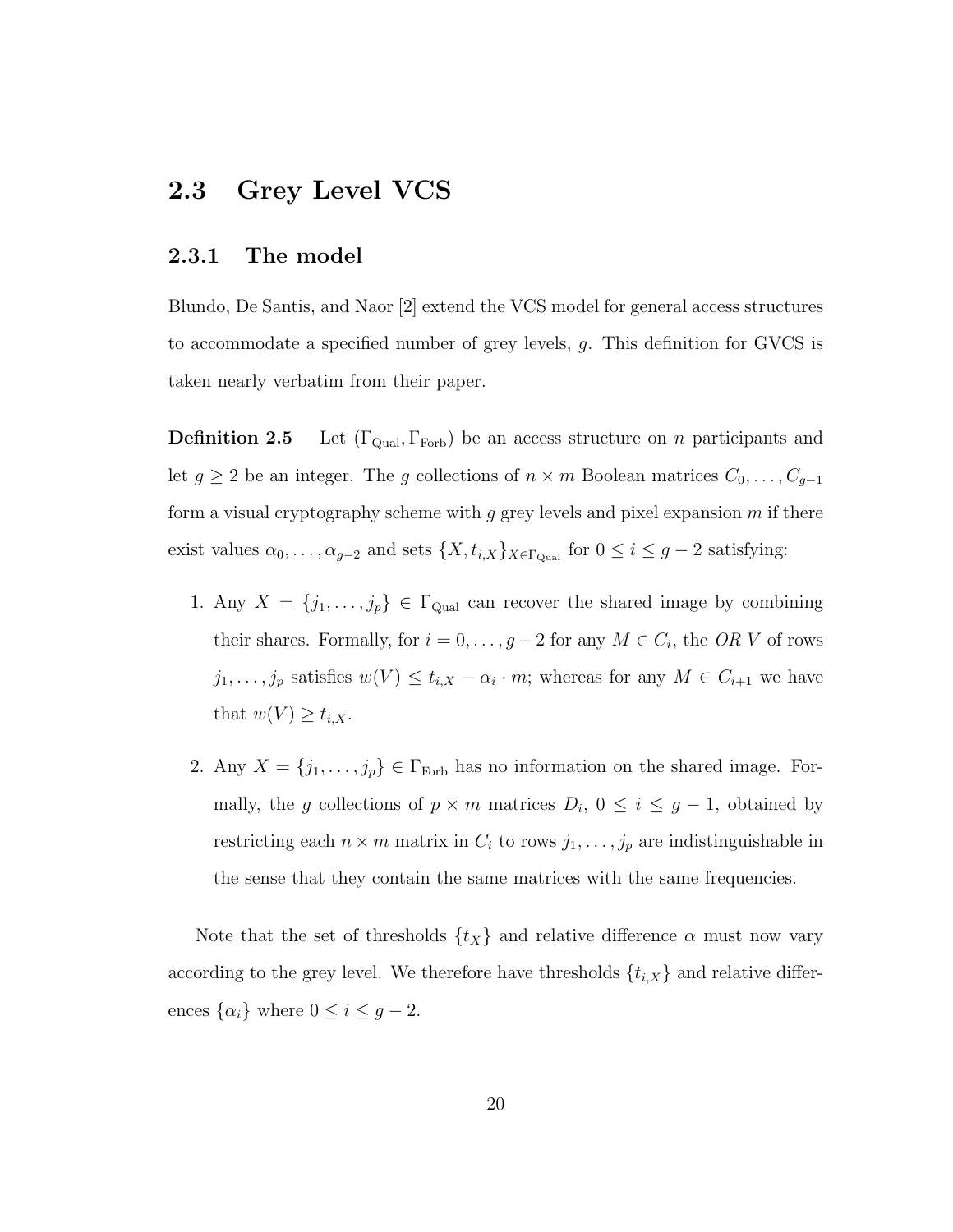The first property ensures that the participants will be able to distinguish the  $q$ grey levels. The quantity  $\alpha_i \cdot m$  is known as the contrast for grey level i. We require that  $\alpha_i \cdot m \geq 1$ ,  $0 \leq i \leq g-2$  to ensure that the participants can distinguish all the grey levels.

The second property ensures the security of the scheme. Even by inspecting all their shares, a set of forbidden participants will not be able to gain any information on the secret image.

Once again, we rewrite the definition in terms of basis matrices, taken nearly verbatim from Blundo, De Santis, and Naor [2].

**Definition 2.6** Let  $(\Gamma_{\text{Qual}}, \Gamma_{\text{Forb}})$  be an access structure on *n* participants and let  $g \geq 2$  be an integer. The g Boolean matrices  $G_0, \ldots, G_{g-1}$  are a visual cryptography scheme with g grey levels and pixel expansion m if there exist values  $\alpha_0, \ldots, \alpha_{g-2}$ and sets  $\{X, t_{i,X}\}_{X \in \Gamma_{\text{Qual}}}$  for  $0 \leq i \leq g-2$  satisfying:

- 1. If  $X = \{j_1, \ldots, j_p\} \in \Gamma_{\text{Qual}}$  then for  $0 \le i \le g-2$ , the OR V of rows  $j_1, \ldots, j_p$ of  $G_i$  satisfies  $w(V) \le t_{i,X} - \alpha_i \cdot m$ ; whereas for  $G_{i+1}$  we have that  $w(V) \ge t_{i,X}$ .
- 2. If  $X = \{j_1, \ldots, j_p\} \in \Gamma_{\text{Forb}}$  then the  $g \, p \times m$  matrices  $G_0, \ldots, G_{g-1}$  obtained by restricting them to rows  $j_1, \ldots, j_p$  are equal up to a column permutation.

The collections of matrices  $C_i$  in Definition 2.5 may be obtained by generating all permutations of the basis matrices  $G_i$ .

Blundo, De Santis, and Naor [2] also prove the following result giving the optimal pixel expansion for  $(k, k)$  threshold access structures.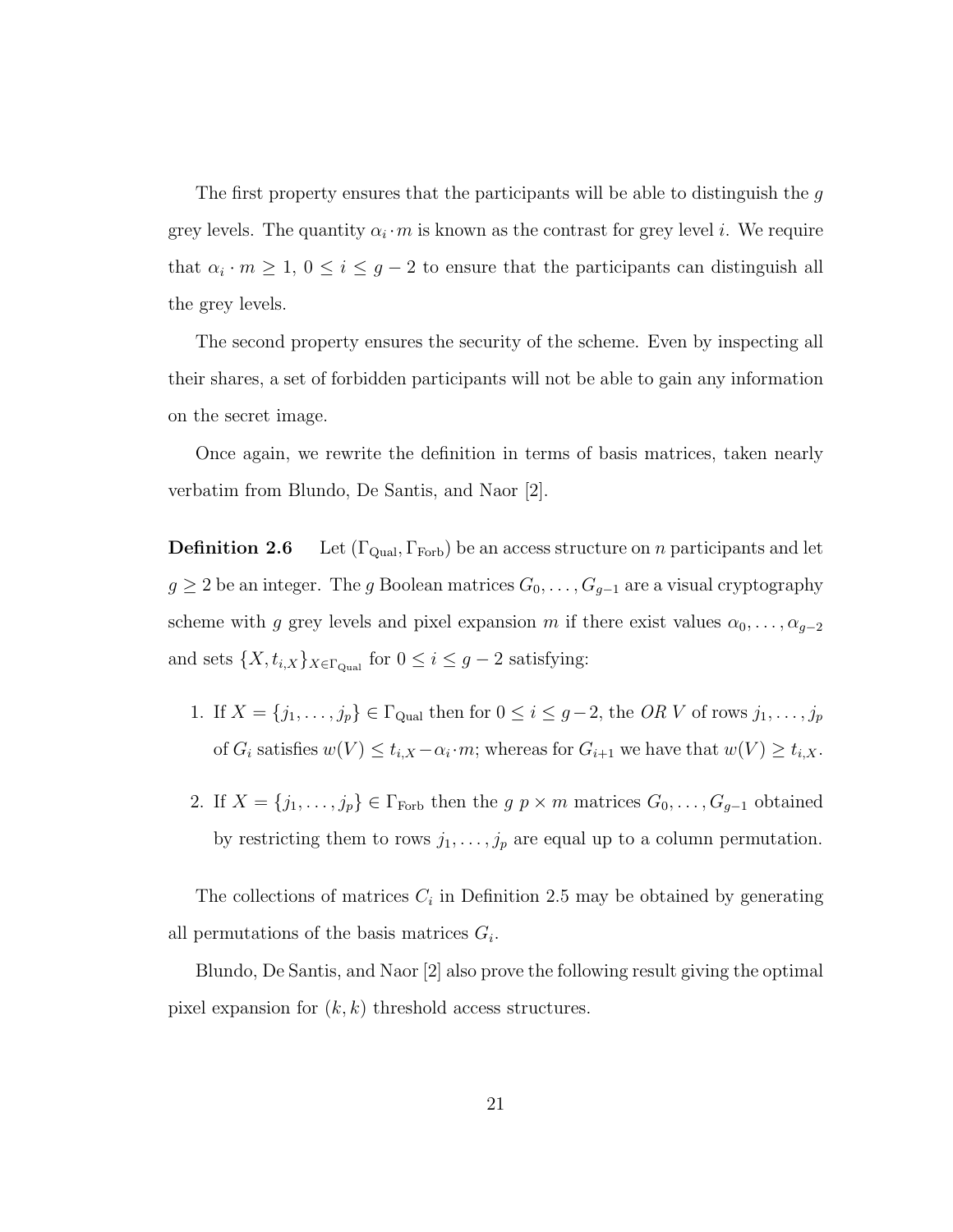**Lemma 2.15** In any  $(k, k, m, g)$ -GVCS with relative differences  $\alpha_0, \ldots, \alpha_{g-2}$ , we have

$$
\min\{\alpha_0, \dots, \alpha_{g-2}\} \le 1/(g-1)2^{k-1}
$$

and

$$
m \ge (g-1)2^{k-1}.
$$

#### **2.3.2 A construction**

Given basis matrices for a ( $\Gamma_{\rm Qual}, \Gamma_{\rm Forb}$ ) VCS with relative difference  $\alpha^*$  and pixel expansion  $\bar{m}$ , Blundo et al. [2] show how to construct a GVCS with relative differences  $\alpha_0, \ldots, \alpha_{g-2}$  such that  $\sum_{i=0}^{g-2} \alpha_i \leq \alpha^*$ . Let  $\alpha_i = a_i/b_i$ ,  $0 \leq i \leq g-2$  and  $\alpha^* = a/b$  such that  $a_i, b_i, a, b$  are positive integers. Compute

$$
m = \operatorname{lcm}\{b_0, \dots, b_{g-2}\} \cdot a \cdot \bar{m},\tag{2.1}
$$

$$
r_i = \frac{a_i \cdot b \cdot m}{b_i \cdot a \cdot \bar{m}}, \text{ and } (2.2)
$$

$$
d = m - \sum_{i=0}^{g-2} r_i \cdot \bar{m}.
$$
 (2.3)

We need to show that  $d = m - \sum_{i=0}^{g-2} r_i \cdot \bar{m} \ge 0$ . To achieve this, note that (2.2) can be rewritten as

$$
r_i = \frac{\alpha_i \cdot m}{\alpha^* \cdot \bar{m}}.\tag{2.4}
$$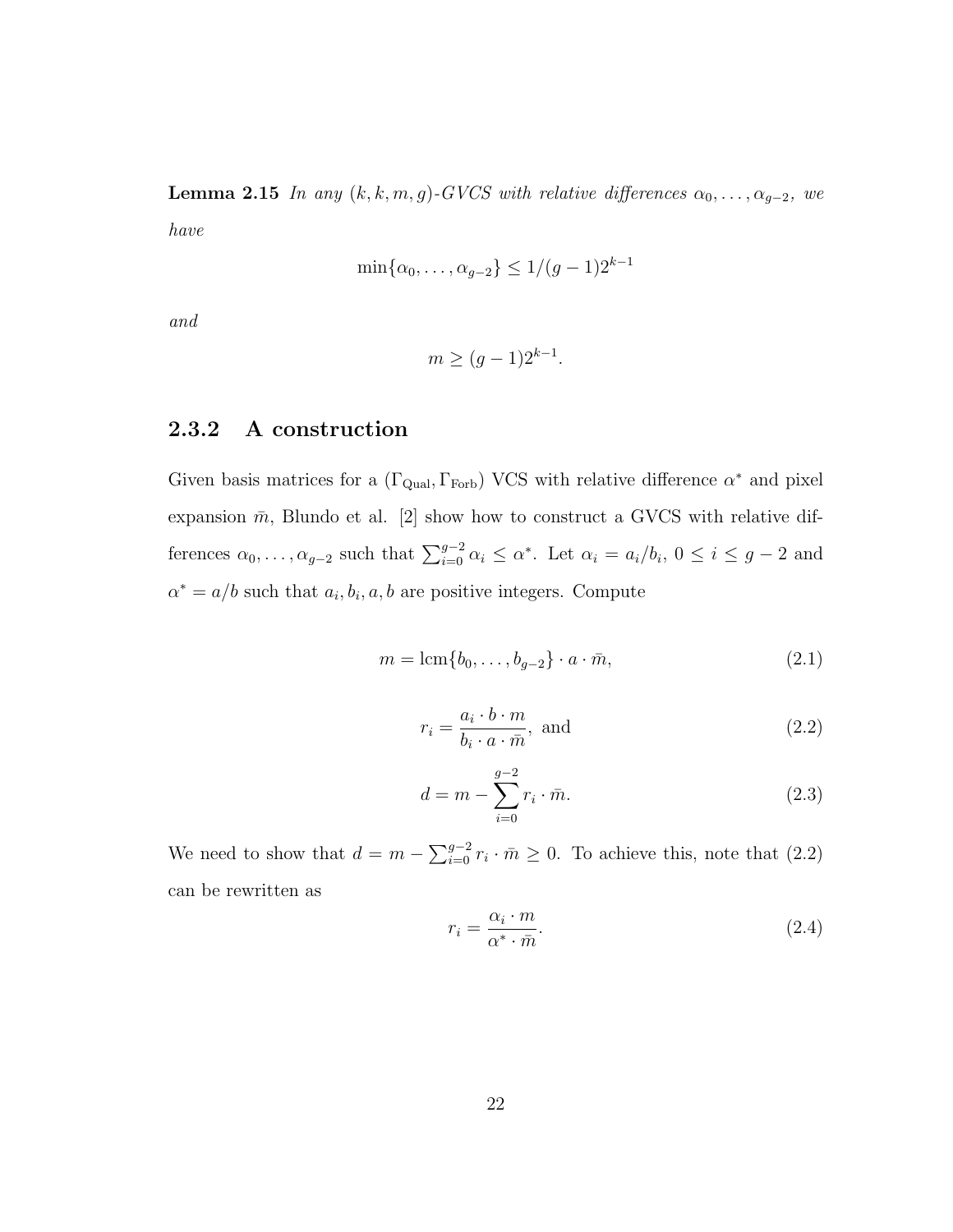We now have

$$
d \geq 0 \iff m - \sum_{i=0}^{g-2} r_i \cdot \bar{m} \geq 0
$$
  

$$
\iff m - \sum_{i=0}^{g-2} \frac{\alpha_i \cdot m}{\alpha^* \cdot \bar{m}} \cdot \bar{m} \geq 0
$$
  

$$
\iff m - \sum_{i=0}^{g-2} \frac{\alpha_i \cdot m}{\alpha^*} \geq 0
$$
  

$$
\iff m - m \cdot \sum_{i=0}^{g-2} \frac{\alpha_i}{\alpha^*} \geq 0
$$
  

$$
\iff m \left(1 - \sum_{i=0}^{g-2} \frac{\alpha_i}{\alpha^*}\right) \geq 0
$$
  

$$
\iff 1 - \sum_{i=0}^{g-2} \frac{\alpha_i}{\alpha^*} \geq 0
$$
  

$$
\iff \frac{1}{\alpha^*} \sum_{i=0}^{g-2} \alpha_i \leq 1
$$
  

$$
\iff \sum_{i=0}^{g-2} \alpha_i \leq \alpha^*.
$$

Since  $\sum_{i=0}^{g-2} \alpha_i \le \alpha^*$  by hypothesis, we have  $d \ge 0$ .

Let *D* be the zero matrix of size  $n \times d$ . For  $0 \le i \le g - 1$ , define

$$
G_i = \underbrace{S_0 \circ \dots \circ S_0}_{\sum_{j=i}^{g-2} r_j} \circ \underbrace{S_1 \circ \dots \circ S_1}_{\sum_{j=0}^{i-1} r_j} \circ D.
$$

Finally, we let  $t_{i-1,X} = w(G_i[X])$ . For the remaining details of the proof, see [2].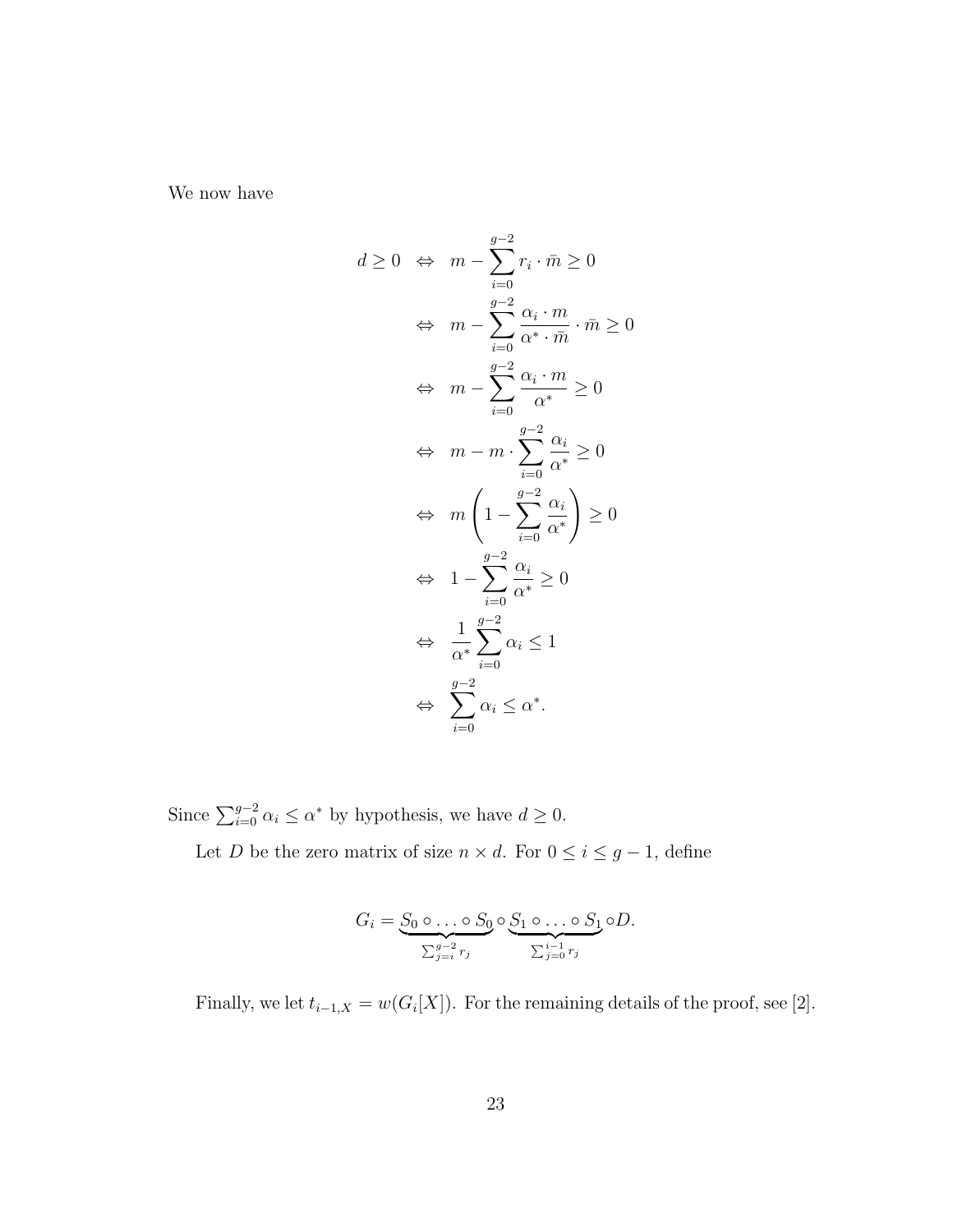### **Chapter 3**

## **GVCS Constructions**

### **3.1** An optimal  $(t, t)$  threshold construction

The  $(t, t)$ -GVCS construction that is obtained from using the technique proposed by Blundo, De Santis, and Naor [2] has a less than optimal pixel expansion. They have shown that the optimal pixel expansion for a  $(t, t)$ -GVCS is  $m \ge (g - 1)2^{t-1}$ . We can use the optimal  $(t, t)$ -VCS from Naor and Shamir [6] to create a GVCS with pixel expansion  $m = (g-1)2^{t-1}$ . Since we will be using a  $(t, t)$ -GVCS construction in more general constructions, it is important to have a "base" construction with an optimal pixel expansion. Assuming that the total number of grey levels is  $g$ , for each grey level k we can assume that a pixel with grey level k is a union of k black subpixels and  $g - k - 1$  white subpixels. We begin with an optimal  $(t, t) - \text{VCS}$ , which has basis matrices  $S_0$ ,  $S_1$  and pixel expansion  $m = 2^{t-1}$ . The basis matrices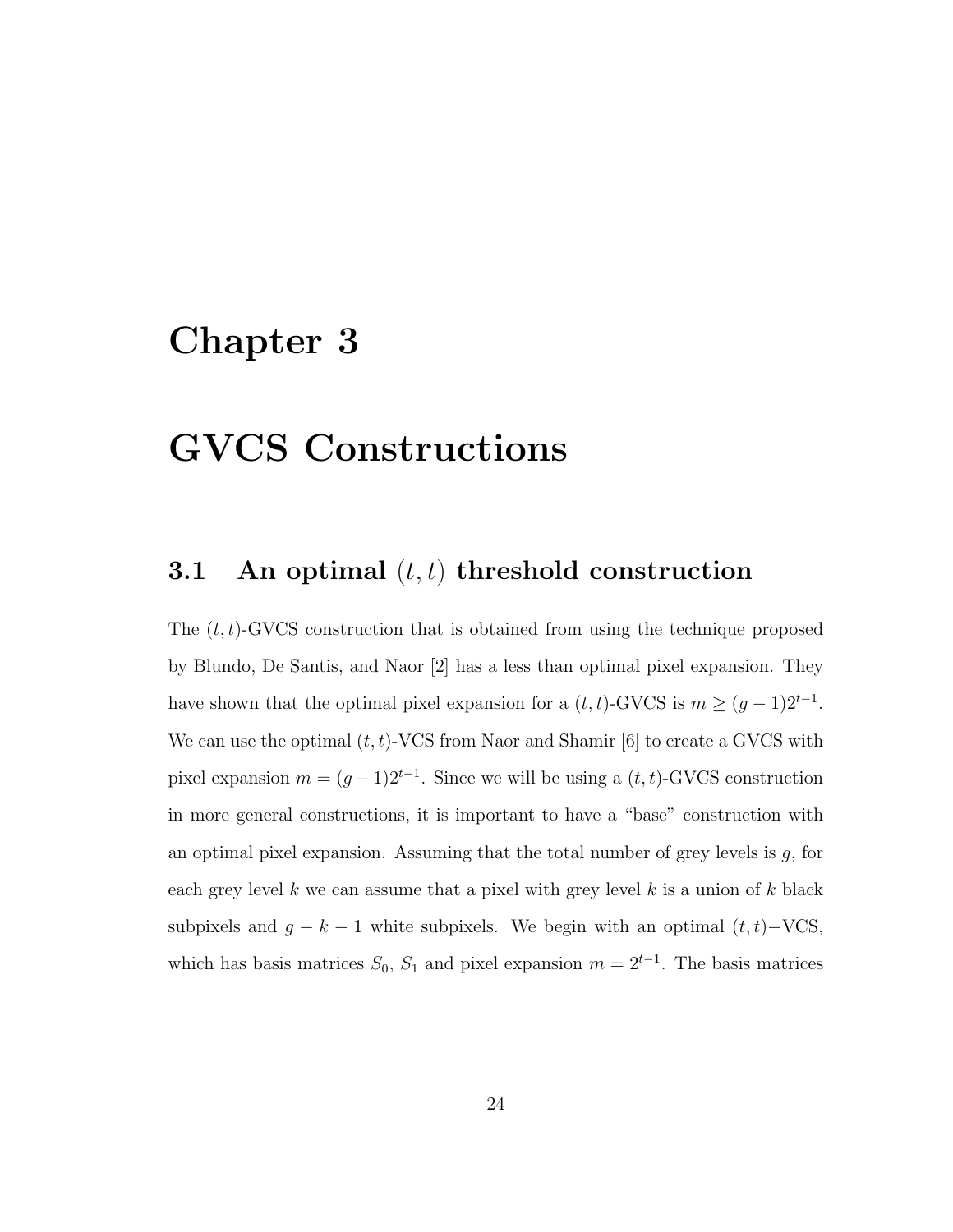$G_i$  are simply the concatenation of  $g - i - 1$  copies of  $S_0$  and i copies of  $S_1$ .

$$
G_i = \underbrace{S_0 \circ \ldots \circ S_0}_{g-i-1} \circ \underbrace{S_1 \circ \ldots \circ S_1}_{i}.
$$

The set of threshold values  $\{t_{i,X}\}$  are  $t_{i,X} = m-g+i+2$  and the relative differences are  $\alpha_i = 1/m$ . Since we are concatenating  $g - 1$  matrices, we have pixel expansion  $m = (g - 1)2^{t-1}$ , which is optimal.

**Example 3.1** We will now show how to construct a  $(3, 3)$ -GVCS with 4 grey levels. In order to generate the basis matrices for a (3, 3)-GVCS with this construction, we need the basis matrices for an optimal (3, 3)-VCS. Using the construction provided by Naor and Shamir [6], we get:

$$
S_0 = \begin{bmatrix} 0 & 0 & 1 & 1 \\ 0 & 1 & 0 & 1 \\ 0 & 1 & 1 & 0 \end{bmatrix} \quad S_1 = \begin{bmatrix} 0 & 0 & 1 & 1 \\ 0 & 1 & 0 & 1 \\ 1 & 0 & 0 & 1 \end{bmatrix}
$$

Using these in our construction, we get:

$$
G_0 = \left[ \begin{array}{ccccccc} 0 & 0 & 1 & 1 & 0 & 0 & 1 & 1 & 0 & 0 & 1 & 1 \\ 0 & 1 & 0 & 1 & 0 & 1 & 0 & 1 & 0 & 1 & 0 & 1 \\ 0 & 1 & 1 & 0 & 0 & 1 & 1 & 0 & 0 & 1 & 1 & 0 \end{array} \right];
$$
  

$$
G_1 = \left[ \begin{array}{ccccccc} 0 & 0 & 1 & 1 & 0 & 0 & 1 & 1 & 0 & 0 & 1 & 1 \\ 0 & 1 & 0 & 1 & 0 & 1 & 0 & 1 & 0 & 1 & 0 & 1 \\ 0 & 1 & 1 & 0 & 0 & 1 & 1 & 0 & 1 & 0 & 0 & 1 \end{array} \right];
$$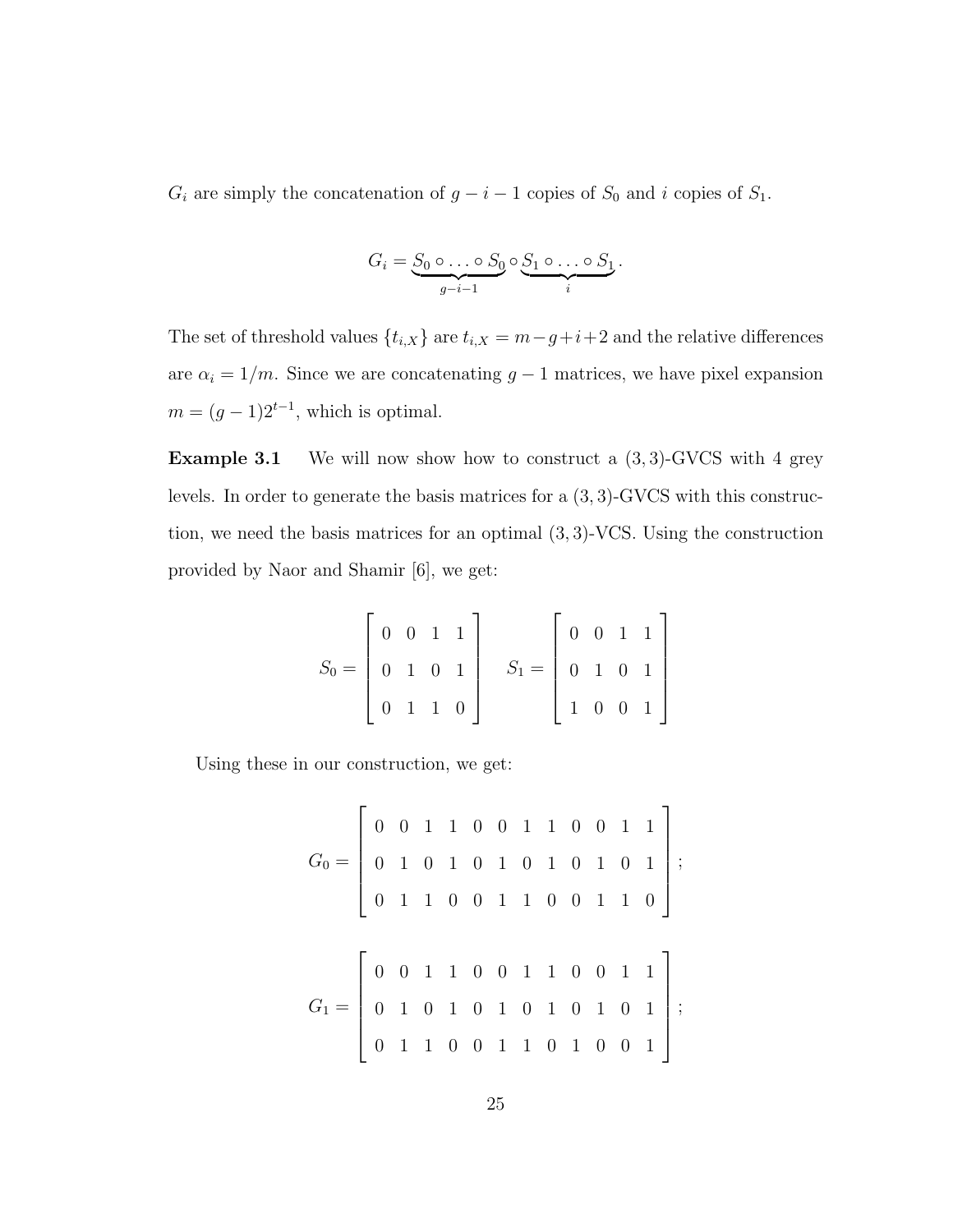$$
G_2 = \left[ \begin{array}{rrrrrrrr} 0 & 0 & 1 & 1 & 0 & 0 & 1 & 1 & 0 & 0 & 1 & 1 \\ 0 & 1 & 0 & 1 & 0 & 1 & 0 & 1 & 0 & 1 & 0 & 1 \\ 0 & 1 & 1 & 0 & 1 & 0 & 0 & 1 & 1 & 0 & 0 & 1 \\ \end{array} \right];
$$
  
\n
$$
G_3 = \left[ \begin{array}{rrrrrrr} 0 & 0 & 1 & 1 & 0 & 0 & 1 & 1 & 0 & 0 & 1 & 1 \\ 0 & 1 & 0 & 1 & 0 & 1 & 0 & 1 & 0 & 1 & 1 \\ 1 & 0 & 0 & 1 & 1 & 0 & 0 & 1 & 1 & 0 & 0 & 1 \\ \end{array} \right].
$$

We have  $m = 12$ ,  $t_0 = 10$ ,  $t_1 = 11$ ,  $t_2 = 12$ , and  $\alpha_0 = \alpha_1 = \alpha_2 = 1/12$ .

**Theorem 3.1** There exists a  $(k, k, g, m)$ -GVCS with  $m = 2^{k-1}$ , set of threshold values  $t_{i,X} = m - g + i + 2$  and relative difference  $\alpha_i = 1/m$ .

**Proof.** Note that in  $G_{g-1}$  there are no columns with all zero entries. In  $G_{g-2}$  there is 1 such column, and in  $G_0$  there are  $g-1$  such columns. In general, for matrix  $G_i$ , there are  $g - i - 1$  columns with all zero entries. Consequently, when we compute the OR V of all  $k$  rows on matrix  $G_i$ , we get

$$
w(V) = m - (g - i - 1) = m - g + i + 1.
$$

Let  $t_{i,X} = m - g + i + 2$ . We have that

$$
t_{i,X} - \alpha_i(m) \cdot m = (m - g + i + 2) - (1/m \cdot m) = m - g + i + 1.
$$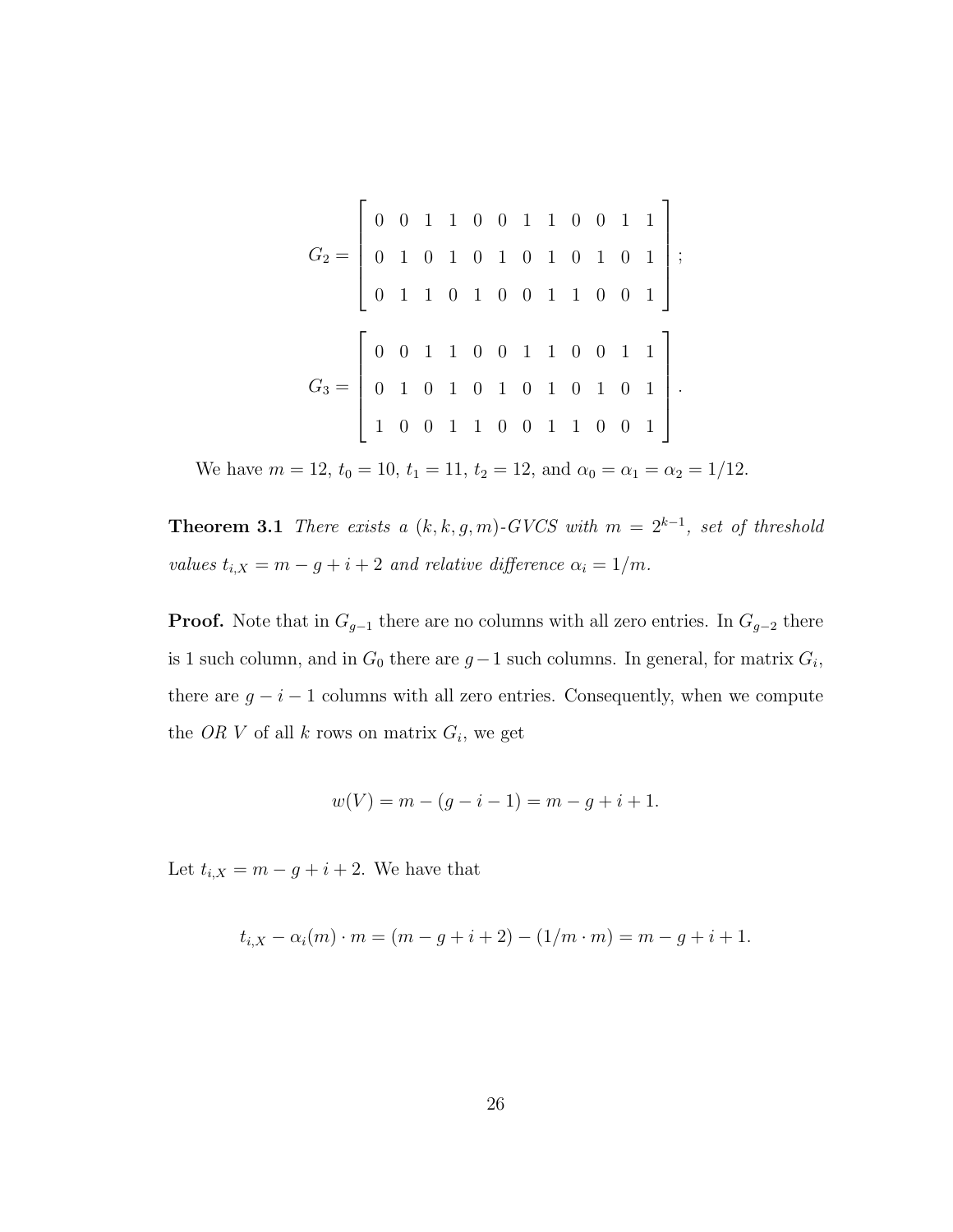Therefore we have  $w(V) \leq t_{i,X} - \alpha_i(m) \cdot m$  as required. If we compute the OR V of all k rows on matrix  $G_{i+1}$ , we have

$$
w(V) = m - (g - (i + 1) - 1) = m - g + i + 2.
$$

Therefore  $w(V) \ge t_{i,X}$ , and Property 1 is satisfied.

To prove Property 2, we consider each adjacent pair of basis matrices  $G_i$ ,  $G_{i+1}$ for  $1 \leq i \leq g-2$ . Let  $X \subset \mathcal{P}$ , where  $|X| < t$ . Then  $G_i$  contains  $g - i - 1$  copies of  $S_0$  and i copies of  $S_1$ , and  $G_{i+1}$  contains  $g - i - 2$  copies of  $S_0$  and  $i + 1$  copies of  $S_1$ . Since each contains  $g - i - 2$  copies of  $S_0$  and i copies of  $S_1$ , these columns are clearly equal for any choice of participants  $X$ . The remaining columns of  $G_i$ are equal to  $S_0$  and the remaining columns of  $G_{i+1}$  are equal to  $S_1$ . From Naor and Shamir [6], and Atienese, Blundo, De Santis, and Stinson [1] we have that  $S_0[X] = S_1[X]$  up to a column permutation, and therefore  $G_i[X] = G_{i+1}[X]$  up to a column permutation. Since this is true for any  $0 \leq i \leq g-2$ , we have that all  $G_i[X]$  equal up to a column permutation for  $0 \leq i \leq g-1$ . Thus we have proven Property 2, and this construction is a valid GVCS.

### **3.2 A cumulative arrays construction**

Using the  $(t, t)$ -GVCS construction, we can derive a construction for a general access structure ( $\Gamma_{\text{Qual}}$ ,  $\Gamma_{\text{Forb}}$ ) based on the cumulative arrays construction for VCS given by Atienese, Blundo, De Santis, and Stinson [1].

To construct the cumulative array CA, we use the set of maximal forbidden sets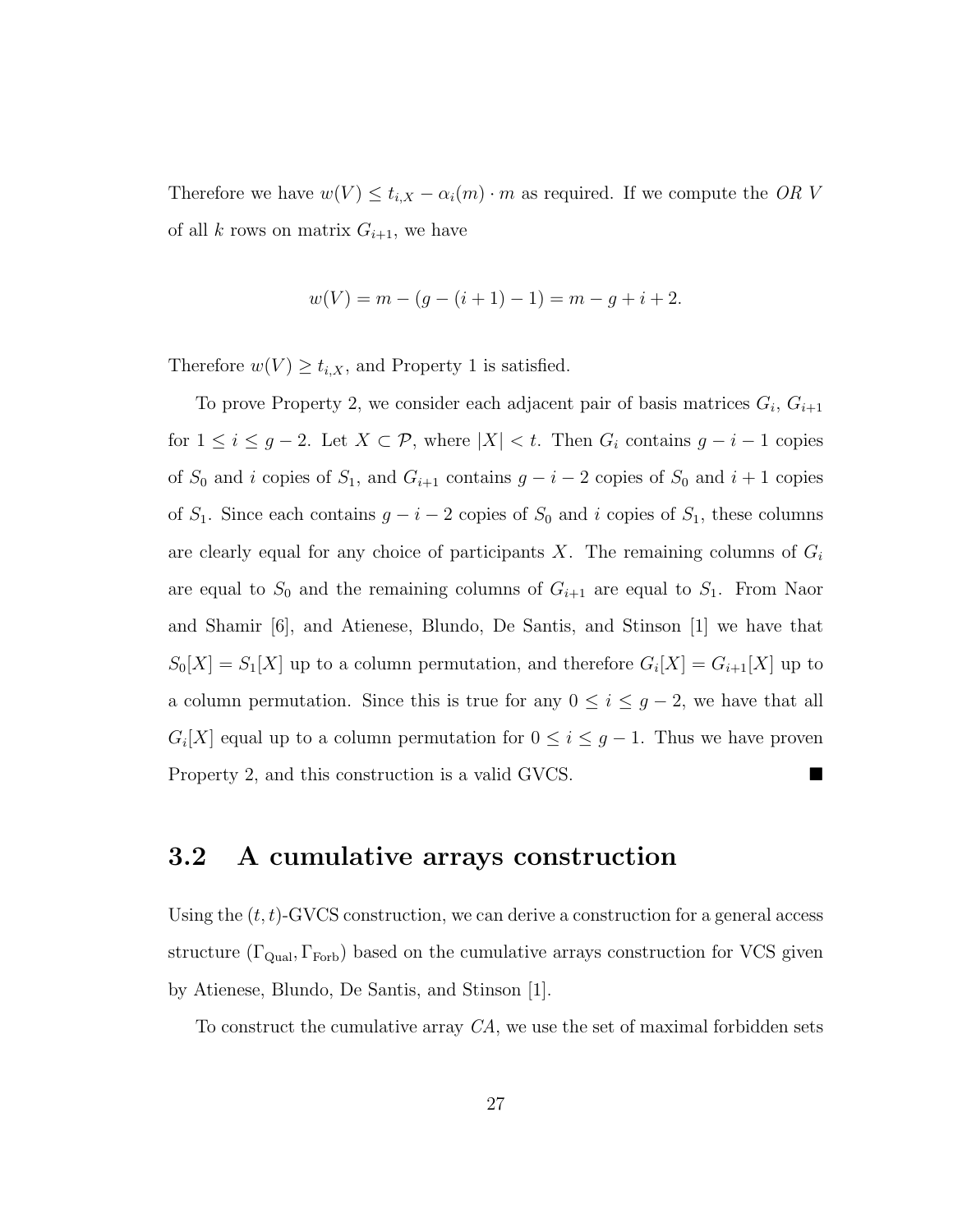$Z_M = \{F_0, \ldots, F_{t-1}\}.$  Here CA is a  $|\mathcal{P}| \times t$  boolean matrix where  $CA[i, j] = 1$  if and only if  $i \notin F_j$ .

Let  $\hat{G}_0, \ldots, \hat{G}_{g-1}$  be the basis matrices of a  $(t, t)$  threshold GVCS with g grey levels. We construct the basis matrices  $G_0, \ldots, G_{g-1}$  as follows. For any fixed i, let  $j_{i,1},\ldots,j_{i,g_i}$  be the integers j such that  $CA[i,j] = 1$ . For each  $0 \leq k \leq g-1$ , the  $i^{th}$  row of  $G_k$  is the OR of rows  $j_{i,1},\ldots,j_{i,g_i}$  of  $\hat{G}_k$ . This construction yields a pixel expansion of  $(g - 1)2^{t-1}$ , where t is the size of the set of maximal forbidden sets of  $P$ , the relative difference is  $\alpha_i = 1/m$ , and the threshold values are the same as those of the  $(t, t)$ –GVCS used in the construction.

#### **Example 3.2**

Let  $\mathcal{P} = \{P_1, P_2, P_3, P_4, P_5\}$ . Let  $\Gamma_0 = \{\{P_1, P_5\}, \{P_2, P_4\}, \{P_3, P_4, P_5\}\}$  be the set of minimal qualified subsets. The set of maximal forbidden subsets is  $Z_M$  =  $\{\{P_1, P_2, P_3\}, \{\{P_1, P_4\}, \{P_2, P_5\}\}\.$  Since we have  $|Z_M| = 3$ , we will use the basis matrices for the (3, 3) threshold GVCS already computed in Example 3.1. We will call these basis matrices  $\hat{G}_0$ ,  $\hat{G}_1$ ,  $\hat{G}_2$ ,  $\hat{G}_3$ . We compute the cumulative array as given to obtain:

$$
CA = \begin{bmatrix} 0 & 0 & 1 \\ 0 & 1 & 0 \\ 0 & 1 & 1 \\ 1 & 0 & 1 \\ 1 & 1 & 0 \end{bmatrix}
$$

From this, we see that the first row of  $G_i$  is the third row of  $\hat{G}_i$ , the second row of  $G_i$  is the second row of  $\hat{G}_i$ , the third row of  $\hat{G}_i$  is the OR of rows 2 and 3 of  $\hat{G}_i$ ,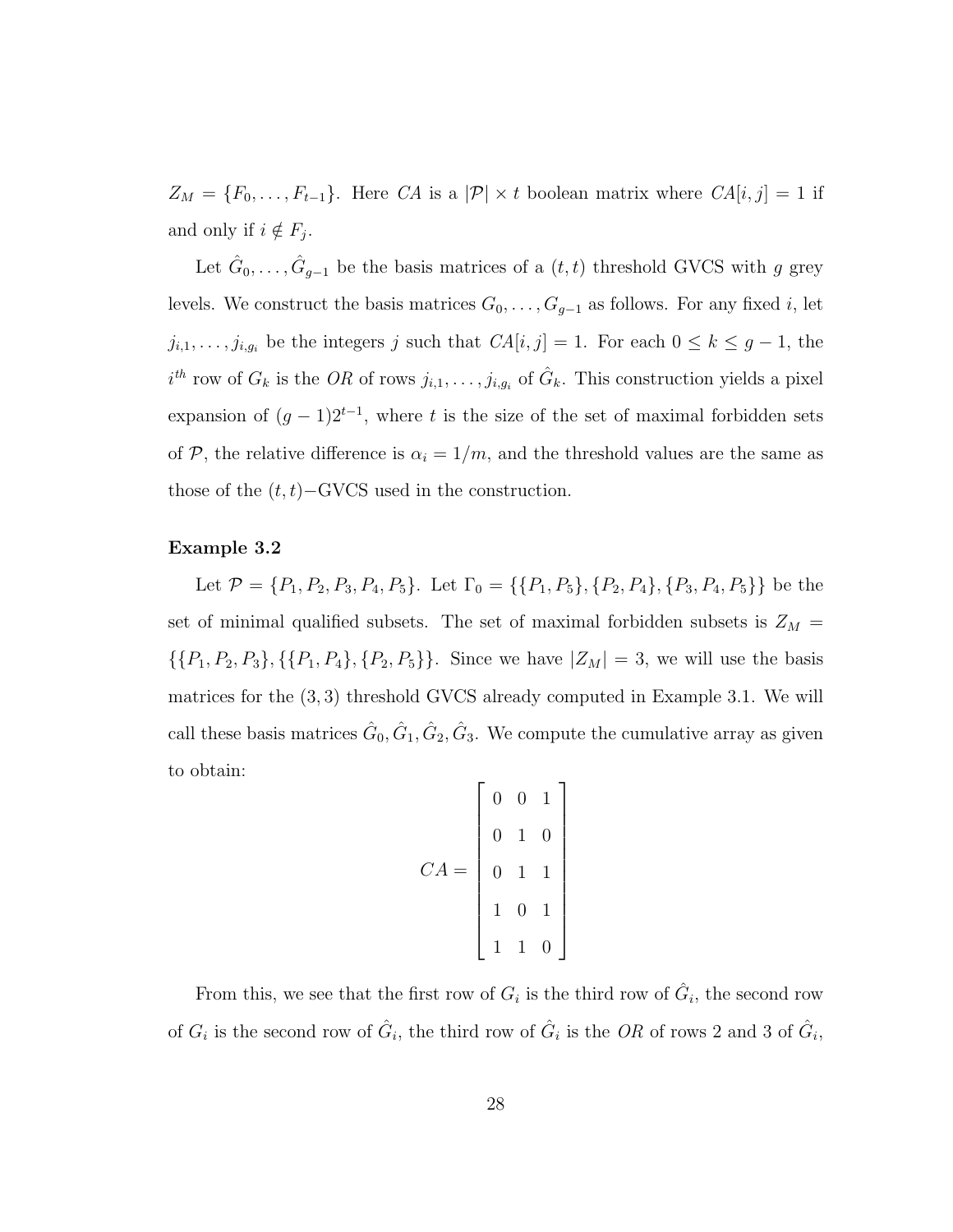and so on. We therefore have the following basis matrices realizing the given access structure.

$$
G_0 = \begin{bmatrix}\n0 & 1 & 1 & 0 & 0 & 1 & 1 & 0 & 0 & 1 & 1 & 0 \\
0 & 1 & 0 & 1 & 0 & 1 & 0 & 1 & 0 & 1 & 0 & 1 \\
0 & 1 & 1 & 1 & 0 & 1 & 1 & 1 & 0 & 1 & 1 & 1 \\
0 & 1 & 1 & 1 & 0 & 1 & 1 & 1 & 0 & 1 & 1 & 1\n\end{bmatrix};
$$
\n
$$
G_1 = \begin{bmatrix}\n0 & 1 & 1 & 0 & 0 & 1 & 1 & 0 & 1 & 0 & 1 & 1 \\
0 & 1 & 0 & 1 & 0 & 1 & 0 & 1 & 0 & 1 & 0 & 1 \\
0 & 1 & 1 & 1 & 0 & 1 & 1 & 1 & 1 & 0 & 1 & 1 \\
0 & 1 & 1 & 1 & 0 & 1 & 1 & 1 & 1 & 0 & 1 & 1\n\end{bmatrix};
$$
\n
$$
G_2 = \begin{bmatrix}\n0 & 1 & 1 & 0 & 1 & 0 & 0 & 1 & 1 & 0 & 0 & 1 \\
0 & 1 & 1 & 1 & 0 & 1 & 1 & 1 & 0 & 0 & 1 \\
0 & 1 & 0 & 1 & 0 & 1 & 0 & 1 & 0 & 1 & 0 & 1 \\
0 & 1 & 1 & 1 & 1 & 0 & 1 & 1 & 1 & 0 & 1 & 1 \\
0 & 1 & 1 & 1 & 0 & 1 & 1 & 1 & 0 & 1 & 1 & 1\n\end{bmatrix};
$$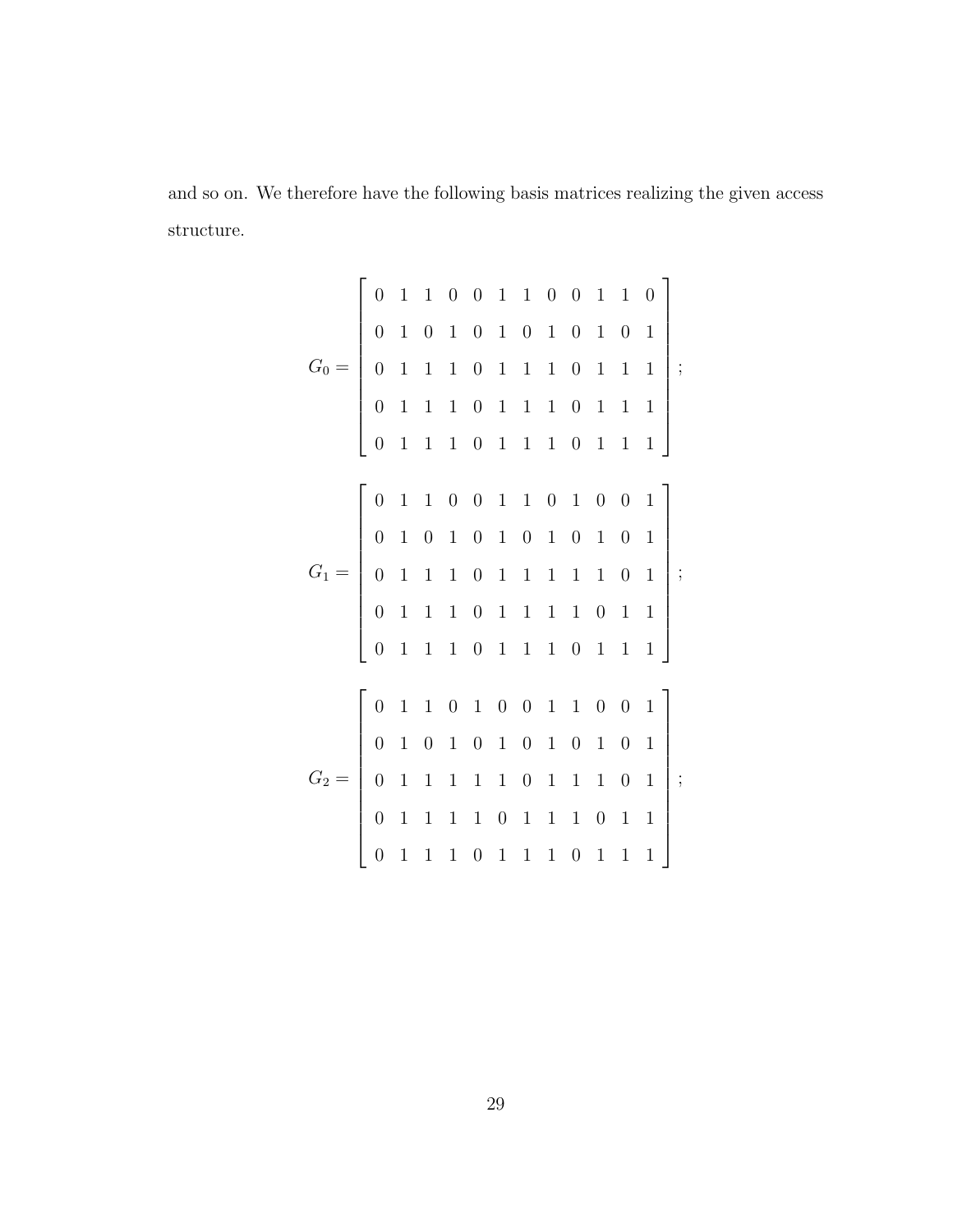$$
G_3 = \left[\begin{array}{cccccccccccc}1 & 0 & 0 & 1 & 1 & 0 & 0 & 1 & 1 & 0 & 0 & 1\\0 & 1 & 0 & 1 & 0 & 1 & 0 & 1 & 0 & 1 & 0 & 1\\1 & 1 & 0 & 1 & 1 & 1 & 0 & 1 & 1 & 1 & 0 & 1\\1 & 0 & 1 & 1 & 1 & 0 & 1 & 1 & 1 & 0 & 1 & 1\\0 & 1 & 1 & 1 & 0 & 1 & 1 & 1 & 0 & 1 & 1 & 1\end{array}\right]
$$

.

**Theorem 3.2** Given a strong access structure ( $\Gamma_{\text{Qual}}, \Gamma_{\text{Forb}}$ ) such that  $Z_M$  is the family of maximal forbidden subsets in  $\Gamma_{\text{Forb}}$  (where  $|Z_M| = t$ ), there exists a  $(\Gamma_{\text{Qual}}, \Gamma_{\text{Forb}}, m, g)$ -GVCS with  $m = (g - 1)2^{t-1}$ ,  $\{t_{i,X}\} = \{t'_{i,X}\}$ , and  $\alpha_i = \frac{1}{m}$ , where  $\{t'_{i,X}\}$  are the threshold values of an optimal  $(t, t)$ -GVCS.

**Proof.** Each adjacent pair of matrices can be considered as a regular VCS. To prove that the previous construction works, we show that each grey level  $i, 1 \leq i \leq g-2$ , is distinguishable from the grey level immediately before and after.

Consider the case where  $i = 1$ . We construct  $G_0$ ,  $G_1$  from  $\hat{G}_0$ ,  $\hat{G}_1$  using the previous construction, with set of thresholds  $\{t_{0,X}\}\$ and relative difference  $\alpha_0$ . Next we construct  $G_1$ ,  $G_2$  from  $\hat{G}_1$ ,  $\hat{G}_2$  as before, with thresholds  $\{t_{1,X}\}\$  and relative difference  $\alpha_1$ . Note that  $G_1$  will be the same as before by the construction technique. Additionally, if X is a qualified set, then we have  $G_1 \geq t_{0,X}$  from the first and  $G_1 \leq t_{1,X} - \alpha_1 m$ . This means that grey level 1 will be distinguishable from both levels 0 and 2. If X is not a qualified set, then  $G_0[X] = G_1[X]$  and  $G_1[X] = G_2[X]$ , so they are all equal up to a column permutation.

We continue similarly until  $i = g - 2$ . Clearly each grey level  $1 \leq i \leq g - 2$  is distinguishable from grey levels  $i - 1$  and  $i + 1$  if X is a valid set, and all  $G_i[X]$  are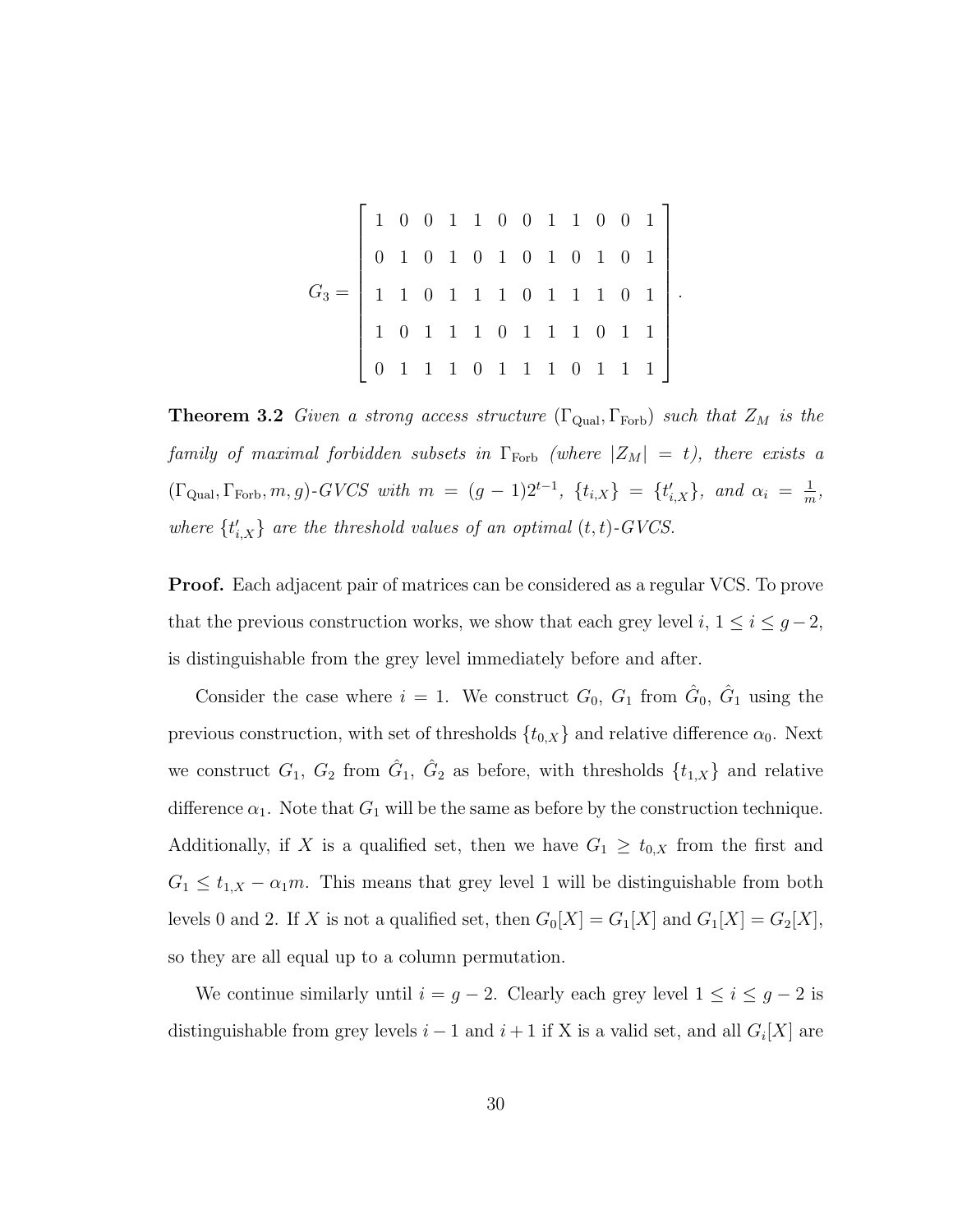equal up to a column permutation if X is a forbidden set. Therefore  $G_0, \ldots, G_{g-1}$ are the basis matrices of a GVCS realizing the general access structure  $(\Gamma_{\text{Qual}}, \Gamma_{\text{Forb}})$ with set of thresholds  $\{t_{i,X}\}\$ and relative differences  $\alpha_i$  where  $0 \leq i \leq g-1$ .

### **3.3 A decomposition construction**

Another method of construction for general access structures is the decomposition construction, which uses smaller access structures as building blocks for larger ones.

Let  $(\Gamma'_{\text{Qual}}, \Gamma'_{\text{Forb}})$  and  $(\Gamma''_{\text{Qual}}, \Gamma''_{\text{Forb}})$  be two access structures on a set of n participants P. If a participant  $i \in \mathcal{P}$  is non-essential for  $(\Gamma'_{\text{Qual}}, \Gamma'_{\text{Forb}})$ , we assume that  $i \in \Gamma_{\text{Forb}}'$  and that i does not receive nothing as a share. Similarly for  $(\Gamma_{\text{Qual}}'', \Gamma_{\text{Forb}}'')$ .

Suppose there exist a  $(\Gamma'_{\text{Qual}}, \Gamma'_{\text{Forb}}) - \text{GVCS}$  and a  $(\Gamma''_{\text{qual}}, \Gamma''_{\text{Forb}}) - \text{GVCS}$  with basis matrices  $G'_0, \ldots, G'_{g-1}$  and  $G''_0, \ldots, G''_{g-1}$  respectively. We will show how to construct a GVCS for the access structure  $(\Gamma_{\text{Qual}}, \Gamma_{\text{Forb}}) = (\Gamma'_{\text{qual}} \cup \Gamma''_{\text{qual}}, \Gamma'_{\text{Forb}} \cap$  $\Gamma''_{\text{Forb}}$ ).

From the matrices  $G'_0, \ldots, G'_{g-1}$  and  $G''_0, \ldots, G''_{g-1}$ , we will construct new matrices  $\hat{G}'_0, \ldots, \hat{G}'_{g-1}$  and  $\hat{G}''_0, \ldots, \hat{G}''_{g-1}$ , each consisting of *n* rows, as follows. For  $1 \leq i \leq n$ , the i<sup>th</sup> row of  $\hat{G}'_j$  is all zero if i is not an essential participant of  $(\Gamma'_{\text{Qual}}, \Gamma'_{\text{Forb}})$ , otherwise it is the row of  $G'_{j}$  corresponding to participant *i*. Similarly for  $\hat{G}''_j$ . Finally, the basis matrices  $G_0, \ldots, G_{g-1}$  will be realized by concatenating the corresponding matrices, that is  $G_j = \hat{G}'_j \circ \hat{G}''_j$ .

**Theorem 3.3** Given a  $(\Gamma'_{\text{Qual}}, \Gamma'_{\text{Forb}}, g, m')$ -GVCS with basis matrices  $G'_0, \ldots, G'_{g-1}$ and a  $(\Gamma''_{\text{qual}}, \Gamma''_{\text{Forb}}, g, m'')$ -GVCS with basis matrices  $G''_0, \ldots, G''_{g-1}$ , there exists a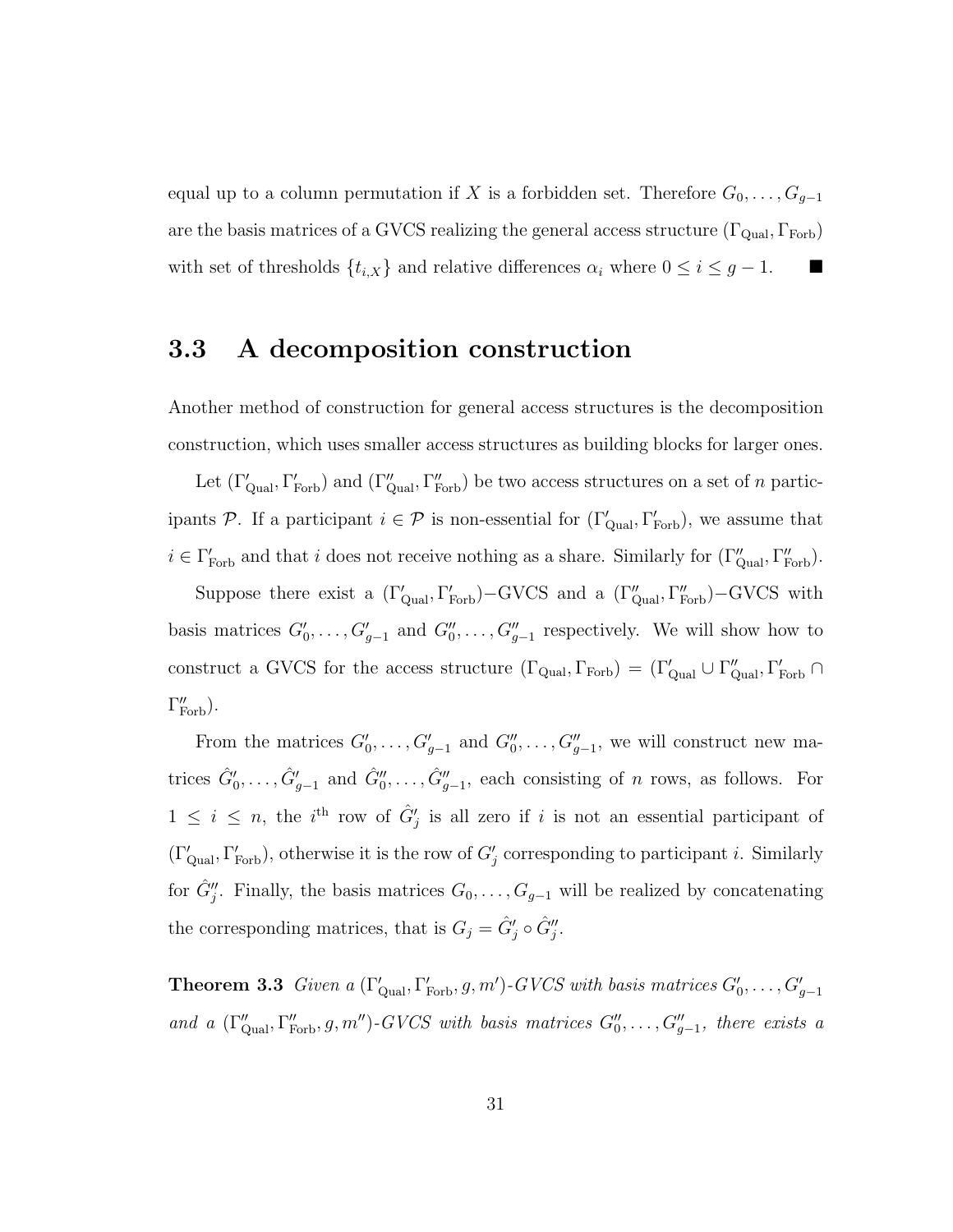$(\Gamma_{\text{Qual}}, \Gamma_{\text{Forb}}, g, m)$ -GVCS with basis matrices  $G_0, \ldots, G_{g-1}$  where  $\Gamma_{\text{Qual}} = \Gamma_{\text{qual}}' \cup$  $\Gamma''_{\text{Qual}}$ ,  $\Gamma_{\text{Forb}} = \Gamma'_{\text{Forb}} \cap \Gamma''_{\text{Forb}}$ , and  $m = m' + m''$ .

**Proof.** We will show that the decomposition construction works by giving values for m and  $\alpha_i(m)$  and proving that the construction works for four cases:

- 1. X is in  $\Gamma'_{\text{Qual}}$  and  $\Gamma''_{\text{qual}}$ ;
- 2. X is in  $\Gamma'_{\text{qual}}$  but not in  $\Gamma''_{\text{qual}}$ ;
- 3. X is in  $\Gamma''_{\text{qual}}$  but not in  $\Gamma'_{\text{qual}}$ ;
- 4. X is in  $\Gamma_{\text{Forb}}'$  and  $\Gamma_{\text{Forb}}''$ .

In the first three cases, X is in  $\Gamma_{\text{Qual}}$ , and we show that for any i,  $G_i[X] \leq$  $t_{i,X} - \alpha_i(m) \cdot m$  and  $G_{i+1}[X] \geq t_{i,X}$ . In the last case, X is in  $\Gamma_{\text{Forb}}$ , and we show that  $G_0[X] = G_1[X] = \ldots = G_{g-1}[X]$ .

Let  $m'$  and  $m''$  be the pixel expansions for the basis matrices corresponding to  $(\Gamma'_{\text{Qual}}, \Gamma'_{\text{Forb}})$  and  $(\Gamma''_{\text{Qual}}, \Gamma''_{\text{Forb}})$ . Let  $\{X, t'_{i,X}\}\big|_{\substack{X \in \Gamma'_{\text{qual}} \\ i \in \{0, ..., g-1\}}}$ and  $\{X, t''_{i,X}\}\big|_{\substack{X \in \Gamma''_{\text{qual}}\\i \in \{0, ..., g-1\}}}$ be the set of thresholds, and  $\alpha'_{i}(m')$  and  $\alpha''_{i}(m'')$  be the relative differences. Define  $m = m^{\prime} + m^{\prime\prime}$  and

$$
\alpha_i(m) = \frac{\min\{\alpha'_i(m') \cdot m', \alpha''_i(m'') \cdot m''\}}{m}.
$$

Let  $X$  be a set of participants.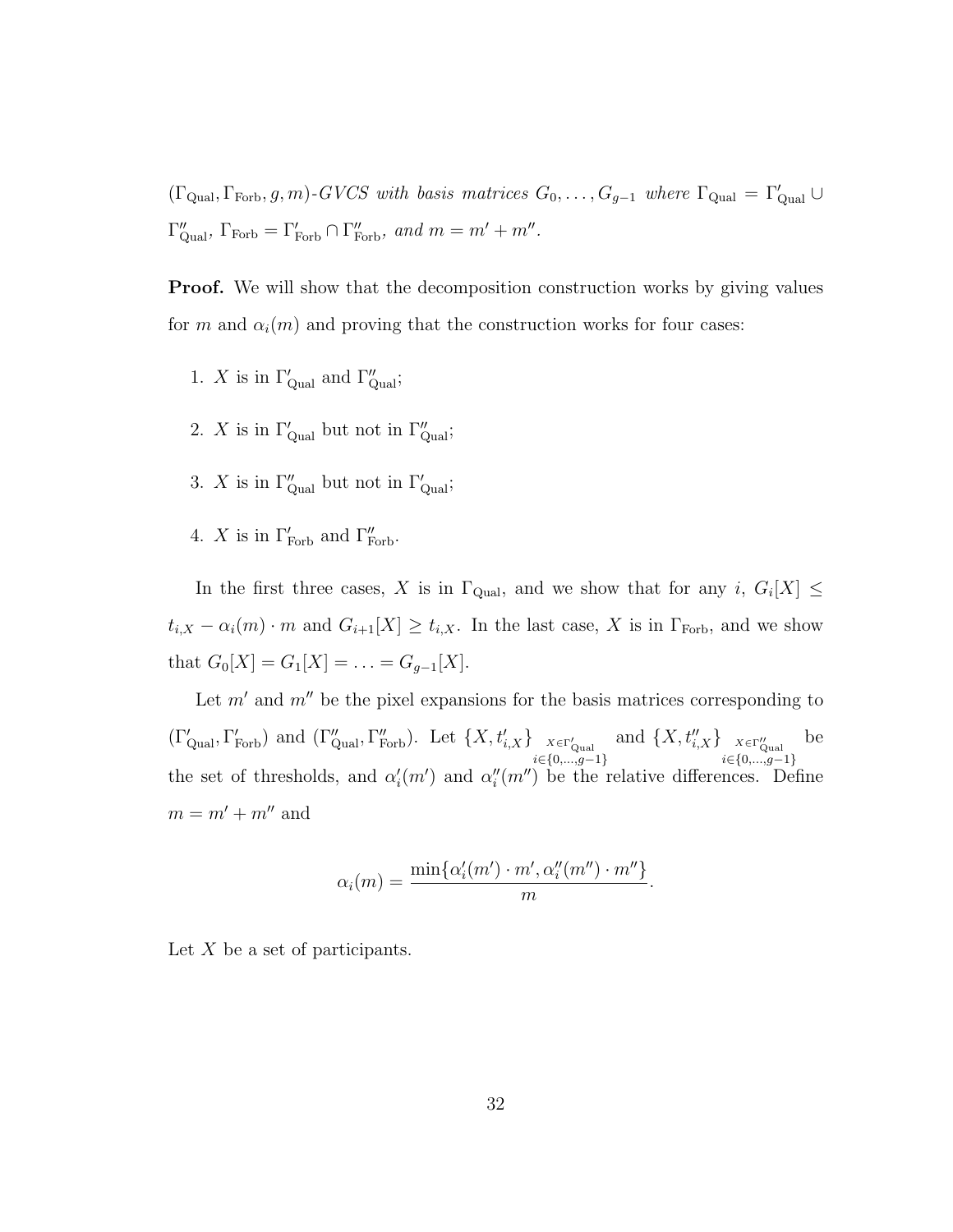Case 1:  $X \in \Gamma'_{\text{qual}} \cap \Gamma''_{\text{qual}}$ . Let  $t_{i,X} = t'_{i,X} + t''_{i,X}$ .

$$
w(G_i[X]) = w(\hat{G}'_i[X] \circ \hat{G}''_i[X])
$$
  
\n
$$
= w(\hat{G}'_i[X]) + w(\hat{G}''_i[X])
$$
  
\n
$$
= w(G'_i[X]) + w(G''_i[X])
$$
  
\n
$$
\leq (t'_{i,X} - \alpha'_i(m') \cdot m') + (t''_{i,X} - \alpha''_i(m'') \cdot m'')
$$
  
\n
$$
\leq t'_{i,X} + t''_{i,X} - (\alpha'_i(m') \cdot m' + \alpha''_i(m'') \cdot m'')
$$
  
\n
$$
\leq t_{i,X} - \alpha_i(m) \cdot m
$$

since  $\alpha'_i(m') \cdot m' + \alpha''_i(m'') \cdot m'' \ge \min{\{\alpha'_i(m') \cdot m', \alpha''_i(m'') \cdot m''\}} = \alpha_i(m) \cdot m$ . Also

$$
w(G_{i+1}[X]) = w(\hat{G}'_{i+1}[X] \circ \hat{G}''_{i+1}[X])
$$
  
= 
$$
w(\hat{G}'_{i+1}[X]) + w(\hat{G}''_{i+1}[X])
$$
  
= 
$$
w(G'_{i+1}[X]) + w(G''_{i+1}[X])
$$
  

$$
\geq t'_{i,X} + t''_{i,X}
$$
  

$$
\geq t_{i,X}.
$$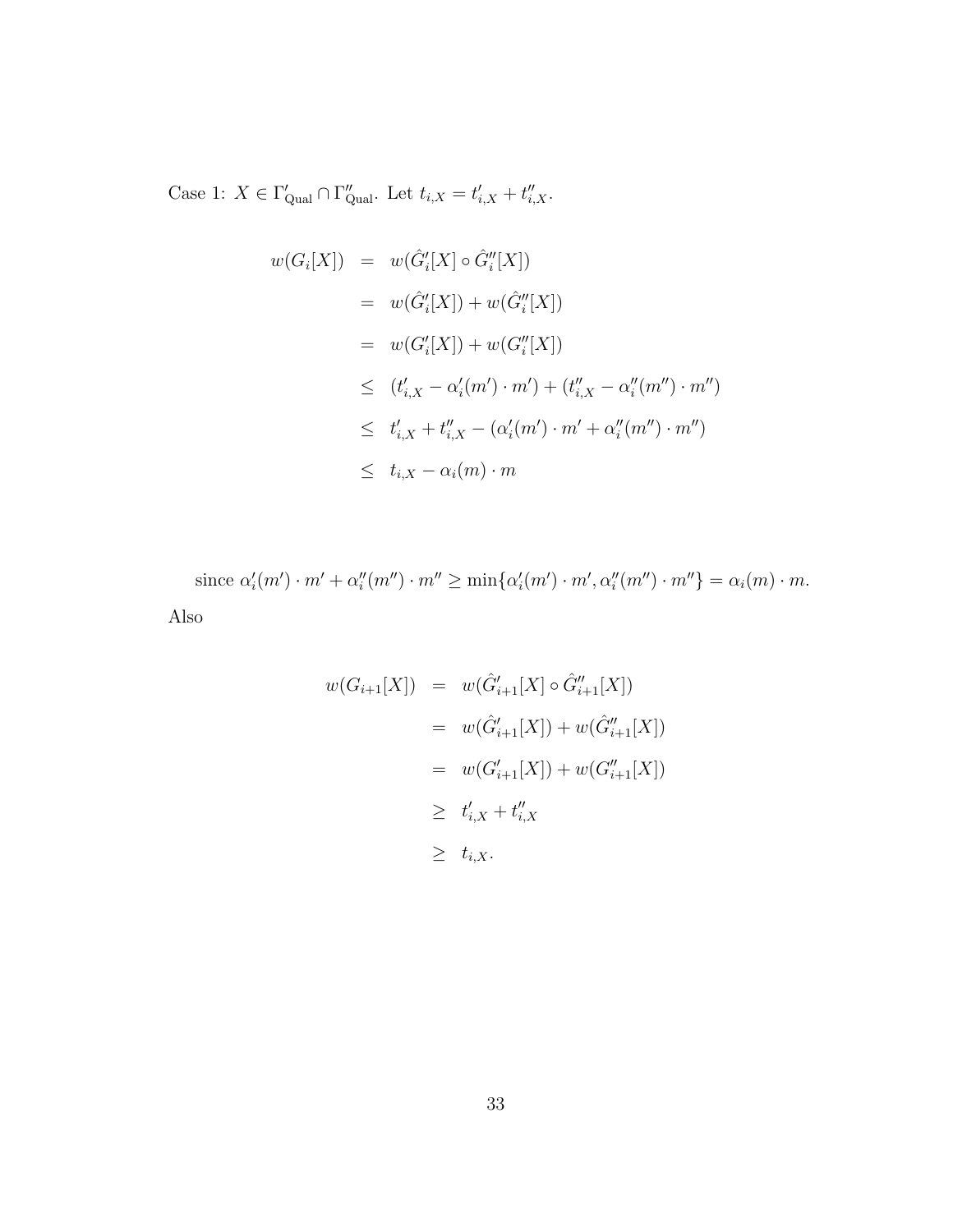Case 2:  $X \in \Gamma'_{\text{qual}} \setminus \Gamma''_{\text{qual}}$ . Let  $t_{i,X} = t'_{i,X} + w(\hat{G}_i[X])$ .

$$
w(G_i[X]) = w(\hat{G}'_i[X] \circ \hat{G}''_i[X])
$$
  
\n
$$
= w(\hat{G}'_i[X]) + w(\hat{G}''_i[X])
$$
  
\n
$$
= w(G'_i[X]) + w(G''_i[X])
$$
  
\n
$$
\leq (t'_{i,X} - \alpha'_i(m') \cdot m') + w(G''_i[X])
$$
  
\n
$$
\leq t'_{i,X} + w(G''_i[X]) - \alpha'_i(m') \cdot m'
$$
  
\n
$$
\leq t_{i,X} - \alpha_i(m) \cdot m
$$

since  $\alpha'_i(m') \cdot m' \ge \min{\{\alpha'_i(m') \cdot m', \alpha''_i(m'') \cdot m''\}} = \alpha_i(m) \cdot m$ .

$$
w(G_{i+1}[X]) = w(\hat{G}'_{i+1}[X] \circ \hat{G}''_{i+1}[X])
$$
  
= 
$$
w(\hat{G}'_{i+1}[X]) + w(\hat{G}''_{i+1}[X])
$$
  
= 
$$
w(G'_{i+1}[X]) + w(\hat{G}''_{i+1}[X])
$$
  

$$
\geq t'_{i,X} + w(\hat{G}''_{i+1}[X])
$$
  

$$
\geq t_{i,X}.
$$

Case 3:  $X \in \Gamma''_{\text{Qual}} \setminus \Gamma'_{\text{qual}}$ . Similar to case 2.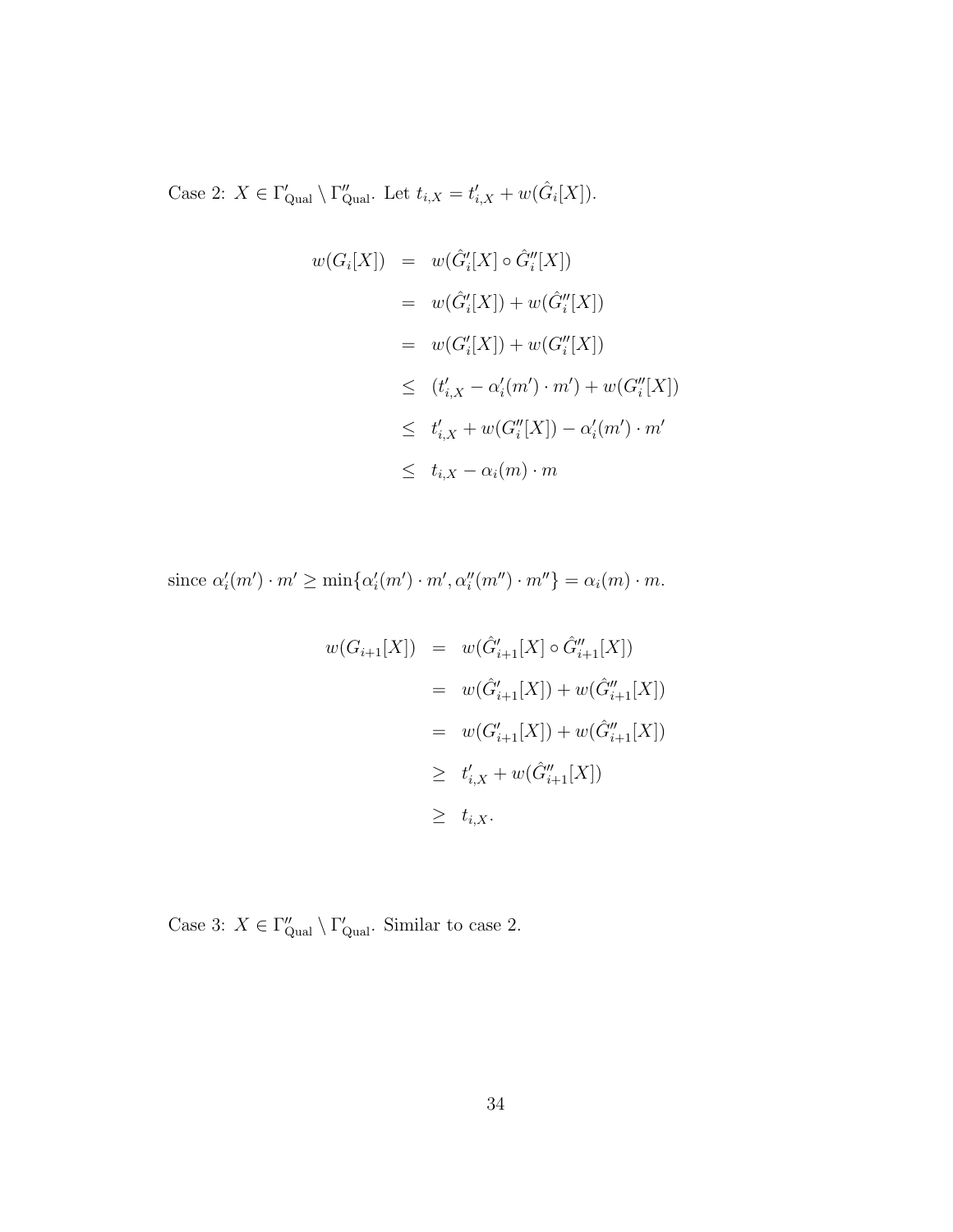Case 4:  $X \in \Gamma_{\text{Forb}}' \cap \Gamma_{\text{Forb}}''$ . We have

$$
G_i[X] = \hat{G}_i[X]' \circ \hat{G}_i[X]''
$$
  
=  $\hat{G}_{i+1}[X]' \circ \hat{G}_{i+1}[X]''$   
=  $G_{i+1}[X]$ 

up to a column permutation.

## **3.4 A** (k, n) **threshold construction**

Atienese, Blundo, De Santis, and Stinson [1] use starting matrices to construct  $(k, n)$  threshold schemes using a  $(k, k)$  threshold scheme, for which we have an optimal construction. See Definition 2.4 for an explanation of starting matrices. We will use a similar technique to provide a construction for  $(k, n)$ -GVCS.

Given a matrix  $SM(n, l, k)$ , we can construct a  $(k, n)$  threshold GVCS as follows: the  $n \times (l \cdot (g-1) \cdot 2^{k-1})$  basis matrices  $G_0, \ldots, G_{g-1}$  are constructed by replacing the symbols  $a_1, \ldots, a_k$  with the  $1^{st}, \ldots, k^{th}$  rows of the corresponding basis matrix of the optimal  $(k, k)$ -GVCS, respectively.

**Theorem 3.4** Given a starting matrix  $SM(n, l, k)$ , there exist basis matrices for a  $(k, n, g, m)$ -threshold GVCS with pixel expansion  $m = l \cdot (g - 1) \cdot 2^{k-1}$ .

**Proof.** Let  $G_0^k, \ldots, G_{g-1}^k$  be the basis matrices of an optimal  $(k, k)$ -GVCS and let  $SM(n, l, k)$  be a starting matrix whose entries are elements of a ground set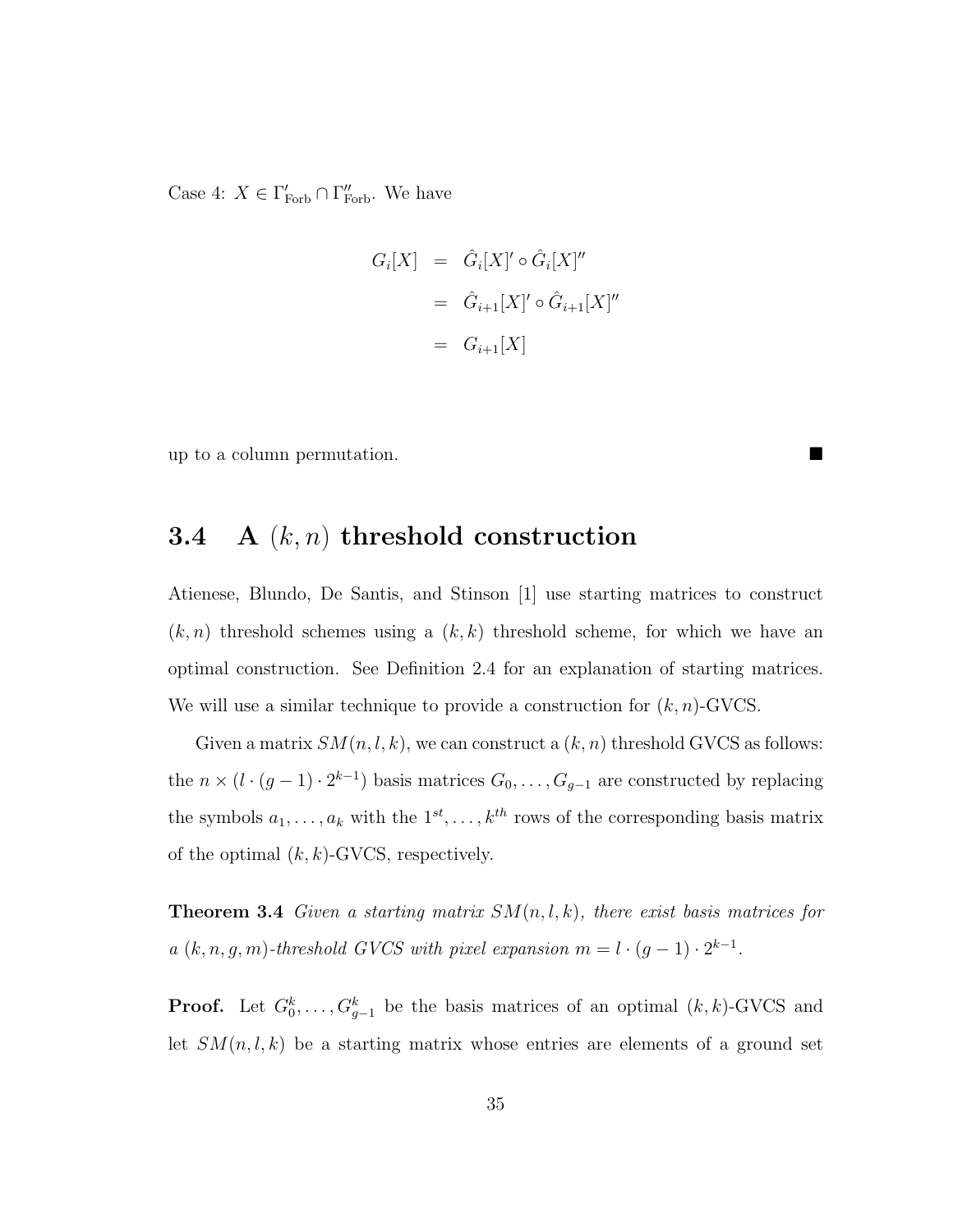${a_1,\ldots,a_k}$ . Let  $G_0,\ldots,G_{g-1}$  be  $n \times (l \cdot (g-1) \cdot 2^{k-1})$  matrices constructed by replacing the symbols  $\{a_1, \ldots, a_k\}$  with the  $1^{st}, \ldots, k^{th}$  rows of  $G_0^k, \ldots, G_{g-1}^k$  respectively.

The basic block  $B_{i,j}$  is the  $n \times ((g-1) \cdot 2^{k-1})$  matrix obtained by expanding column j of the starting matrix using  $G_i^k$ .

Choose any adjacent pair of basic blocks  $B_{i,j}, B_{i+1,j}$  (from adjacent matrices  $G_i, G_{i+1}$ . Fix any  $d \geq k$  rows of these basic blocks. Either these rows comprise all the rows of  $G_i^k$  ( $G_{i+1}^k$  respectively) where any row can appear more than once, and thus their *OR* has weight  $t_i - 1$  ( $t_i$  respectively); or they contain at most  $k - 1$ distinct rows and have the same weight in both basic blocks. We know that the first situation will be true for at least one j for any choice of  $d \geq k$  rows, so we have Property 1.

To prove Property 2, we need to show that for any  $X \subseteq \{1, \ldots, n\}$  with  $|X| < k$ , we have that  $G_0[X] = \ldots = G_{g-1}[X]$  up to a column permutation. This is true since  $B_{0,j} = \ldots = B_{g-1,j}$  up to a column permutation for all  $1 \leq j \leq l$ .

Note that in this construction, the thresholds will vary by choice of X.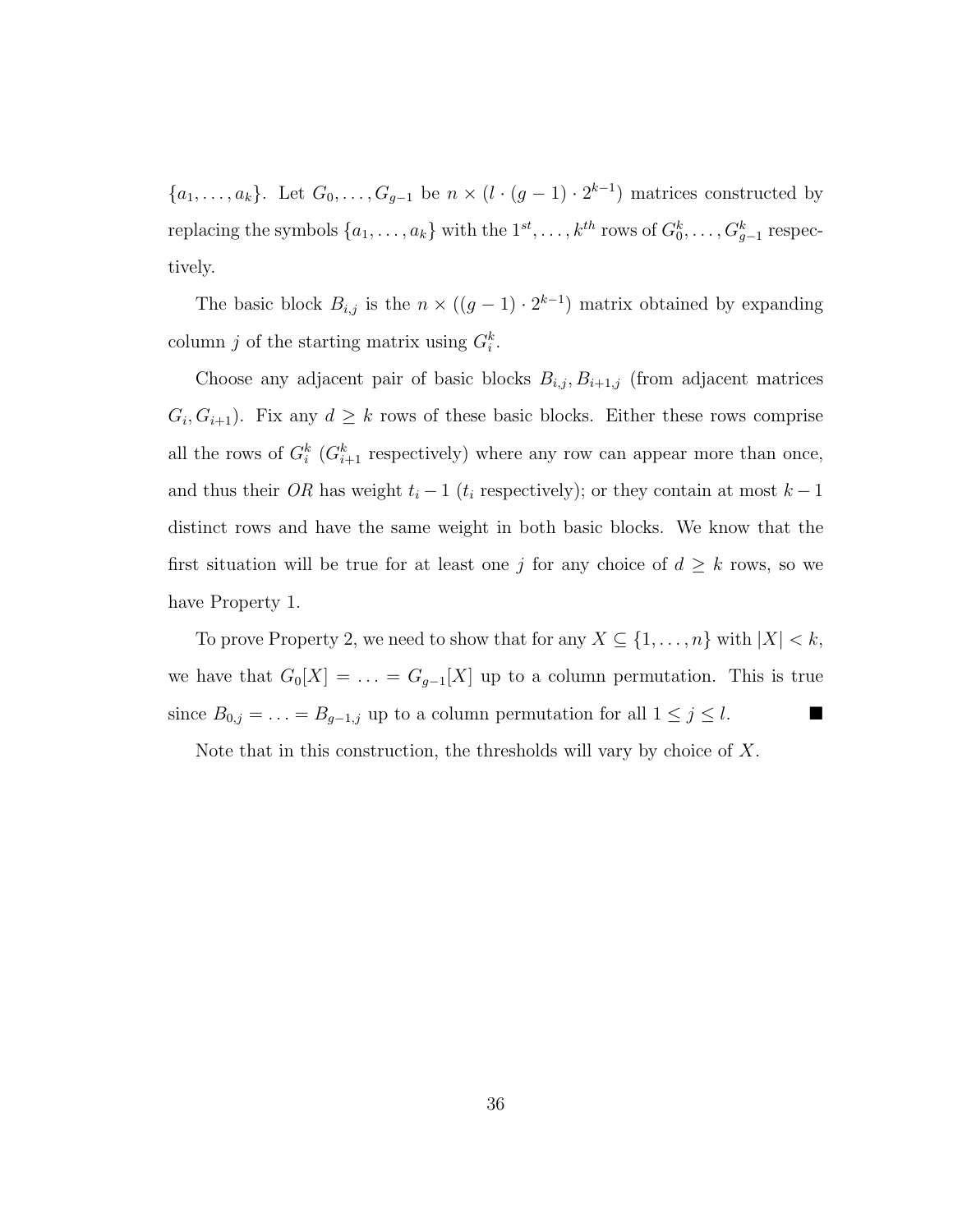## **Chapter 4**

# **GVCS on Four Participants**

In this chapter, we will develop the theories necessary to obtain values (or at least ranges of values) for the minimum pixel expansion for all strong, connected access structures with no isolated participants on four participants. We will also give some results for access structures which are not connected or which have isolated participants.

In the first section, we will begin with access structures that have isolated participants and access structures such that the graph representing them is not connected. In the next section, we will discuss *unavoidable patterns*. Unavoidable patterns are submatrices which must be present in the matrices which make up each collection. These submatrices are defined by the access structures.

In the next section, we will discuss access structures based on graphs. We will utilize the results in the prior section on unavoidable patterns to give values (or at least ranges of values) for the minimum pixel expansion for grey-level visual cryptography schemes for access structures based on graphs. The main result of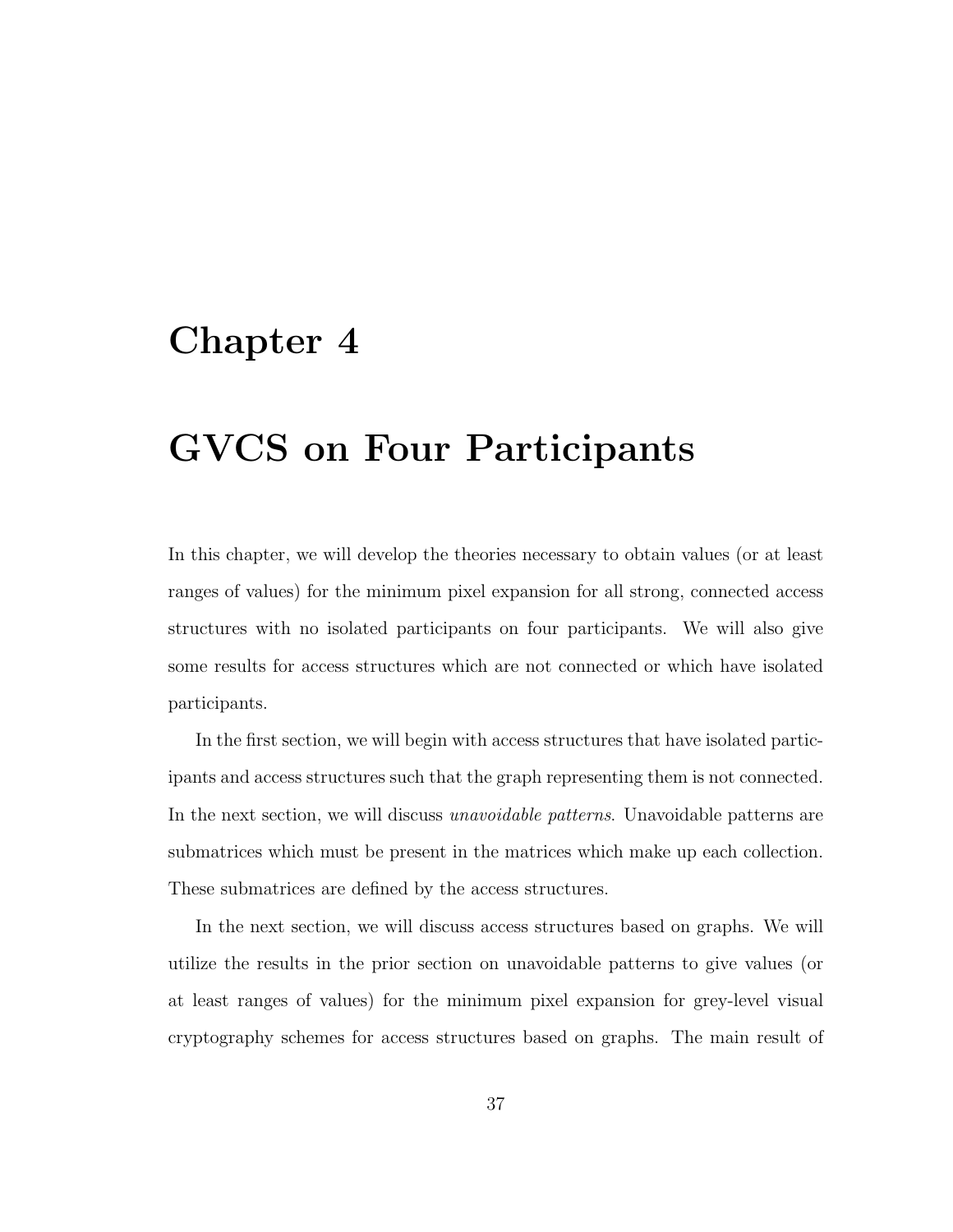the section is a value for the minimum pixel expansion for access structures based on complete multipartite graphs. Although not a graph-based access structure (except for the case  $k = 2$ , we will give a lower bound on the pixel expansion for  $(k, n)$ threshold access structures.

Finally, we will also show lower bounds on certain access structures which are not covered by any of the other results of this section. All results will be summarized in a table which shows the minimum pixel expansion for access structures when four grey levels are used.

### **4.1 General Theory**

#### **4.1.1 Isolated Participants and Non-Connected Graphs**

This lemma shows how we can construct a GVCS for access structures with one isolated participant. This lemma can be applied iteratively for additional isolated participants.

**Lemma 4.1** Given an access structure ( $\Gamma_{\text{Qual}}, \Gamma_{\text{Forb}}$ ) on Pand a participant  $x \notin \mathcal{P}$ , if a  $(\Gamma_{\text{Qual}}, \Gamma_{\text{Forb}}, g, m)$ -GVCS exists, then there exists a  $(\Gamma_{\text{Qual}} \cup \{\{x\}\}, \Gamma_{\text{Forb}}, g, m)$ -GVCS.

**Proof.** We construct the  $(\Gamma_{\text{Qual}} \cup \{\{x\}\}, \Gamma_{\text{Forb}}, g, m)$ -GVCS as follows. For any  $M \in C_i$  where  $1 \leq i \leq g-1$ , we add a new row corresponding to x, consisting of  $\sum_{j=0}^{i-1} \alpha_j(m) \cdot m$  1's and  $m - \sum_{j=0}^{i-1} \alpha_j(m) \cdot m$  0's. For any  $M \in C_0$  we add a new row corresponding to x, consisting of 0's. We set  $t_{i,\lbrace x \rbrace} = \sum_{j=0}^{i} \alpha_j(m) \cdot m$ . Clearly this new construction satisfies Properties 1 and 2 of Definition 2.5 by its construction.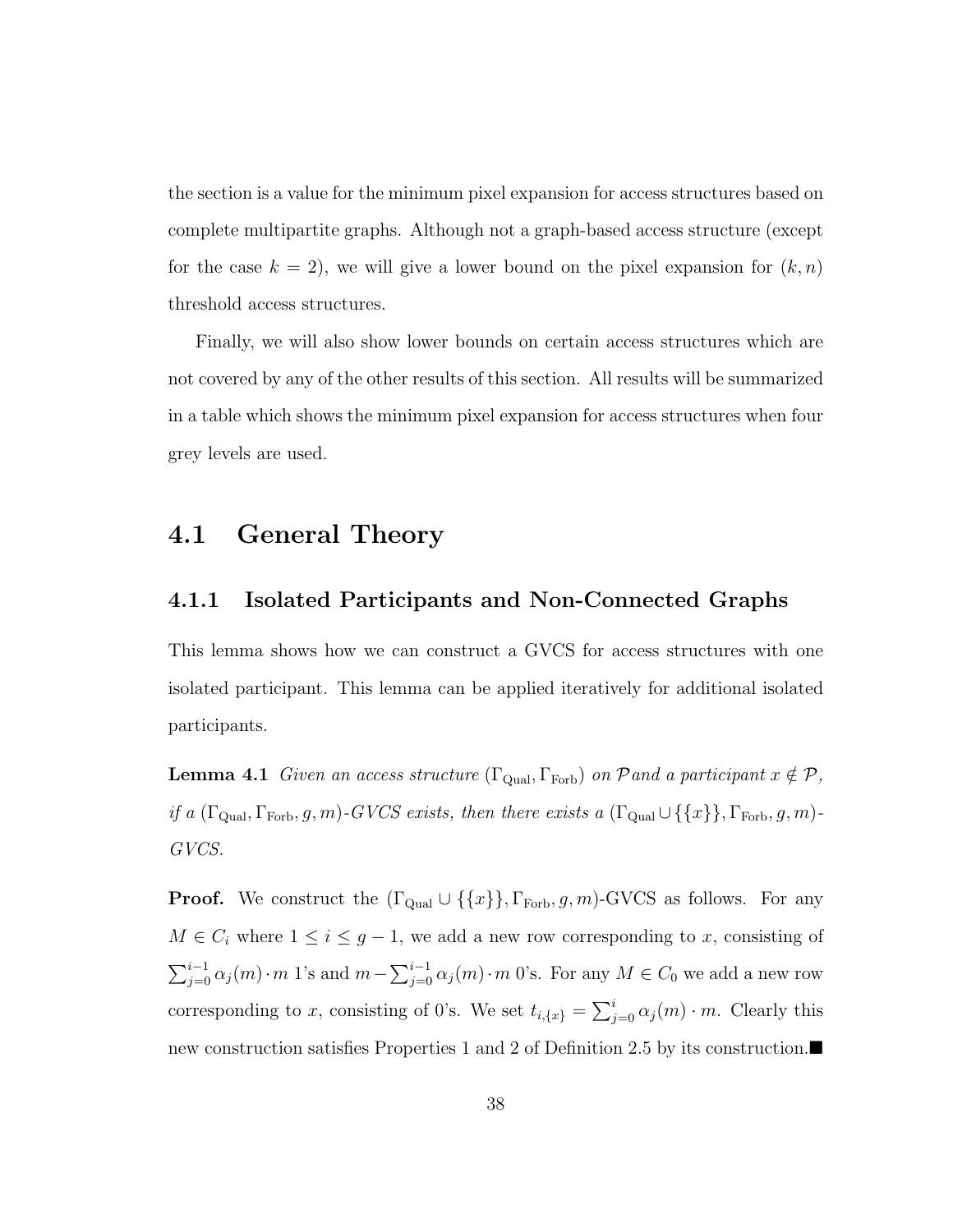The next lemma shows how to construct a GVCS for an access structure such that there exists a participant x such that x with any other participant in  $\mathcal P$  is qualified. As in the above lemma, we must first have a GVCS for the access structure without participant x. As with the previous lemma, this result can be applied iteratively.

**Lemma 4.2** Given an access structure ( $\Gamma_{\text{Qual}}$ ,  $\Gamma_{\text{Forb}}$ ) on P and a participant  $x \notin \mathcal{P}$ , if a  $(\Gamma_{\text{Qual}}, \Gamma_{\text{Forb}}, g, m)$ -GVCS exists, then there also exists a  $(\Gamma_{\text{Qual}}', \Gamma_{\text{Forb}}, g, m+1)$ - $GVCS$  where  $\Gamma'_{\text{Quad}} = \Gamma_{\text{Quad}} \cup \{X \cup \{x\} : X \subseteq \mathcal{P}\}.$ 

**Proof.** For any  $M \in C_i$  where  $1 \leq i \leq g-1$ , we add a row corresponding to participant x consisting of  $\sum_{j=0}^{i-1} \alpha_j(m) \cdot m$  1s and  $m - \sum_{j=0}^{i-1} \alpha_j(m) \cdot m$  0s, and a column of 0s, except that the entry in row x, column  $m+1$  is a 1. For any  $M \in C_0$ we add a row corresponding to participant x consisting of 0s, and a column of 0s. We set the values  $t_{i,X\cup\{x\}} = (\sum_{j=0}^{i-1} \alpha_j(m)\cdot m) + 1$ . Clearly this construction satisfies Properties 1 and 2 of Definition 2.5.

The next lemma will be useful for proving a theorem on non-connected graphs. It allows us to concatenate any  $n \times p$  matrix D to each matrix in the collections  $C_i$ . If the original GVCS represented by these collections had pixel expansion m, the resulting set of collections will be a GVCS on the same access structure with pixel expansion  $m + p$ .

**Lemma 4.3** Given a  $(\Gamma_{\text{Qual}}, \Gamma_{\text{Forb}}, g, m)$ -GVCS with collections of matrices  $C_i$  and D any  $n \times p$  boolean matrix, the collections of matrices  $C_i' = \{M \circ D : M \in C_i\}$ form a  $(\Gamma_{\text{Qual}}, \Gamma_{\text{Forb}}, g, m+p)$ -GVCS.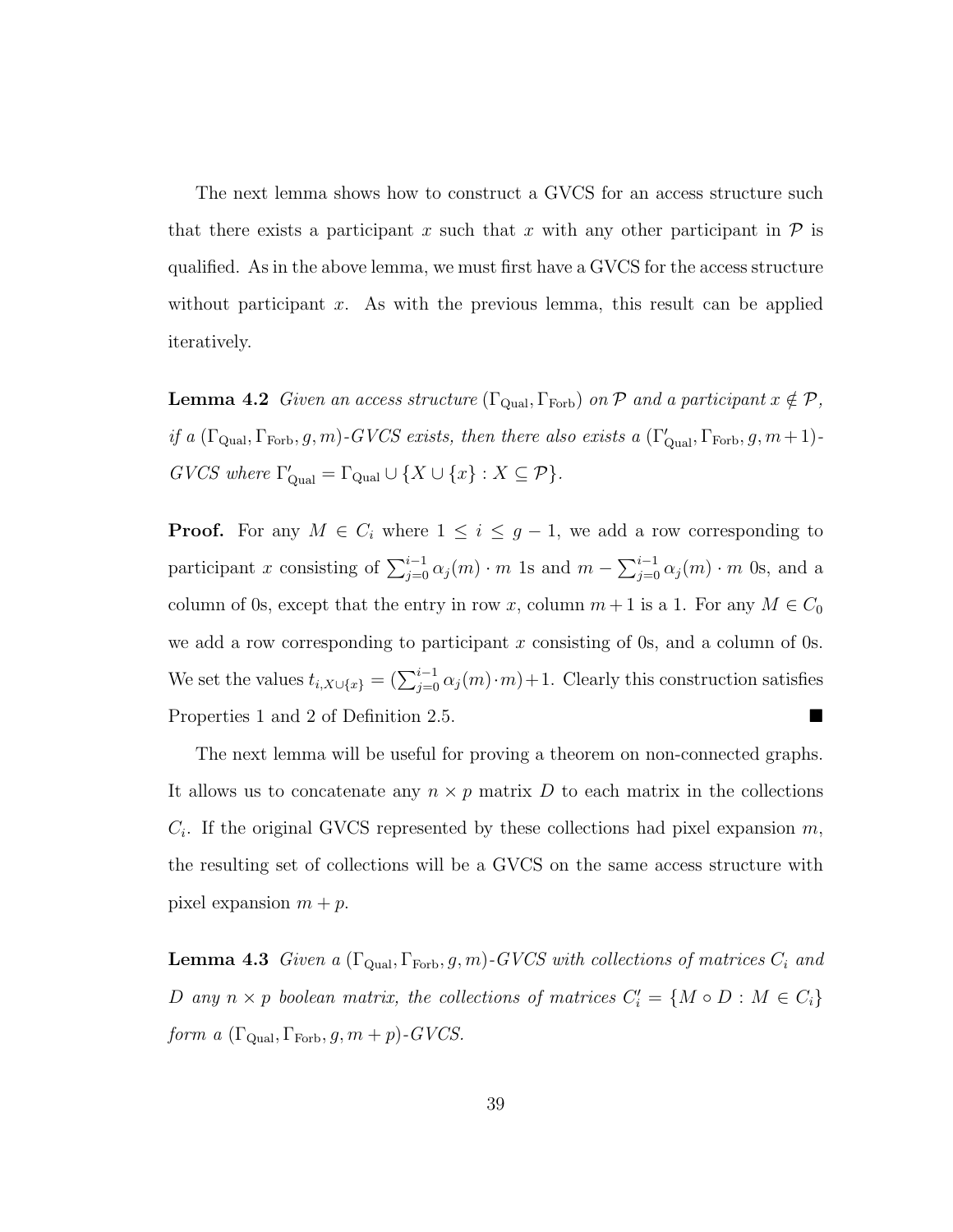**Proof.** Clearly Properties 1 and 2 of Definition 2.5 remain satisfied. We now have a set of thresholds  $t'_{i,X} = t_{i,X} + w(D[X])$  and relative differences  $\alpha'_{i}(m + p) =$  $(\alpha_i(m)\cdot m)/(m+p).$ 

We will now use this lemma to show a construction for access structures based on non-connected graphs given collections of matrices realizing a GVCS for the non-connected parts.

**Theorem 4.4** Let  $(\Gamma_{\text{Qual}}, \Gamma_{\text{Forb}})$  be an access structure on a set of participants  $\mathcal{P}$ such that the graph which represents it has two non-connected parts. Let  $\mathcal{P}'$  and  $\mathcal{P}''$  represent these parts, with  $\mathcal{P}' \cup \mathcal{P}'' = \mathcal{P}$ . Let  $(\Gamma'_{\text{qual}}, \Gamma'_{\text{Forb}})$  and  $(\Gamma''_{\text{qual}}, \Gamma''_{\text{Forb}})$ represent the corresponding access structures such that  $\Gamma_{\text{Qual}} = \Gamma'_{\text{Qual}} \cup \Gamma''_{\text{qual}}$  and  $\Gamma_{\text{Forb}} = \{X \cup Y : X \in \Gamma_{\text{Forb}}', Y \in \Gamma_{\text{Forb}}''\}$ . Given a  $(\Gamma_{\text{Qual}}', \Gamma_{\text{Forb}}', g, m')$ -GVCS and a  $(\Gamma''_{\text{Qual}}, \Gamma''_{\text{Forb}}, g, m'')$ -GVCS, we can construct a  $(\Gamma_{\text{Qual}}, \Gamma_{\text{Forb}}, g, m)$ -GVCS with  $m = \max(m', m'').$ 

**Proof.** Let  $C_i'$  ( $C_i''$  respectively) denote the collections of matrices representing the GVCS for  $(\Gamma'_{\text{Qual}}, \Gamma'_{\text{Forb}})$   $((\Gamma''_{\text{qual}}, \Gamma''_{\text{Forb}}))$ . Let  $|C'_i| = r'$  and  $|C''_i| = r''$ . Without loss of generality assume  $m' > m''$ . Applying Lemma 4.3 we can construct a  $(\Gamma''_{\text{Qual}}, \Gamma''_{\text{Forb}}, g, m')$ -GVCS with collection of matrices  $C'''_i$ . We can now construct the matrices  $C_i$  as follows:

$$
C_i = \{ M : M[\mathcal{P}'] \in C'_i, M[\mathcal{P}''] \in C'''_i \}.
$$

For any matrix in  $C_i'$ , we have r'' matrices in  $C_i$ . Thus  $|C_i| = r' \cdot r''$ .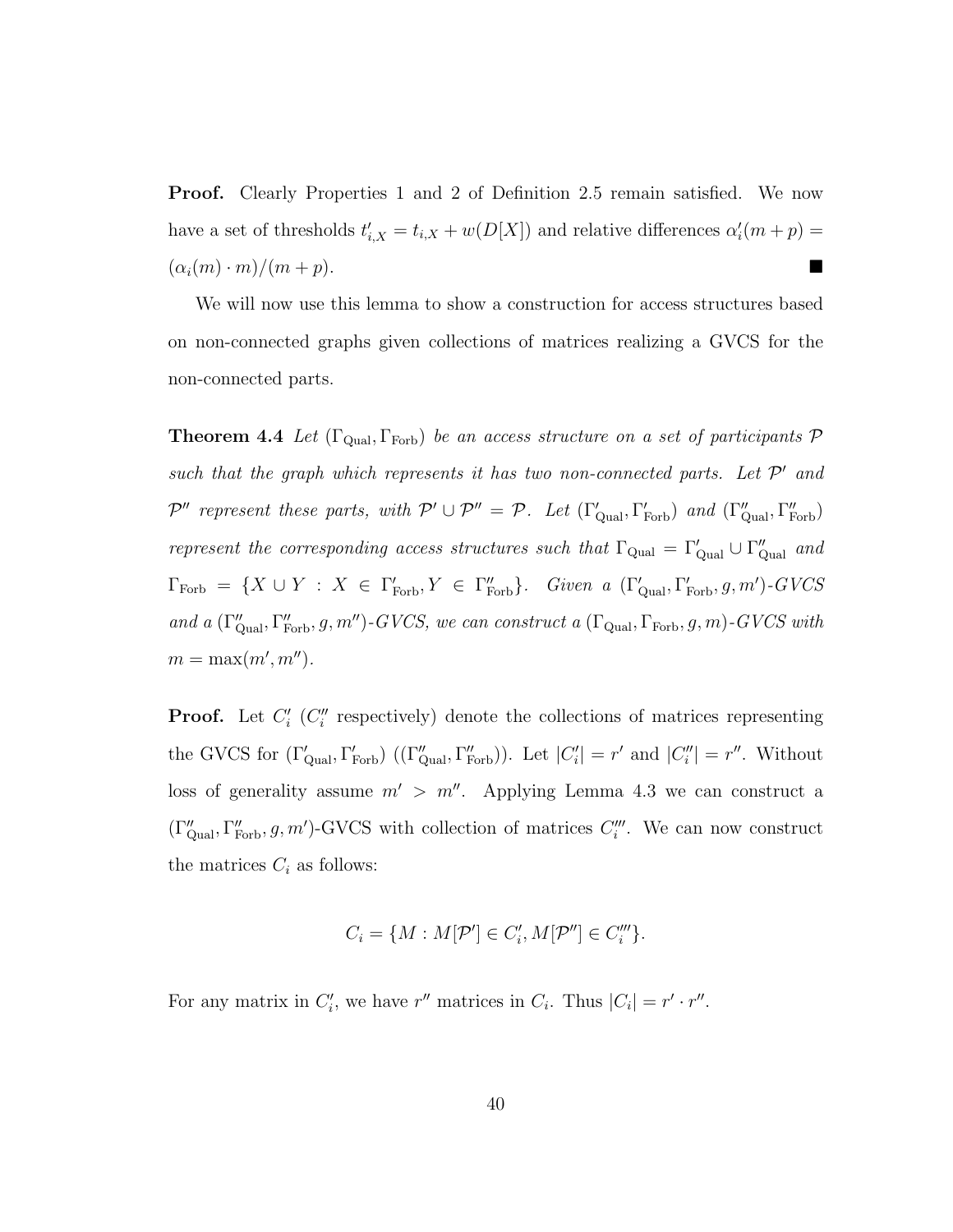It is easy to see that Property 1 holds. To verify Property 2, let  $X \in \Gamma'_{\text{Forb}}$  $(X \in \Gamma \text{For}^{\prime\prime} \text{ respectively})$  and  $M \in \bigcup_{i=0}^{g-1} C_i^{\prime\prime}$   $(M \in \bigcup_{i=0}^{g-1} C_i^{\prime\prime\prime})$ . Let  $\eta_X^i$   $(\mu_X^i)$  be the number of times the matrix  $M[X]$  appears in the collection  $\{A[X] : A \in C_i'\}$  $({A[X] : A \in C_i'''})$ . Property 2, applied to the original access structures, tells us that  $\eta_X^0 = \cdots = \eta_X^{g-1}$  and  $\mu_X^0 = \cdots = \mu_X^{g-1}$ .

For any matrix  $M \in \bigcup_{i=0}^{g-1} C_i$  we let  $\gamma_X^i$  denote the number of times the matrix  $M[X]$  appears in  $A[X] : A \in C_i$ . We need to prove  $\gamma_X^0 = \cdots = \gamma_X^{g-1}$  for any  $X\in \Gamma_{\text{Forb}}.$  If  $X\subseteq \mathcal{P}'$  then the following equalities hold:

$$
\eta_X^0 = \eta_X^1 = \dots = \eta_X^{g-2} = \eta_X^{g-1}
$$

$$
\eta_X^0 r'' = \eta_X^1 r'' = \dots = \eta_X^{g-2} r'' = \eta_X^{g-1} r''
$$

$$
\gamma_X^0 = \gamma_X^1 = \dots = \gamma_X^{g-2} = \gamma_X^{g-1}
$$

since  $\gamma_X^i = \eta_X^i r''$ , and similarly if  $X \subseteq \mathcal{P}''$ .

If  $X = Y \cup Z$ ,  $Y \in \Gamma_{\text{Forb}}'$  and  $Z \in \Gamma_{\text{Forb}}''$  then

$$
\eta_Y^0 \mu_Z^0 = \eta_Y^1 \mu_Z^1 = \dots = \eta_Y^{g-2} \mu_Z^{g-2} = \eta_Y^{g-1} \mu_Z^{g-1}
$$
  

$$
\gamma_X^0 = \gamma_X^1 = \dots = \gamma_X^{g-2} = \gamma_X^{g-1}
$$

since  $\gamma_X^i = \eta_Y^i \mu_Z^i$  $\frac{i}{Z}$ .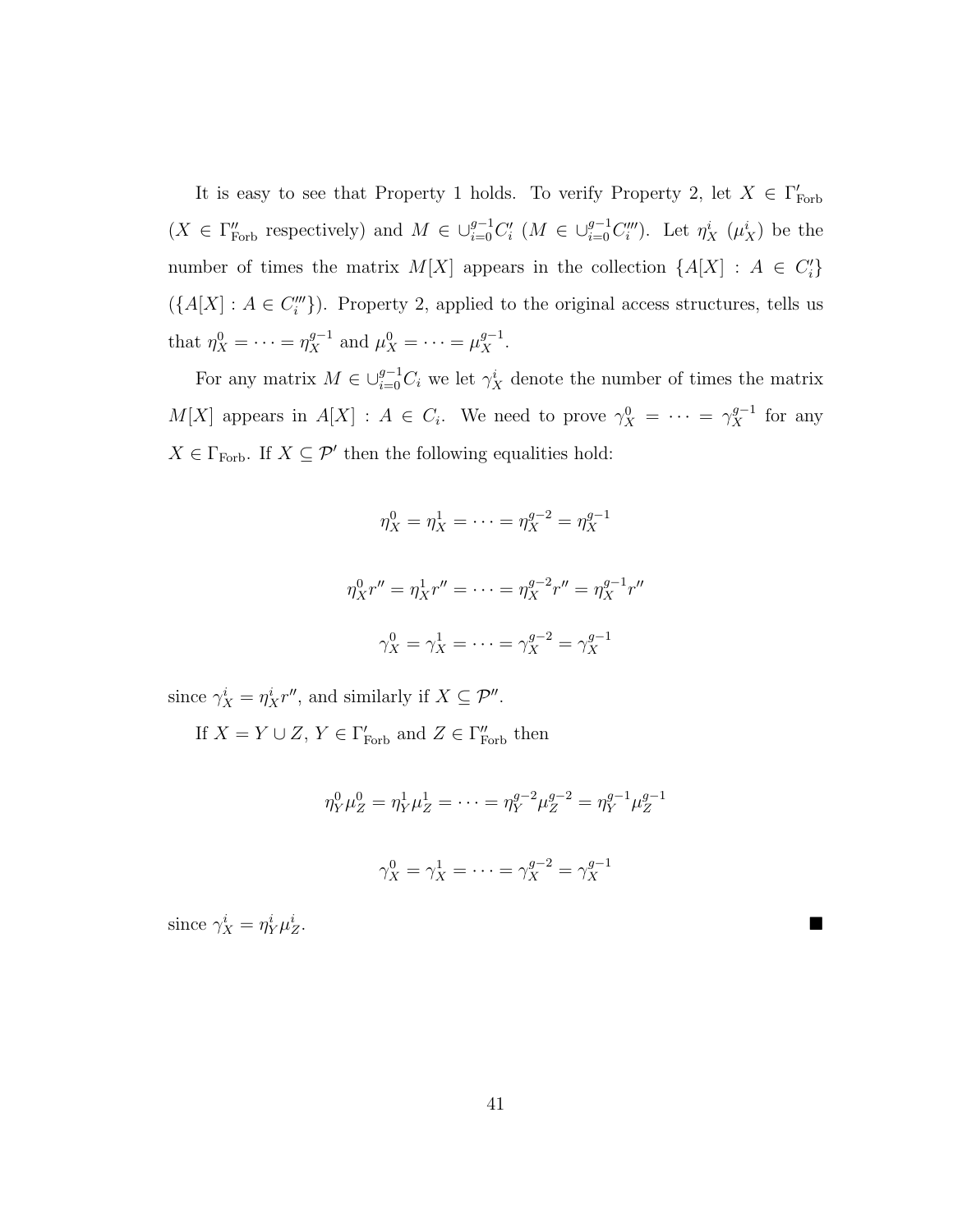### **4.1.2 Unavoidable Patterns**

We now examine the unavoidable patterns in the collections of matrices for grey level visual cryptography schemes. We will use these results later to help characterize the access structures on four participants. Throughout this section, we assume that  $(\Gamma_{\text{Qual}}, \Gamma_{\text{Forb}})$  is an access structure on a set of participants  $P$ .

**Lemma 4.5** Given  $X, Y \subseteq \mathcal{P}$  such that  $X \neq \emptyset$ ,  $Y \neq \emptyset$ ,  $X \cap Y = \emptyset$ ,  $X \in \Gamma$ <sub>Forb</sub>,  $X \cup Y \in \Gamma_{\text{Qual}}, \text{ and any } (\Gamma_{\text{Qual}}, \Gamma_{\text{Forb}}, g, m)$ -GVCS, for any matrix  $M \in C_i$ ,  $1 \leq i \leq$  $g-1$ , we have

$$
w(M[X \cup Y]) - w(M[X]) \ge \sum_{j=0}^{i-1} \alpha_j(m) \cdot m.
$$

**Proof.** Let  $M \in C_i$ . We know from Property 1 of Definition 2.5 that  $w(M[X \cup$  $Y$   $\geq t_{i-1,X\cup Y}$ . Property 2 tells us that there exists a matrix  $M' \in C_0$  such that  $M[X] = M'[X]$ , since  $X \in \Gamma_{\text{Forb}}$ . Combining these, we get

$$
w(M[X]) = w(M'[X])
$$
  
\n
$$
\leq w(M'[X \cup Y])
$$
  
\n
$$
\leq t_{0,X\cup Y} - \alpha_0(m) \cdot m
$$
  
\n
$$
\leq t_{1,X\cup Y} - \alpha_1(m) \cdot m - \alpha_0(m) \cdot m
$$
  
\n
$$
\leq t_{i-1,X\cup Y} - \sum_{j=0}^{i-1} \alpha_j(m) \cdot m
$$
  
\n
$$
\leq w(M[X \cup Y]) - \sum_{j=0}^{i-1} \alpha_j(m) \cdot m.
$$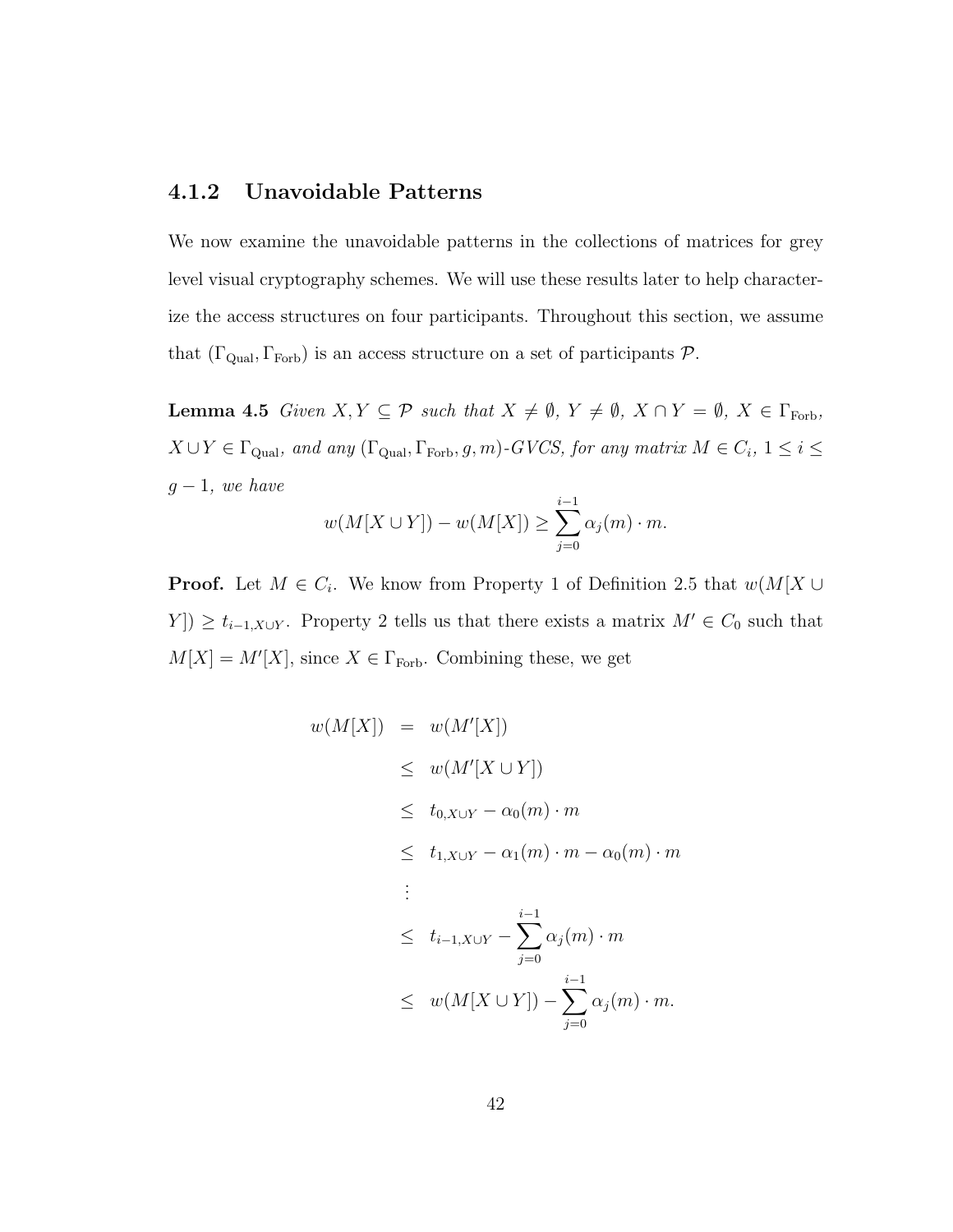We rearrange this to obtain  $w(M[X \cup Y]) - w(M[X]) \ge \sum_{j=0}^{i-1} \alpha_j(m) \cdot m$ .

We can use this lemma to show that a matrix  $M \in \bigcup_{i=1}^{g-1} C_i$  contains unavoidable patterns. To do this, let  $X \in \Gamma_{\text{Qual}}$  and  $i \in \mathcal{P}$  such that  $Y = X \setminus i \in \Gamma_{\text{Forb}}$  and  $M \in C_j$ . We then have

$$
w(M[Y \cup \{i\}]) - w(M[Y]) \ge \sum_{k=0}^{j-1} \alpha_k(m) \cdot m.
$$

We must therefore have  $\sum_{k=0}^{j-1} \alpha_k(m) \cdot m$  columns in the matrix  $M[Y \cup \{i\}]$  such that there is a 1 in row  $i$  and 0 in all the other rows.

**Corollary 4.6** Let i be a strongly essential participant in a  $(\Gamma_{\text{Qual}}, \Gamma_{\text{Forb}}, g, m)$ -GVCS with  $i \in \Gamma_{\text{Forb}}$ . For any matrix  $M \in \bigcup_{j=0}^{g-1} C_j$ , we have that

$$
w(M[\lbrace i \rbrace]) \geq \sum_{j=0}^{g-1} \alpha_j(m) \cdot m.
$$

**Proof.** Choose  $X \subseteq \mathcal{P}$  such that  $X \cup \{i\} \in \Gamma_{\text{Qual}}$  and  $X \in \Gamma_{\text{Forb}}$ . From Lemma 4.5 we have that for any matrix  $M \in C_{g-1}$ , the matrix  $M[X \cup \{i\}]$  has at least  $\sum_{j=0}^{g-1} \alpha_j(m) \cdot m$  columns with a 1 in row i and 0 in the other rows. Therefore  $w(M[\{i\}]) \geq \sum_{j=0}^{g-1} \alpha_j(m) \cdot m$ . Additionally, since  $i \in \Gamma_{\text{Forb}}$  and  $X \in \Gamma_{\text{Forb}}$ , Property 2 of Definition 2.5 means that this result also holds for  $M' \in C_i$  for  $0 \le i \le g-2$ .

The next lemma shows that matrices in each collection must have a certain number of columns consisting entirely of zeros. This property is necessary to distinguish the different grey levels.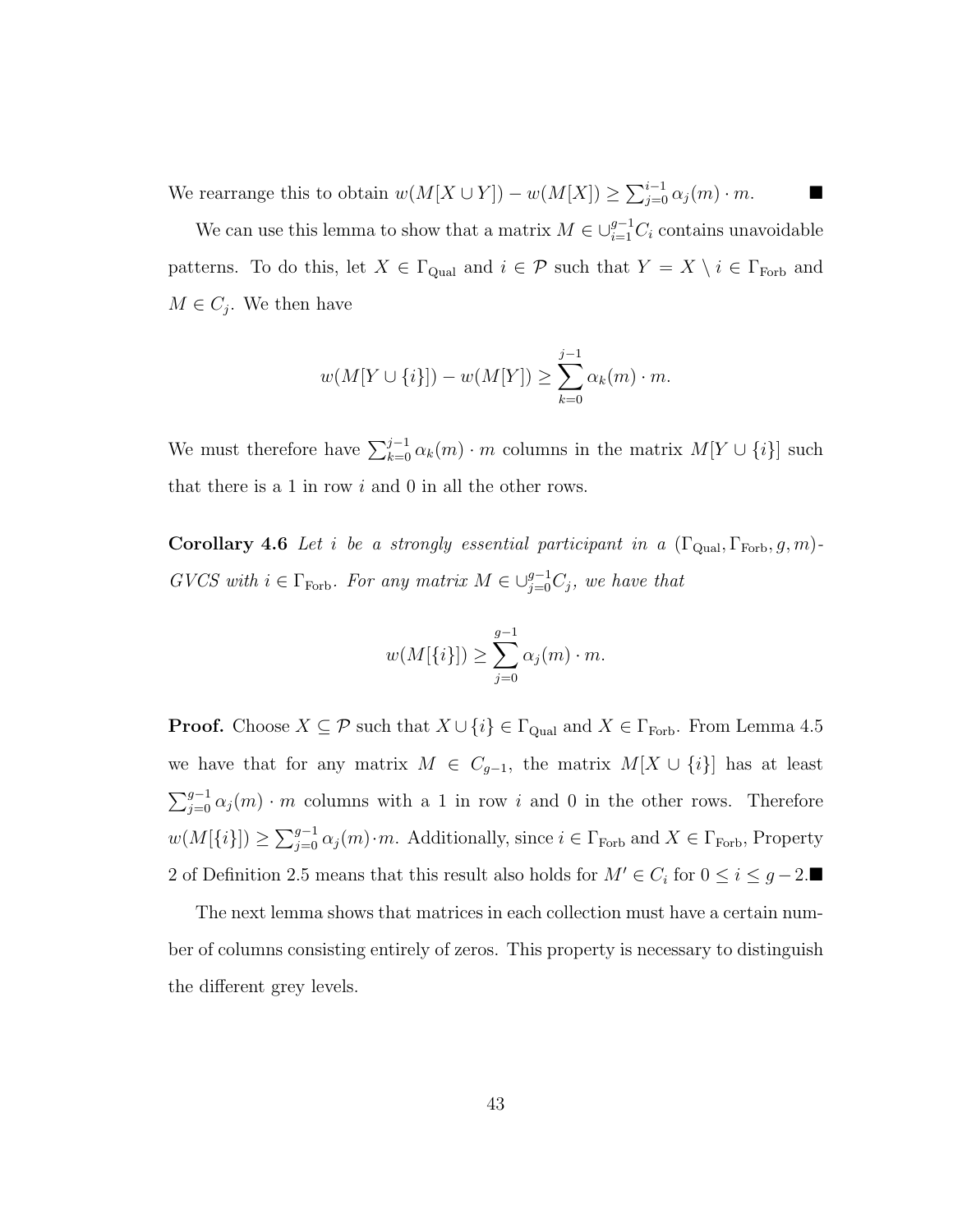**Lemma 4.7** Given  $X \in \Gamma_{\text{Qual}}$  in a  $(\Gamma_{\text{Qual}}, \Gamma_{\text{Forb}}, g, m)$ -GVCS. For any  $M \in C_i$ , the matrix M[X] has at least  $\sum_{j=i}^{g-2} \alpha_j(m) \cdot m$  columns with all entries equal to 0.

**Proof.** From Property 1 of Definition 2.5, we have

$$
w(M[X]) \leq t_{i,X} - \alpha_i(m) \cdot m
$$
  
\n
$$
\leq t_{i+1,X} - \alpha_{i+1}(m) \cdot m - \alpha_i(m) \cdot m
$$
  
\n:  
\n
$$
\leq t_{g-2,X} - \sum_{j=i}^{g-2} \alpha_j(m) \cdot m
$$
  
\n
$$
\leq m - \sum_{j=i}^{g-2} \alpha_j(m) \cdot m
$$

since  $t_{g-2,X} \leq m$ . Clearly there must be at least  $\sum_{j=i}^{g-2} \alpha_j(m) \cdot m$  columns with entries all 0.

For an access structure  $(\Gamma_{\text{Qual}}, \Gamma_{\text{Forb}})$  on a set of participants  $P$ , given  $P' \subseteq P$ we say that  $(\Gamma'_{\text{Qual}}, \Gamma'_{\text{Forb}})$  is the *induced access structure on*  $\mathcal{P}'$  to be  $\Gamma'_{\text{qual}} = \{X \in$  $\Gamma_{\text{Qual}} : X \subseteq \mathcal{P}'$  and  $\Gamma'_{\text{Forb}} = \{X \in \Gamma_{\text{Forb}} : X \subseteq \mathcal{P}'\}$ . We have the following lemma from Atienese, Blundo, De Santis, and Stinson [1].

**Lemma 4.8** Let  $(\Gamma_{\text{Qual}}, \Gamma_{\text{Forb}})$  be an access structure on  $P$ , and let  $(\Gamma'_{\text{qual}}, \Gamma'_{\text{Forb}})$  be the induced access structure on  $\mathcal{P}' \subseteq \mathcal{P}$ . Then  $m^*(\Gamma_{\text{Qual}}, \Gamma_{\text{Forb}}) \leq m^*(\Gamma_{\text{Qual}}, \Gamma_{\text{Forb}})$ .

This is useful to help determine the minimum pixel expansion for certain access structures where  $m^*$  is difficult to compute, but which contain an induced access structure for which  $m^*$  is easy to compute.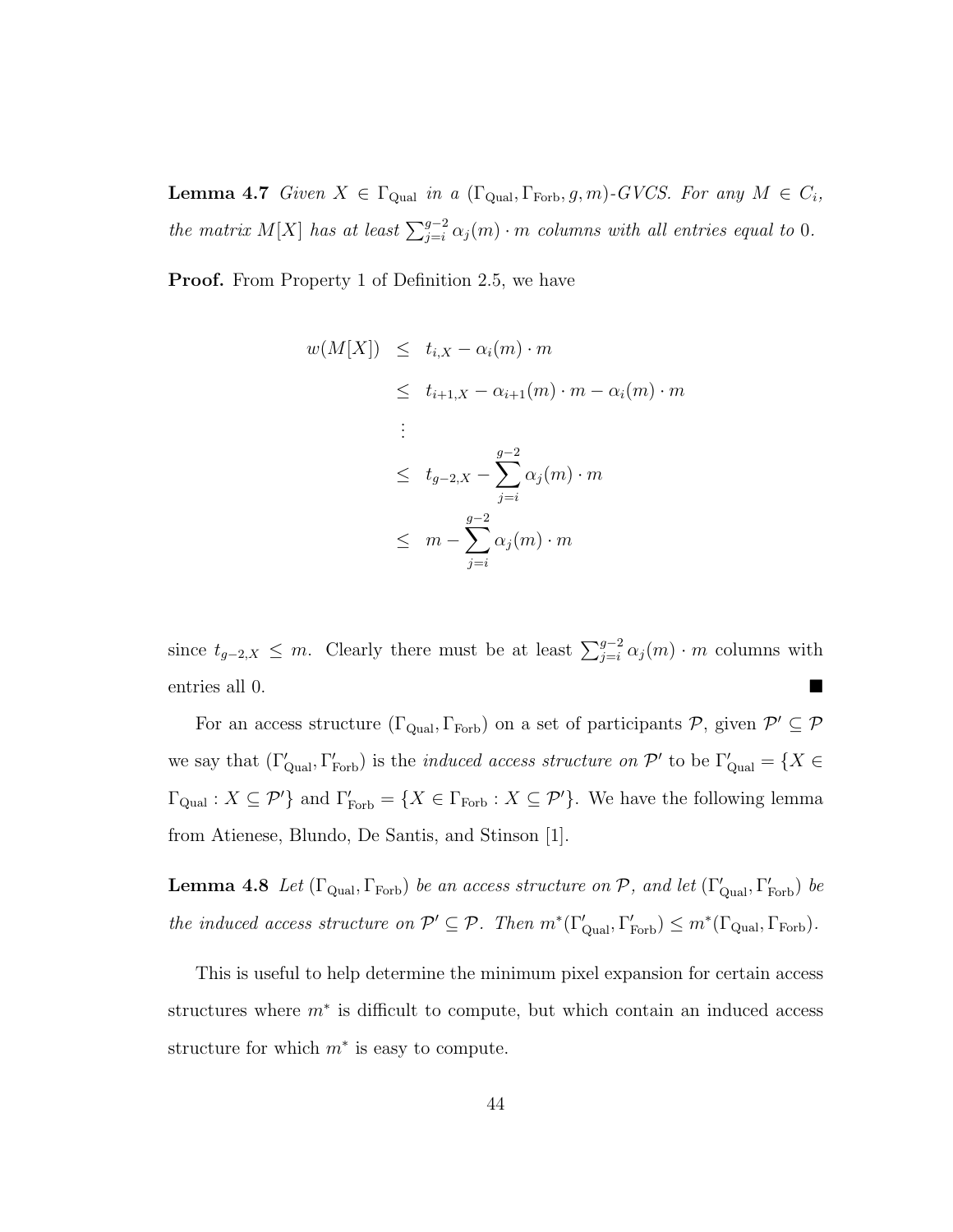The following corollary follows from Lemma 2.15 and Lemma 4.8.

**Corollary 4.9** Let  $\Gamma_0$  be a basis for  $\Gamma_{\text{Qual}}$ , and let  $X \in \Gamma_0$ . Then  $m^*(\Gamma_{\text{Qual}}, \Gamma_{\text{Forb}}) \ge$  $(g-1)2^{|X|-1}.$ 

**Proof.** Let  $\mathcal{P}' = X$ . Then  $(\Gamma'_{\text{Qual}}, \Gamma'_{\text{Forb}})$  is a  $(k, k)$ -GVCS with  $k = |X|$ . We know from Lemma 2.15 that the optimal pixel expansion is  $(g-1)2^{|X|-1}$ . Applying Lemma 4.8, we obtain  $m^*(\Gamma_{\text{Qual}}, \Gamma_{\text{Forb}}) \ge (g-1)2^{|X|-1}$ .

We can now use these unavoidable patterns to show that access structures arising from complete bipartite graphs have minimum pixel expansion  $2(g-1)$ .

**Theorem 4.10** Let  $(\Gamma_{\text{Qual}}, \Gamma_{\text{Forb}})$  be an access structure with no isolated participants, and let  $\Gamma_0$  be a basis for  $\Gamma_{\text{Qual}}$ . If there exists a GVCS with pixel expansion  $2(g-1)$ , then  $\Gamma_0$  is the edge set of a complete bipartite graph.

**Proof.** Since there are no isolated participants, we must have  $|X| \geq 2$  for any  $X \in \Gamma_0$ . By Corollary 4.9 we have that  $|X| \leq 2$  since otherwise  $m \geq 4(g-1)$ . Thus  $|X| = 2$  for all  $X \in \Gamma_0$ , and  $\Gamma_0$  represents the edge set of a graph G.

To show that G is connected, we will assume it is not and use a proof by contradiction. If G is not connected, then there exists a partition of  $P$  into  $P'$  and  $\mathcal{P}''$  with  $\mathcal{P}' \neq \emptyset$ ,  $\mathcal{P}'' \neq \emptyset$ , and  $\Gamma_0 \subseteq 2^{\mathcal{P}'} \cup 2^{\mathcal{P}''}$ . Let  $\{i, j\} \in \Gamma_{\text{Qual}} \cap 2^{\mathcal{P}'}$  and  $l \in \mathcal{P}''$ . Using previous results on unavoidable patterns, we can show that for any matrix  $M \in C_{g-1}$  the matrix  $M[\{i, j, l\}]$  is equal, up to a column permutation, to one of the following two matrices: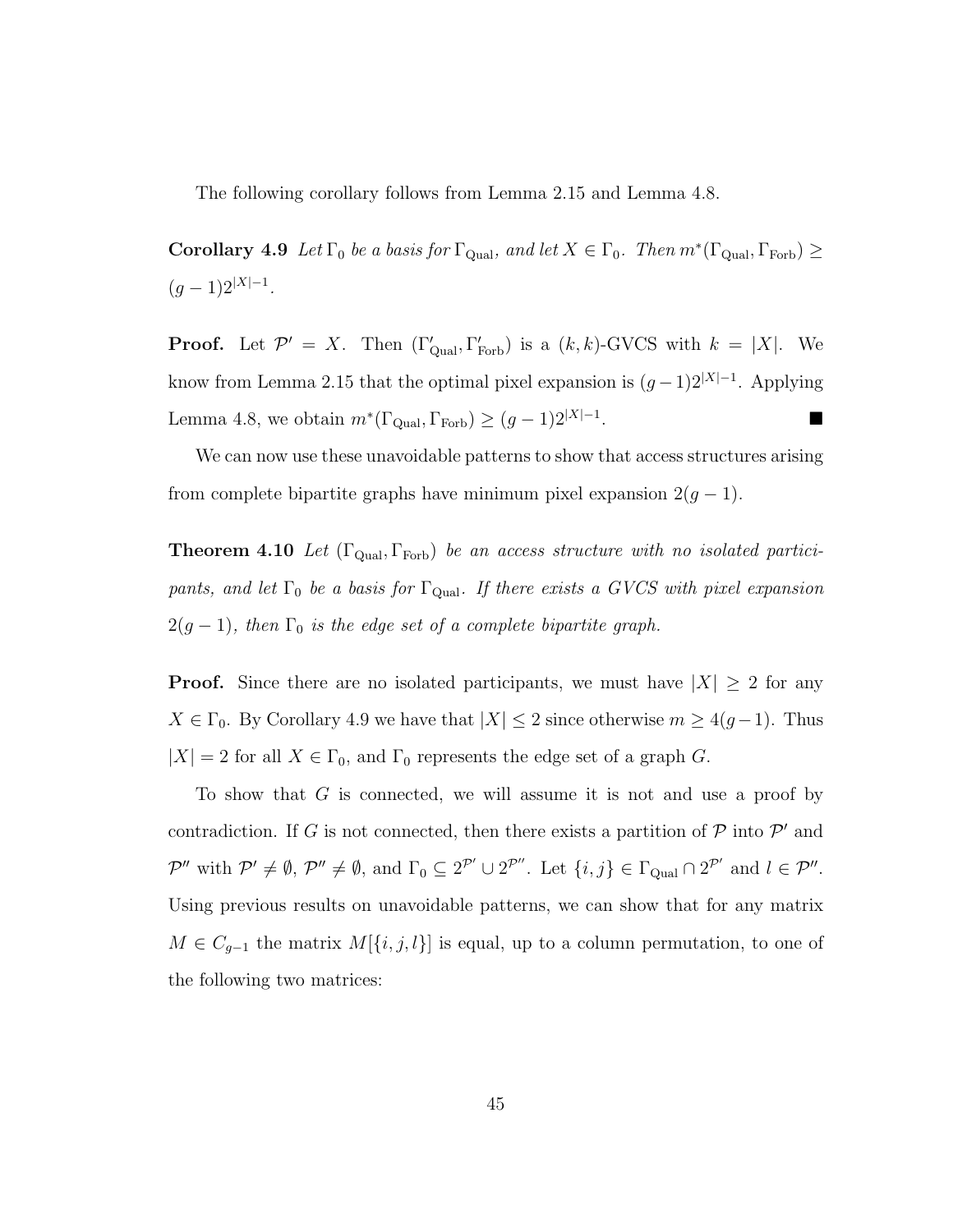$$
M' = \left[ \begin{array}{cccccc} 1 & \ldots & 1 & 0 & \ldots & 0 \\ 0 & \ldots & 0 & 1 & \ldots & 1 \\ 0 & \ldots & 0 & 1 & \ldots & 1 \\ \hline 0 & \ldots & 0 & 1 & \ldots & 1 \\ \hline g-1 & \cdots & g-1 & \end{array} \right],
$$

where the first two rows are obtained using Corollary 4.6 and the third row is obtained from Lemma 4.5 setting  $X = \{j, l\}$  and  $Y = \{i\}$ , or

$$
M'' = \left[ \begin{array}{cccc} 1 & \ldots & 1 & 0 & \ldots & 0 \\ 0 & \ldots & 0 & 1 & \ldots & 1 \\ & & & & & \\ \hline & & & & & \\ \hline & & & & & \\ \hline & & & & & \\ \hline & & & & & \\ \hline & & & & & \\ \hline & & & & & \\ \hline & & & & & \\ \hline & & & & & \\ \hline & & & & & \\ \hline & & & & & \\ \hline & & & & & \\ \hline & & & & & \\ \hline & & & & & \\ \hline & & & & & \\ \hline & & & & & \\ \hline & & & & & \\ \hline & & & & & \\ \hline & & & & & \\ \hline & & & & & \\ \hline & & & & & \\ \hline & & & & & \\ \hline & & & & & \\ \hline & & & & & \\ \hline & & & & & \\ \hline & & & & & \\ \hline & & & & & \\ \hline & & & & & \\ \hline & & & & & \\ \hline & & & & & \\ \hline & & & & & \\ \hline & & & & & \\ \hline & & & & & \\ \hline & & & & & \\ \hline & & & & & \\ \hline & & & & & \\ \hline & & & & & \\ \hline & & & & & \\ \hline & & & & & \\ \hline & & & & & \\ \hline & & & & & \\ \hline & & & & & \\ \hline & & & & & \\ \hline & & & & & \\ \hline & & & & & \\ \hline & & & & & \\ \hline & & & & & \\ \hline & & & & & \\ \hline & & & & & \\ \hline & & & & & \\ \hline & & & & & \\ \hline & & & & & \\ \hline & & & & & \\ \hline & & & & & \\ \hline & & & & & \\ \hline & & & & & & \\ \hline & & & & & & \\ \hline & & & & & & \\ \hline & & & & & & \\ \hline & & & & & & \\ \hline & & & & & & \\ \hline & & & & & & \\ \hline & & & & & & \\ \hline & & & & & & \\ \hline & & & & & & \\ \hline & & & & & & \\ \hline & & & & & & \\ \hline & & & & & & \\ \hline & & & & & & \\ \hline & & & & & & \\ \hline & & & & & & \\ \hline & & & & & & \\ \hline & & & & & & \\ \hline & & & & & & \\ \hline & & & & & & & \\ \hline & & & & & & & \\ \h
$$

where the first two rows are obtained using Corollary 4.6 and the third row is obtained from Lemma 4.5 setting  $X = \{i, l\}$  and  $Y = \{j\}$ .

Similarly  $\hat{M} \in C_{g-2}$  is equal, up to a column permutation, to one of the following two matrices:

$$
\hat{M}' = \begin{bmatrix} 1 & \dots & 1 & 0 & \dots & 0 & 0 & * \\ 0 & \dots & 0 & 1 & \dots & 1 & 0 & * \\ 0 & \dots & 0 & 1 & \dots & 1 & 0 & * \\ \hline 0 & 0 & \dots & 0 & \frac{1}{g-2} & 0 & * \end{bmatrix}, \text{ or}
$$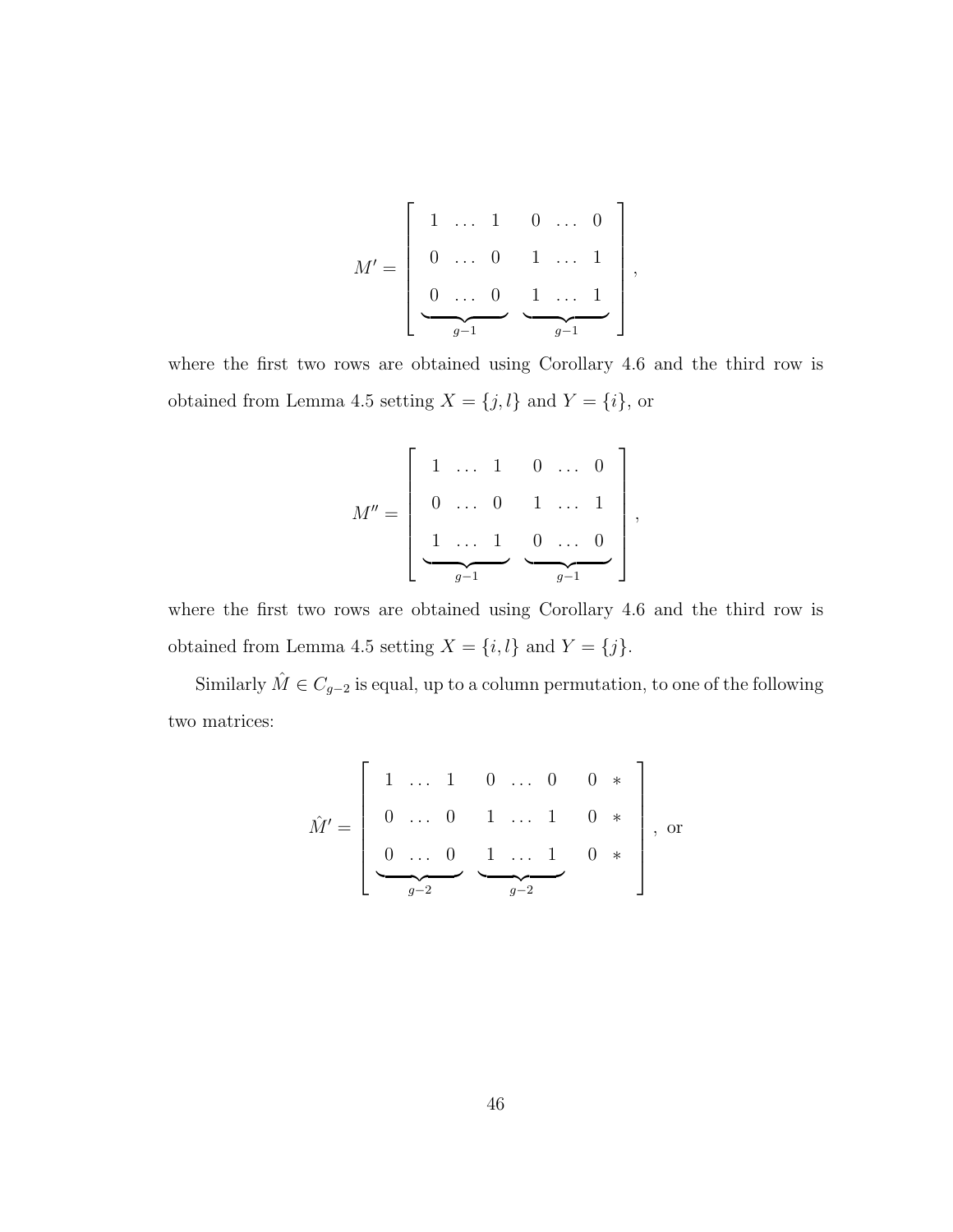Mˆ = 1 ... 1 0 ... 0 1 ... 1 <sup>g</sup>−<sup>2</sup> 0 ... 0 1 ... 1 0 ... 0 <sup>g</sup>−<sup>2</sup> 0 ∗ 0 ∗ 0 ∗ .

We get the zero column from applying Lemma 4.7. The symbol ∗ represents an unknown value.

Thus we have

$$
w(M'[\{i, l\}]) > w(\hat{M}'[\{i, l\}]);
$$
  

$$
w(M'[\{i, l\}]) > w(\hat{M}''[\{i, l\}]);
$$
  

$$
w(M''[\{j, l\}]) > w(\hat{M}'[\{j, l\}]);
$$
  

$$
w(M''[\{j, l\}]) > w(\hat{M}''[\{j, l\}]).
$$

Since  $\{i, l\} \in \Gamma_{\text{Forb}}$  and  $\{j, l\} \in \Gamma_{\text{Forb}}$  the Hamming weights must be equal in order to satisfy Property 2. Since they are not, our assumption that  $G$  is not connected must be false and  $\Gamma_0$  must be the edge-set of a connected graph.

We now prove that  $G$  is a complete multipartite graph by contradiction. We assume that G is not a complete multipartite graph. Blundo, De Santis, Stinson, and Vaccaro [4] proved that any such graph must contain as an induced subgraph which is isomorphic to H or  $P_3$ , where  $V(H) = V(P_3) = \{1, 2, 3, 4\}$ ,  $E(H) =$  $\{\{1, 2\}, \{2, 3\}, \{3, 4\}, \{2, 4\}\}\$ , and  $E(P_3) = \{\{1, 2\}, \{2, 3\}, \{3, 4\}\}\$ .

First we will show that if G contains an induced subgraph which is isomorphic to  $H$ , we have a contradiction.  $K_3$  is an induced subgraph of  $H$ , and represents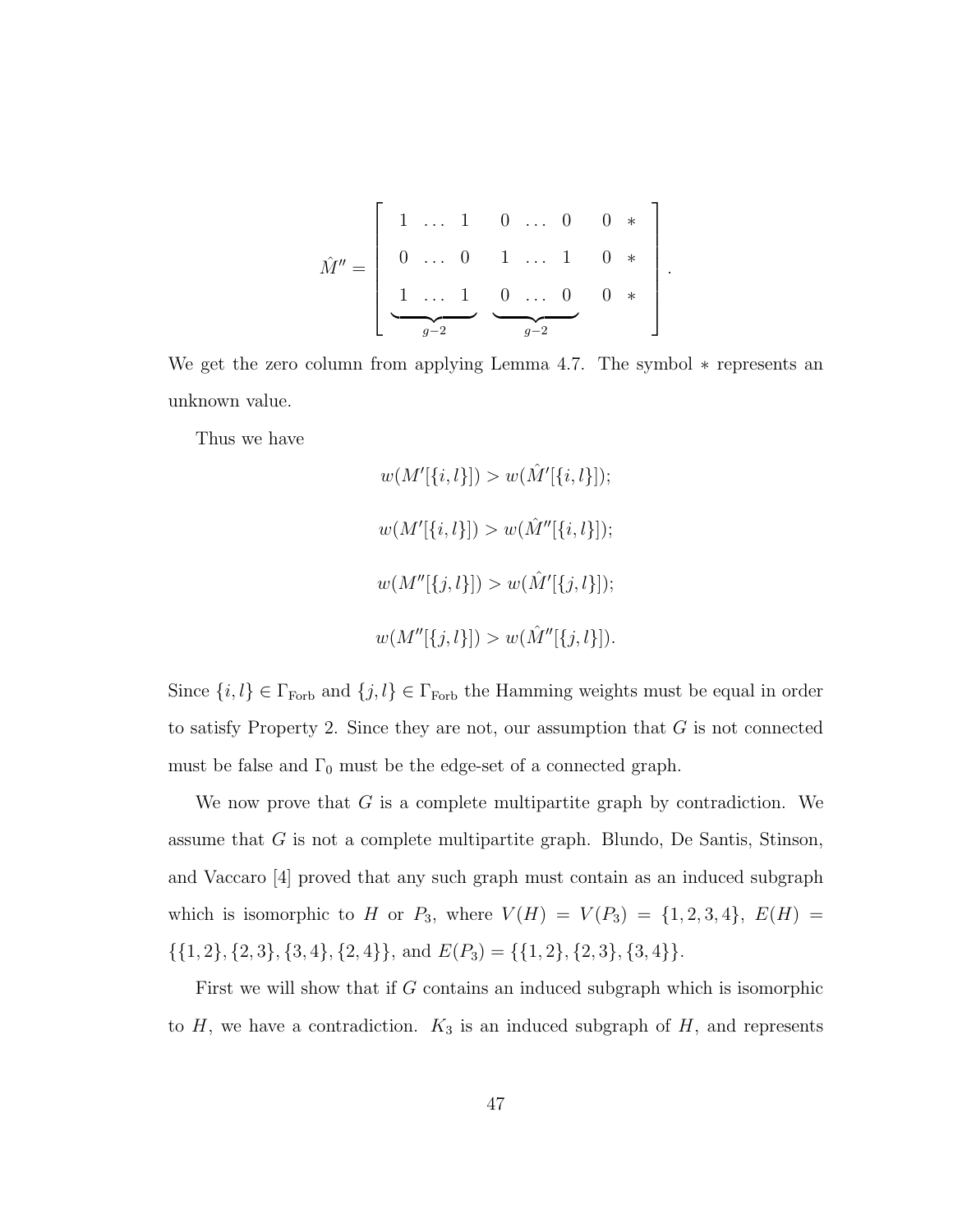a (2, 3) threshold access structure. Using unavoidable patterns we can show that there does not exist a GVCS for  $K_3$  with pixel expansion  $m = 2(g-1)$ . Any matrix in  $C_0$  must be equal, up to a column permutation, to

$$
M = \left[ \begin{array}{cccc} 0 & \dots & 0 & * & \dots & * \\ 0 & \dots & 0 & * * & \dots & * \\ 0 & \dots & 0 & * * & \dots & * \\ \hline 0 & \dots & 0 & * * & \dots & * \\ \hline 0 & \dots & 0 & * & \dots & * \\ \hline \end{array} \right]
$$

.

.

Any matrix in  $C_{g-1}$  must be equal, up to a column permutation, to

$$
M' = \left[ \begin{array}{cccc} 1 & \dots & 1 & 1 & \dots & 1 \\ 0 & \dots & 0 & 1 & \dots & 1 \\ \frac{1}{g-1} & \frac{0}{g-1} & \dots & 0 \\ 0 & \dots & 0 & 0 \\ \hline \end{array} \right]
$$

According to Property 2, we should have  $M[\{1\}] = M'[\{1\}]$  since  $\{1\} \in \Gamma_{\text{Forb}}$ . Therefore there does not exist a scheme for  $K_3$  with pixel expansion  $2(g - 1)$ . Applying Lemma 4.8, we see that  $H$  cannot be an induced subgraph of  $G$ .

Now we show that if G contains an induced subgraph which is isomorphic to  $P_3$ we have a contradiction. Using unavoidable patterns (Lemma 4.6), we show that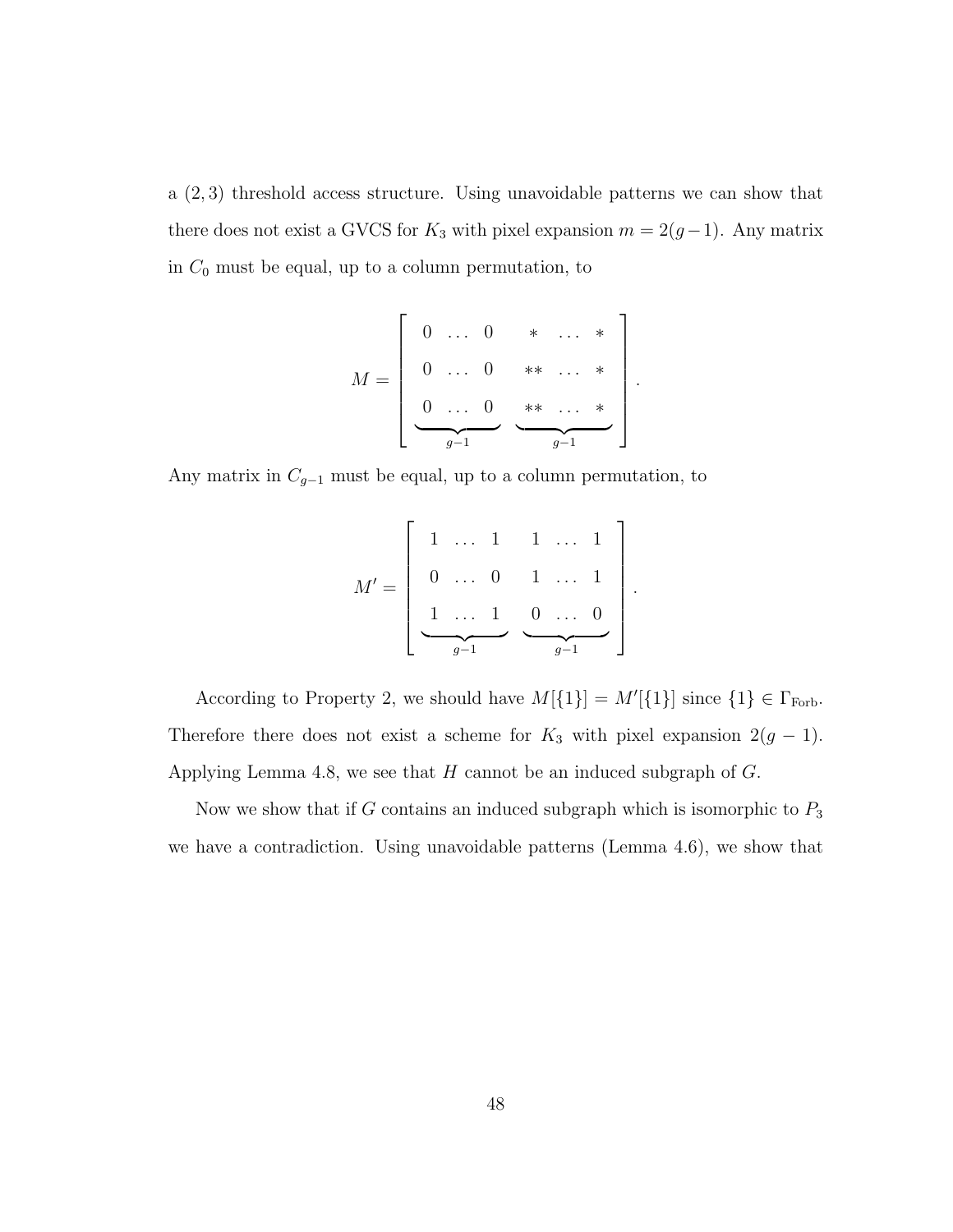any matrix in  $C_{g-1}$  must be equal, up to a column permutation, to

$$
M = \left[ \begin{array}{cccc} 1 & \ldots & 1 & 0 & \ldots & 0 \\ 0 & \ldots & 0 & 1 & \ldots & 1 \\ 1 & \ldots & 1 & 0 & \ldots & 0 \\ 0 & \ldots & 0 & 1 & \ldots & 1 \\ \hline & & & & & g-1 \end{array} \right]
$$

.

.

Any matrix in  $C_{g-2}$  must be equal, up to a column permutation, to

M = 1 ... 1 0 ... 0 1 ... 1 0 ... 0 <sup>g</sup>−<sup>2</sup> 0 ... 0 1 ... 1 0 ... 0 1 ... 1 <sup>g</sup>−<sup>2</sup> 0 ∗ 0 ∗ 0 ∗ 0 ∗ 

The zero column is obtained by applying Lemma 4.7.

Clearly  $M[\{1,4\}] \neq M'[\{1,4\}]$ , violating Property 2 since  $\{1,4\} \in \Gamma_{\text{Forb}}$ . Thus the access structure represented by  $P_3$  must have  $m > 2(g - 1)$ . By applying Lemma 4.8, the access structure represented by G must have  $m > 2(g-1)$ . Therefore  $G$  does not have  $P_3$  as an induced subgraph, and  $G$  is a complete multipartite graph.

Finally, assume that G has more than 2 parts. Then G contains  $K_3$  as an induced subgraph, and must therefore have pixel expansion  $m > 2(g - 1)$ . Therefore G has 2 parts, and  $\Gamma_0$  is the edge-set of a complete bipartite graph.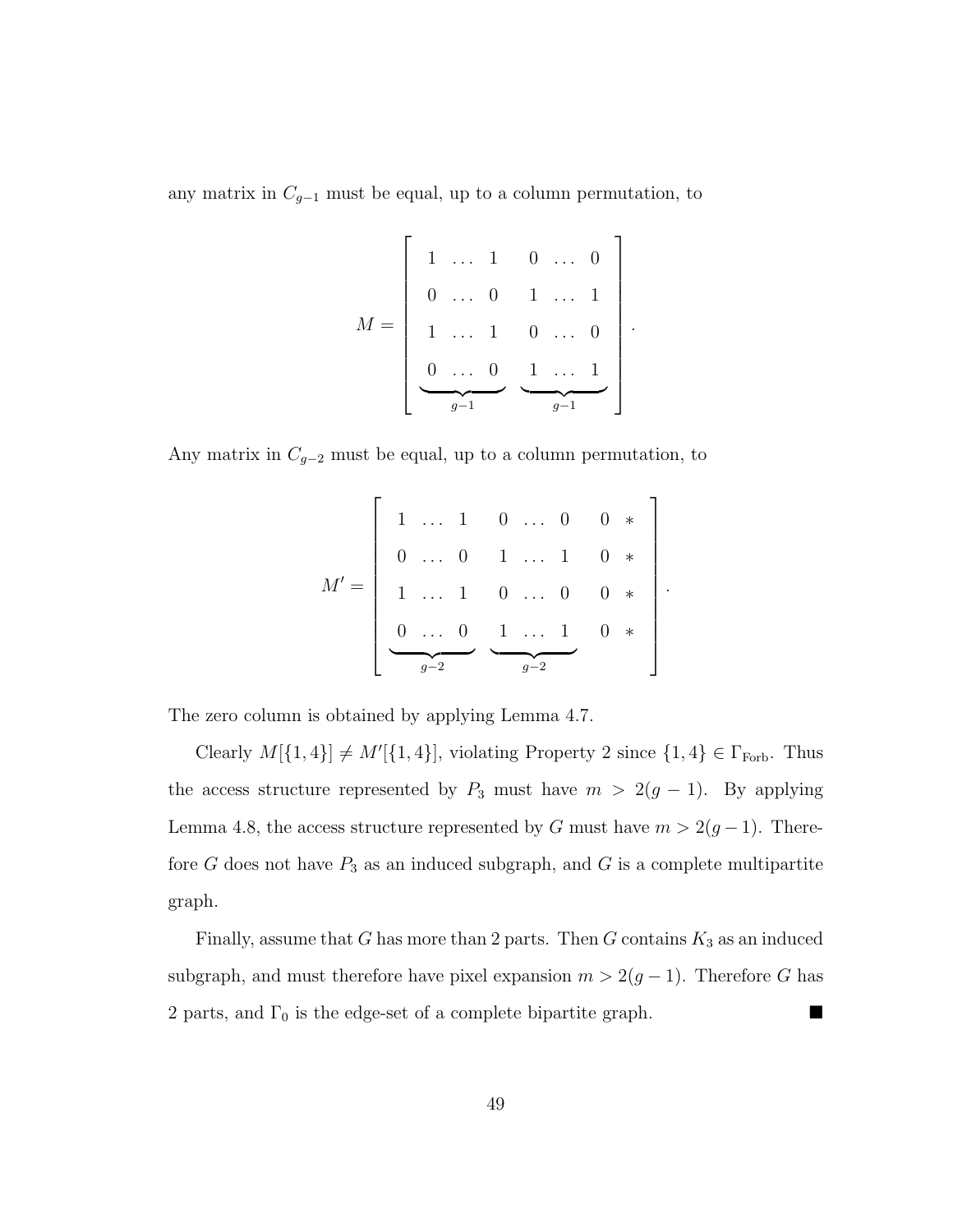We can also use unavoidable patterns to show that the basis matrices of a  $(3,3)$ threshold GVCS must be of a certain form.

**Theorem 4.11** In any  $(3, 3, 4(g-1), g)$ -threshold GVCS, any matrix  $M \in C_i$  must contain the following patterns:

$$
\left[\begin{array}{cccccc}1 & 0 & 0 & 1 & 0 & 1 & 1 & 0 \\0 & 1 & 0 & 1 & 0 & 1 & 0 & 1 \\0 & 0 & 1 & 1 & 0 & 1 & 1 & 1 \\0 & 0 & 0 & 1 & 0 & 0 & 0 & 1\end{array}\right]
$$

.

**Proof.** We use induction on the number of grey levels g. The base case is where  $g = 2$ , which is a regular VCS. The base case clearly holds by Theorem 5.13 [1]. Assuming that it holds for k grey levels, we will show that it holds for  $k + 1$  grey levels.

Both  $M_0, \ldots, M_{k-1}$  and  $M_1, \ldots, M_k$  constitute a GVCS on k grey levels. Combining the unavoidable patterns for these, we get the following set of matrices.

M<sup>0</sup> = 0110 0101 0011 <sup>k</sup>−<sup>1</sup> ∗∗∗∗ ∗∗∗∗ ∗∗∗∗ ; M<sup>1</sup> = 1001 0101 0011 0110 0101 0111 <sup>k</sup>−<sup>1</sup> ;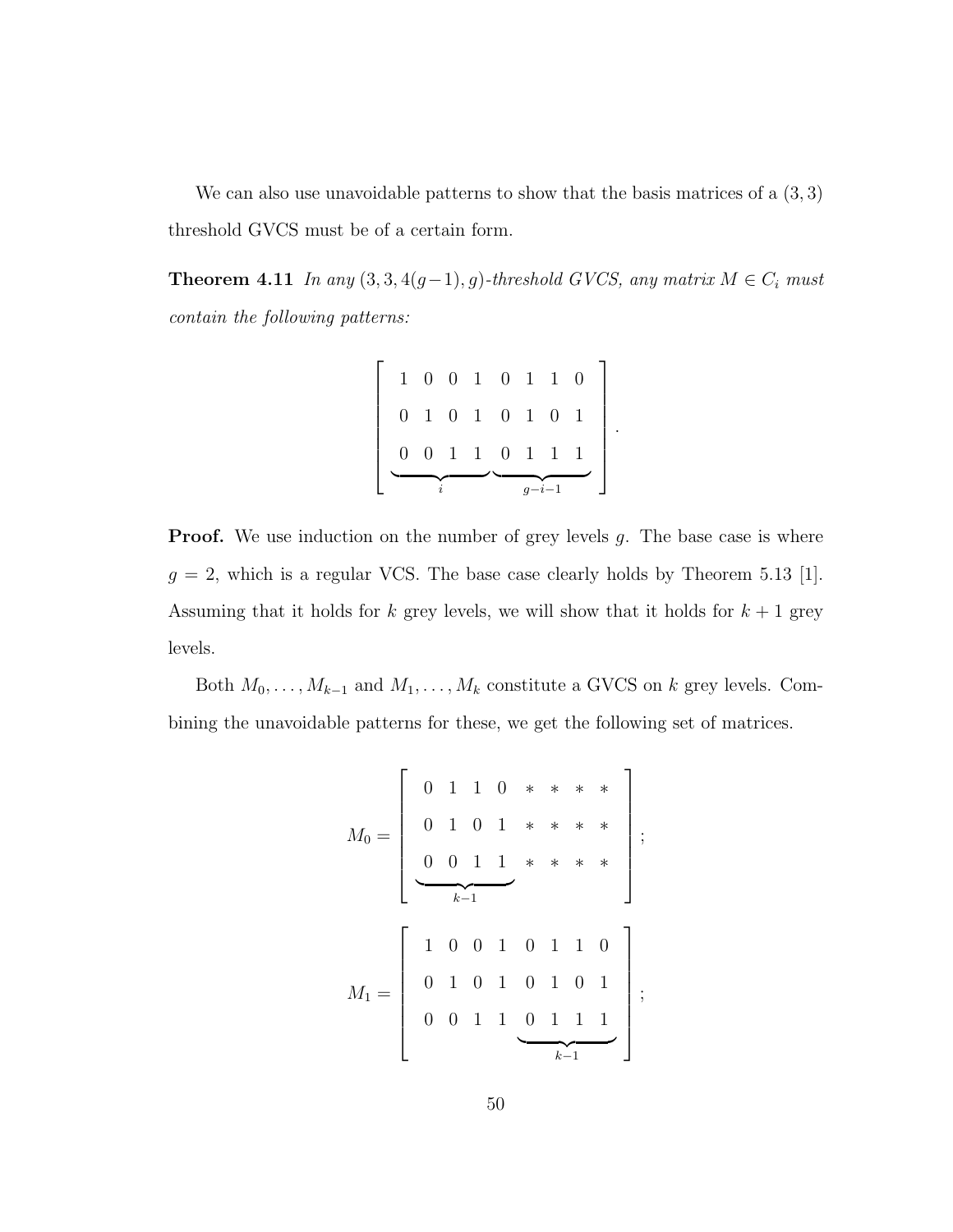M<sup>k</sup>−<sup>1</sup> = 1001 0101 0011 <sup>k</sup>−<sup>1</sup> 0110 0101 0111 ; M<sup>k</sup> = 1001 0101 0011 <sup>k</sup>−<sup>1</sup> ∗∗∗∗ ∗∗∗∗ ∗∗∗∗ .

We can fill in some of the missing values for  $\mathcal{M}_k$  using unavoidable patterns:

M<sup>k</sup> = 1001 0101 0011 <sup>k</sup>−<sup>1</sup> 100 ∗ 010 ∗ 001 ∗ 

.

Since  $M_k[\{x, y\}] = M_{k-1}[\{x, y\}],$  the remaining row must consist of all 1's. Therefore we have  $\Gamma$  $\overline{1}$ 

$$
M_k = \begin{bmatrix} 1 & 0 & 0 & 1 \\ 0 & 1 & 0 & 1 \\ 0 & 0 & 1 & 1 \\ \hline k-1 & 0 & 1 \end{bmatrix}.
$$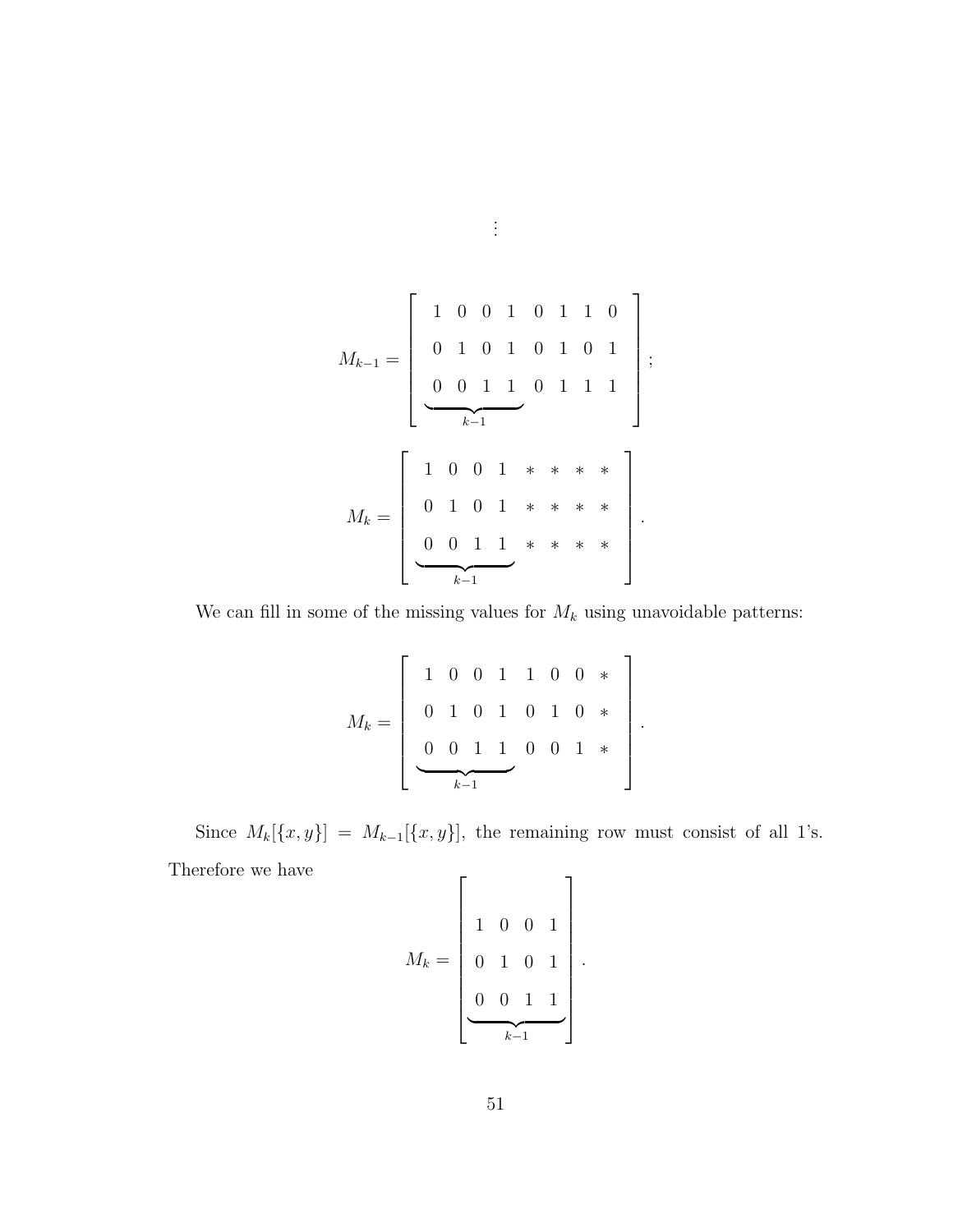Similarly for  $M_0$ , by unavoidable patterns we have

|         |  |  |  |  | $0 \t1 \t1 \t0 \t0 \t\t* * *$    |  |        |  |
|---------|--|--|--|--|----------------------------------|--|--------|--|
| $M_0 =$ |  |  |  |  |                                  |  | $\ast$ |  |
|         |  |  |  |  | $0$ 1 0 1 0 * *<br>0 0 1 1 0 * * |  |        |  |
|         |  |  |  |  |                                  |  |        |  |

Since  $M_0[{x, y}] = M_1[{x, y}]$ , we get

$$
M_0 = \left[\begin{array}{ccccc} & & & \\ 0 & 1 & 1 & 0 \\ & 0 & 1 & 0 & 1 \\ & & & \\ 0 & 0 & 1 & 1 \\ & & & & \\ \hline & & & & \\ & & & & \\ \hline & & & & \\ & & & & \\ \hline & & & & \\ \hline & & & & \\ \hline & & & & \\ \hline & & & & \\ \hline & & & & \\ \hline & & & & \\ \hline & & & & \\ \hline & & & & \\ \hline & & & & \\ \hline & & & & \\ \hline & & & & \\ \hline & & & & \\ \hline & & & & \\ \hline & & & & \\ \hline & & & & \\ \hline & & & & \\ \hline & & & & \\ \hline & & & & \\ \hline & & & & \\ \hline & & & & \\ \hline & & & & \\ \hline & & & & \\ \hline & & & & \\ \hline & & & & \\ \hline & & & & \\ \hline & & & & \\ \hline & & & & & \\ \hline & & & & & \\ \hline & & & & & \\ \hline & & & & & \\ \hline & & & & & \\ \hline & & & & & \\ \hline & & & & & \\ \hline & & & & & \\ \hline & & & & & \\ \hline & & & & & \\ \hline & & & & & \\ \hline & & & & & \\ \hline & & & & & \\ \hline & & & & & \\ \hline & & & & & \\ \hline & & & & & \\ \hline & & & & & \\ \hline & & & & & \\ \hline & & & & & \\ \hline & & & & & \\ \hline & & & & & \\ \hline & & & & & \\ \hline & & & & & \\ \hline & & & & & \\ \hline & & & & & \\ \hline & & & & & \\ \hline & & & & & \\ \hline & & & & & \\ \hline & & & & & \\ \hline & & & & & \\ \hline & & & & & & \\ \hline & & & & & & \\ \hline & & & & & & \\ \hline & & & & & & \\ \hline & & & & & & \\ \hline & & & & & & \\ \hline & & & & & & \\ \hline & & & & & & \\ \hline & & & & & & \\ \hline & & & & & & \\ \hline & & & & & & \\ \hline & & & & & & \\ \hline & & & & & & \\ \hline & & & & & & \\ \hline & & & & & & \\ \hline & & & & & & \\ \hline & & & & & & \\ \hline & & & & & & \\ \hline & & & & & & \\ \
$$

Therefore the theorem holds for  $k + 1$  and by induction, holds for all g. Since the minimum pixel expansion for a  $(3, 3)$ -threshold GVCS is  $4(g-1)$ , we have that any matrix  $M \in C_i$  is equal, up to a column permutation, to the matrix  $M_i$  given above.

## **4.2 Graph-based Access Structures**

This section gives results for access structures which are based on graphs, particularly complete graphs and complete multipartite graphs. In addition, since complete graphs are  $(k, n)$  threshold access structures with  $k = 2$ , we give a result for all  $(k, n)$  threshold access structures which uses generalized cover-free families.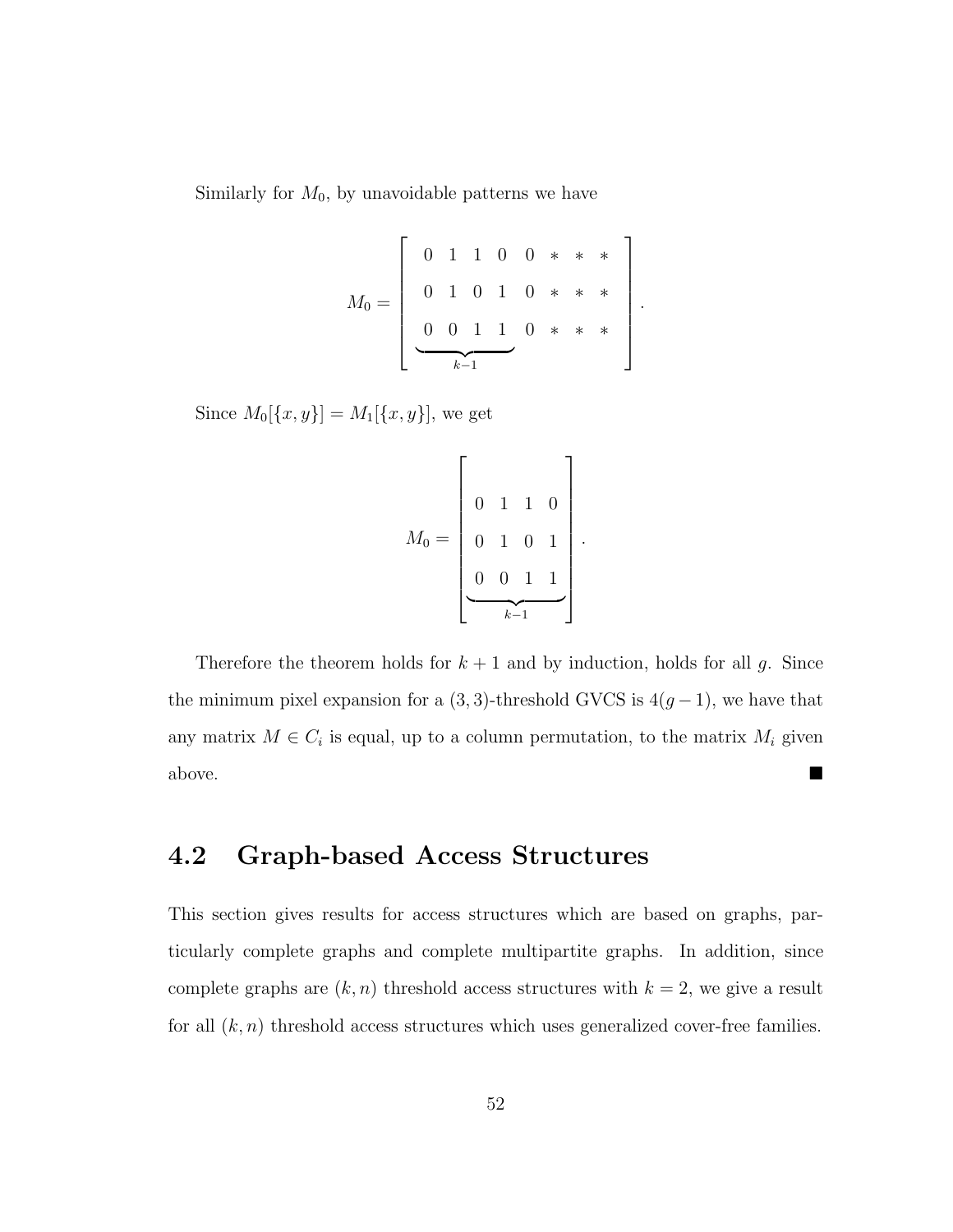### **4.2.1 A construction**

It is easy to show that the rows of any matrix  $M \in \bigcup_{i=1}^{g-1} C_i$  form a Sperner family. By Lemma 4.6, any two rows of M contain the vectors  $\begin{bmatrix} 1 \ 0 \end{bmatrix}$  and  $\begin{bmatrix} 0 \ 1 \end{bmatrix}$ . Let  $G =$  ${g_1,\ldots,g_m}$  and let  $A_i = {g_q : M(i,q) = 1}$ . Because of the unavoidable patterns, we have a Sperner family with  $n$  subsets over a ground set of size  $m$ . We can also use Sperner families to construct access structures based on the graph  $K_n$ , which represent  $(2, n)$  threshold access structures.

**Theorem 4.12** Given a Sperner family  $S\mathcal{F} = \{A_1, \ldots, A_n\}$  over a ground set  $G = \{g_1, ..., g_m\}$ , we have that  $m^*(K_n) \le m(g - 1)$ .

**Proof.** Atienese, Blundo, De Santis, and Stinson [1] prove a similar result for regular VCS by offering a construction with pixel expansion  $m$ . They give the basis matrices

$$
S_0 = \begin{cases} 1 & \text{if } 1 \leq j \leq |B_i|; \\ 0 & \text{if } |B_i| \leq j \leq m. \end{cases}
$$

$$
S_1 = \begin{cases} 1 & \text{if } g_j \in B_i; \\ 0 & \text{if } g_j \notin B_i. \end{cases}
$$

where  $1 \leq i \leq n$  and  $1 \leq j \leq m$ .

We will extend this to GVCS. For basis matrix  $G_i$ , simply concatenate  $g - i - 1$ copies of  $S_0$  and i copies of  $S_1$ . Since  $S_0[\{i\}] = S_1[\{i\}]$  up to a column permutation (from Property 2 for VCS, since any single participant is forbidden), we must have that  $G_j[\{i\}] = G_k[\{i\}]$  for any  $0 \leq j, k \leq g-1$ . Thus Property 2 holds. To prove Property 1, note that we have  $S_1[\{i, j\}] - S_0[\{i, j\}] = d$  where d must be at least 1.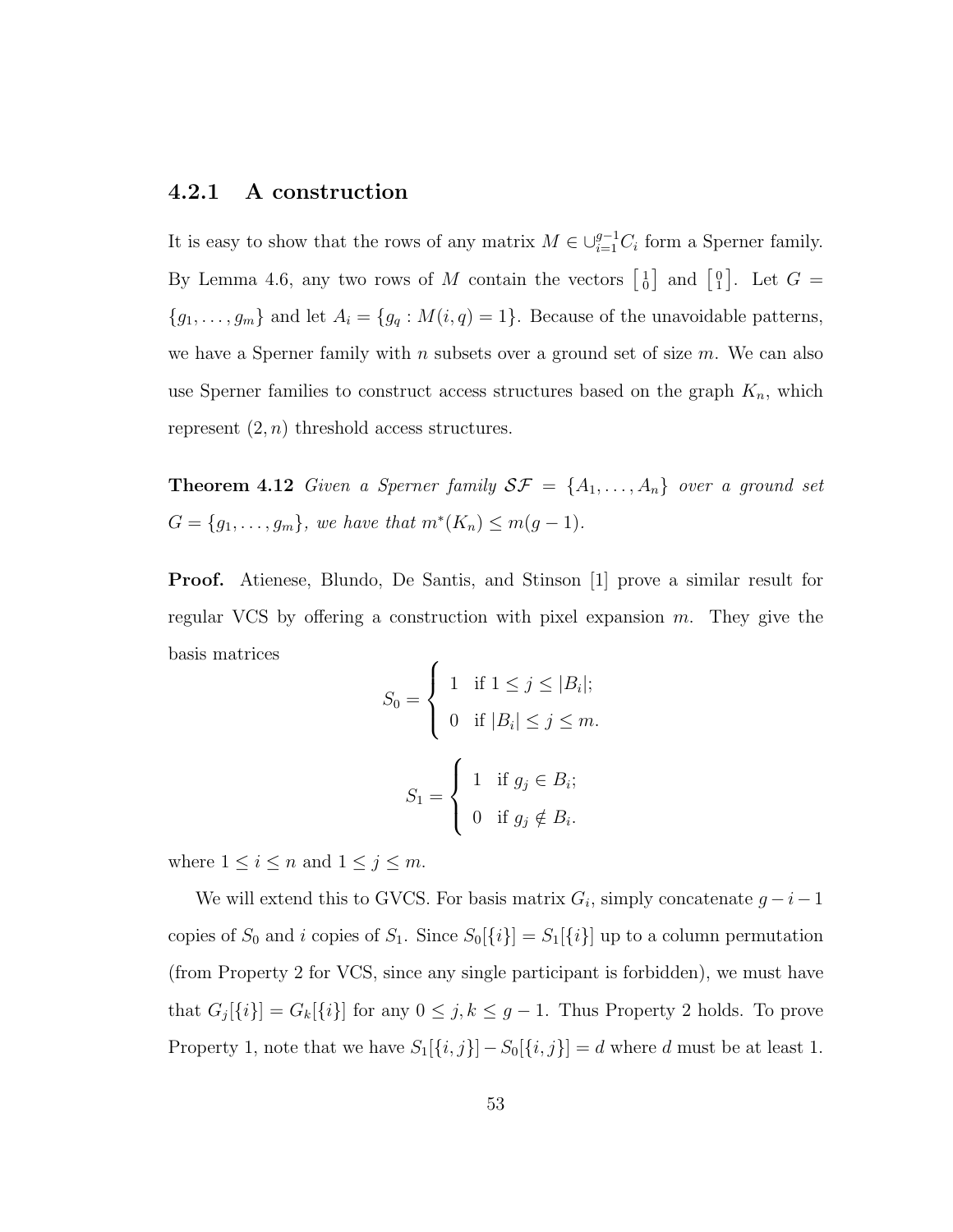Thus if we set  $t_{i,X} = w(G_{i+1}[X])$ , Property 1 is satisfied with  $\alpha_i(m) \cdot m = d$ . The pixel expansion is therefore  $m(g - 1)$ , so  $m^*(K_n) \le m(g - 1)$ .

#### **4.2.2** (k, n)**-threshold access structures**

Access structures based on complete graphs represent  $(2, n)$ -threshold access structures. For this reason, we will give a more general result on  $(k, n)$ -threshold access structures, which we will use later for complete graphs. We first define generalized cover-free families. This definition is taken verbatim from Stinson and Wei [7]. First, we give some notation. A set system is a pair  $(X, \mathcal{F})$ , where X is a set of points and  $\mathcal F$  is a set of subsets (called blocks) of X. We denote |X| by N and  $|\mathcal F|$ by  $T$ .

**Definition 4.1** A set system  $(X, \mathcal{F})$  is called a  $(w, r; d)$ -cover-free family (or  $(w, r; d)$ -CFF) provided that, for any w blocks  $B_1, \ldots, B_w \in \mathcal{F}$  and any other r blocks  $A_1, \ldots, A_r \in \mathcal{F}$ , we have

$$
\left| \left( \bigcap_{i=1}^w B_i \right) \setminus \left( \bigcup_{j=1}^r A_j \right) \right| > d,
$$

where  $d$  is a non-negative integer.

We let  $N((w, r; d), T)$  denote the minimum number of points for the cover-free family represented by  $(w, r; d)$  and T. We have the following theorem about the relationship between  $(k, n)$ -threshold access structures and cover-free families.

**Theorem 4.13** In any  $(k, n)$ -threshold GVCS, the pixel expansion m is at least  $N((1, k - 1; g - 2), T).$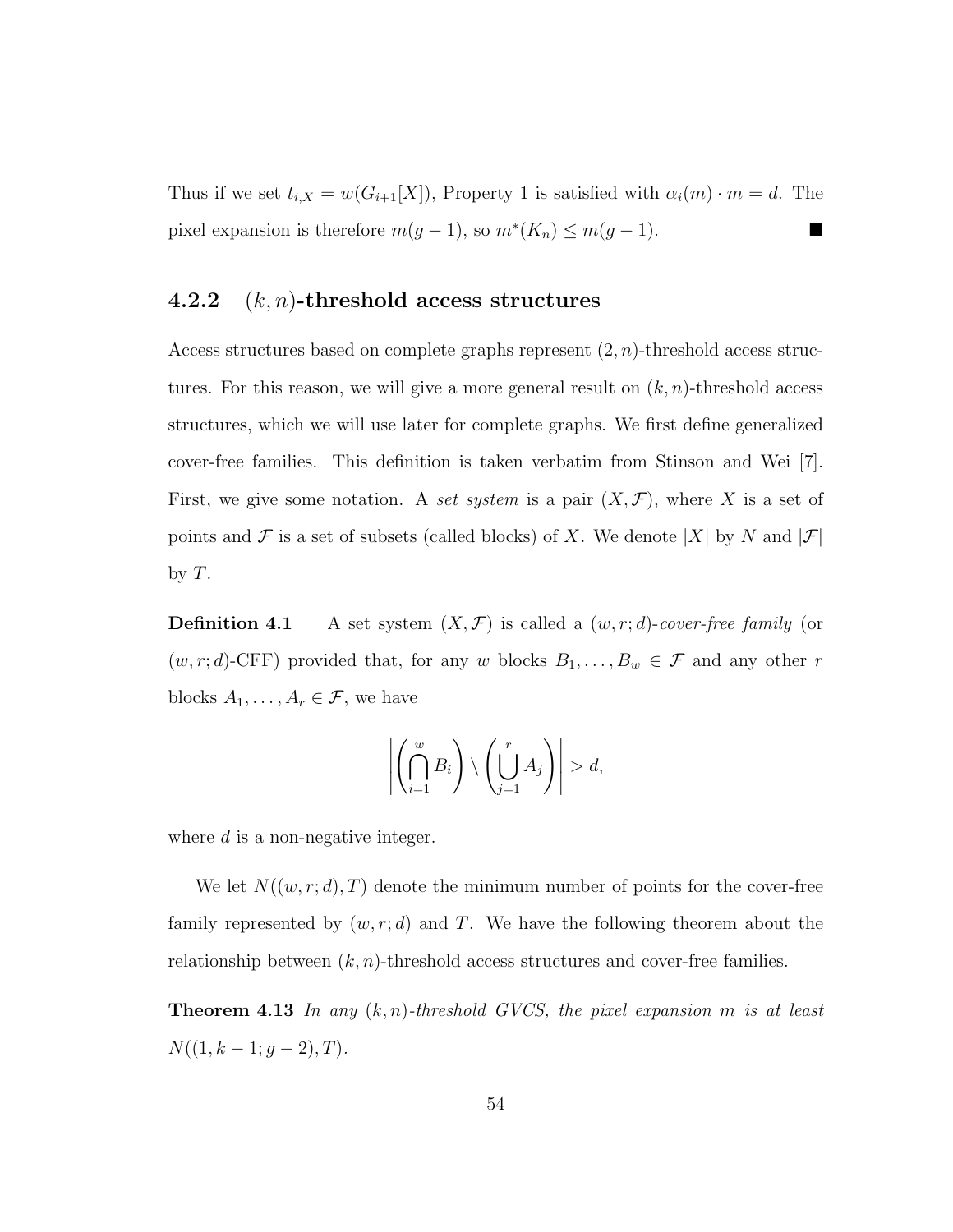**Proof.** Let  $C_0, \ldots, C_{g-1}$  be a set of collections of matrices constituting a  $(k, n)$ threshold GVCS with pixel expansion m and let  $M \in C_{g-1}$  be any matrix. From the unavoidable patterns, for any set of k rows  $\{i_1,\ldots,i_k\}$ , in row  $i_j$  there are  $g - 1$  columns such that there is a 1 in that row and 0 in the other rows. Let  $X = \{x_1, \ldots, x_m\}$  be a set of points. We can consider each row of M to be a subset of  $\mathcal F$  where a 1 in column i indicates that point  $x_i$  is in the subset. By the unavoidable patterns, for any k rows of M, the union of any  $k-1$  of the corresponding subsets does not cover (g-1) elements of the remaining subset. Thus the matrix M represents a  $(1, k - 1; g - 2)$ -CFF with  $N = m$  and  $T = n$ , and the minimum pixel expansion is the same as the minimum number of points in the corresponding cover-free family.

Stinson and Wei [7] proved the following bound for  $(1, r; d)$ -CFF where  $r \geq 2$ :

$$
N((1, r; d), T) \ge c \left(\frac{r^2}{\log r} \log T + dr\right),\,
$$

where *c* is approximately  $\frac{1}{2}$ .

For the case of  $(2, n)$  threshold structures, we have  $r = 1$  which is a special case. We use a result about the relationship between the quantities  $N$  and  $T$  for a given d from Balding and Torney [5]. They proved:

$$
T \le \frac{1}{C_d} \binom{N}{\lfloor \frac{N}{2} \rfloor}
$$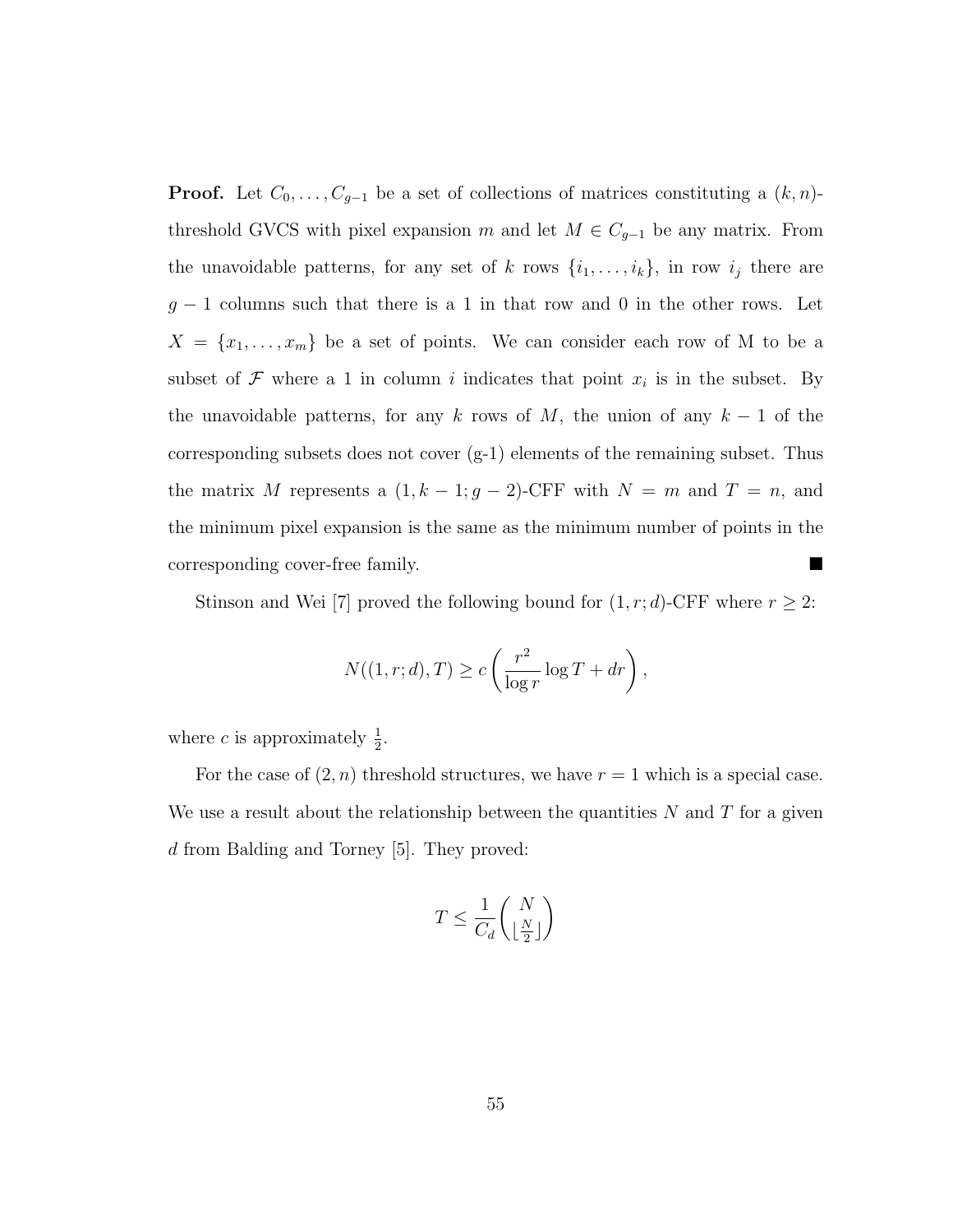where

$$
C_d = \begin{cases} 1 & \text{if } d = 0; \\ \sum_{s=0}^{d/2} {\lfloor \frac{N}{2} \rfloor \choose s} {\lceil \frac{N}{2} \rceil} & \text{if } d \text{ is even}; \\ C_{d-1} + \frac{1}{k} {\lceil \frac{N}{2} \rceil \choose (d+1)/2} {\lceil \frac{N}{2} \rceil \choose (d+1)/2} & \text{if } d \text{ is odd}. \end{cases}
$$

and where  $k = \lfloor \frac{2\lfloor N/2 \rfloor}{d+1} \rfloor$ .

Thus the minimum pixel expansion is the smallest value of N satisfying  $T \leq$ 1  $\frac{1}{C_d} {N \choose \lfloor \frac{N}{2} \rfloor}.$ 

**Example 4.1** For the case where there are 4 grey levels, we can simplify the formula and give values for  $m^*$ .

$$
T \le \frac{1}{C_2} {N \choose \lfloor \frac{N}{2} \rfloor};
$$
  

$$
C_2 = 1 + \lfloor \frac{N}{2} \rfloor \lceil \frac{N}{2} \rceil.
$$

Thus for  $n = 2$ ,  $m^* = 6$ , for  $n = 3, 4$ ,  $m^* = 8$ , for  $n = 5$ ,  $m^* = 9$ , and for  $n = 6, 7, 8, 9, m^* = 10.$ 

The following theorem holds:

**Theorem 4.14** Given a complete graph on n participants,  $m^*(K_n)$  is the smallest value m such that  $n \leq \frac{1}{C_{g-2}} {m \choose \lfloor \frac{m}{2} \rfloor}.$ 

**Proof.** The complete graph  $K_n$  represents a  $(2, n)$  threshold access structure. We can therefore use the bound given by Balding and Torney [5], and we have  $m^*(K_n)$ the smallest value m such that  $n \leq \frac{1}{C_{g-2}} {m \choose \frac{m}{2}}$ .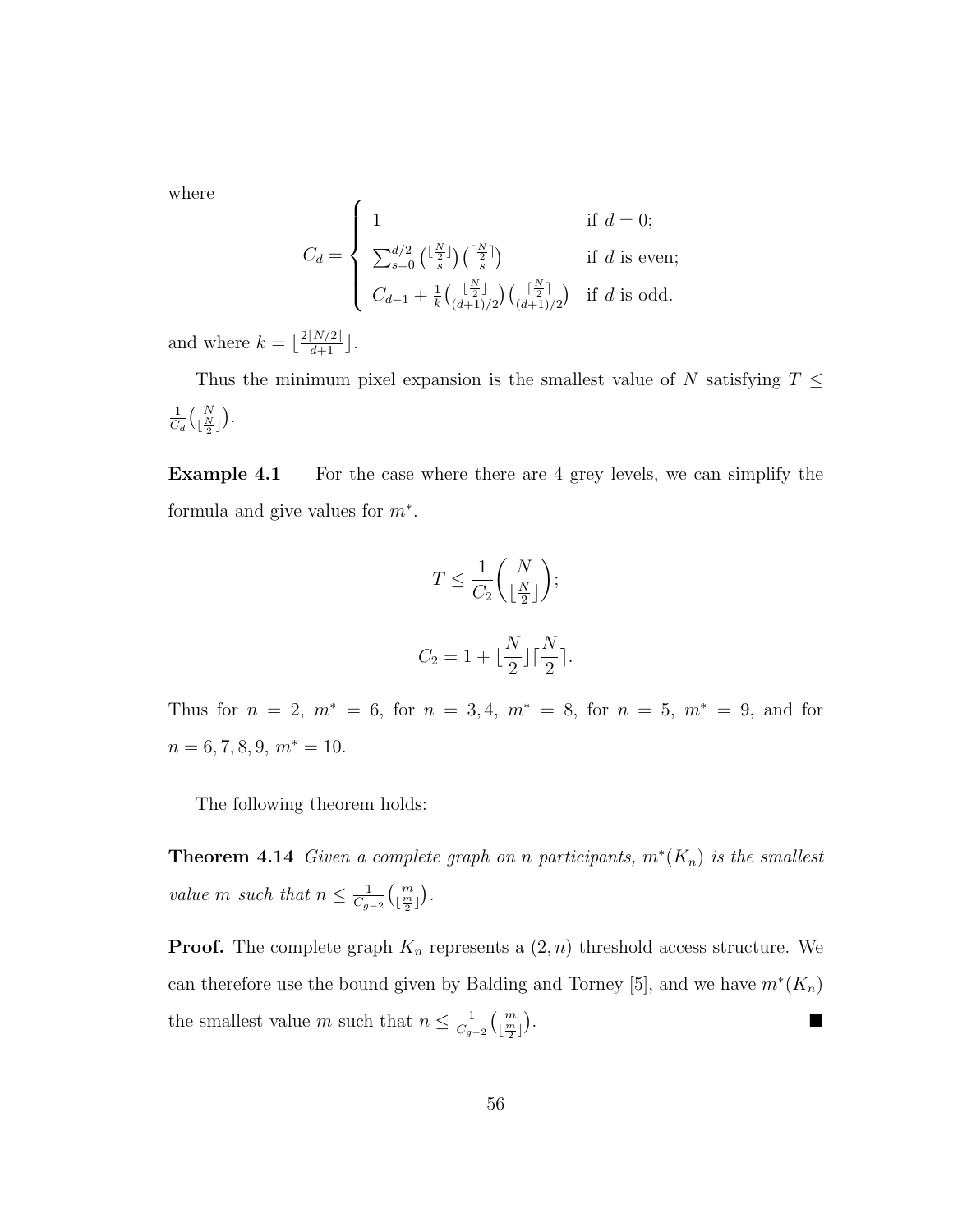Let  $\omega(G)$  denote the maximum size of a clique in G. Then the following lemma follows from Theorem 4.14.

**Lemma 4.15** Given a graph G, there exists a  $(\Gamma(G), g, m)$ -GVCS only if  $\omega(G) \leq$ 1  $\frac{1}{C_{g-2}} {m \choose \lfloor \frac{m}{2} \rfloor}.$ 

**Proof.** Let  $G_k$  be the maximum size clique in G. From Theorem 4.14 we have that  $m^*(G_k) = m$ . Applying Lemma 4.8, the result follows.

We can now give the optimal pixel expansion, with a construction, for complete multipartite graphs.

**Theorem 4.16** Let  $K_{a_1,\dots,a_n}$  be a complete multipartite graph with n parts, and let  $(\Gamma_{\text{Qual}}, \Gamma_{\text{Forb}})$  be the access structure it represents. There exists a  $(\Gamma_{\text{Qual}}, \Gamma_{\text{Forb}}, g, m)$ -GVCS if and only if  $n \leq \frac{1}{C_{g-2}} {m \choose \lfloor \frac{m}{2} \rfloor}.$ 

**Proof.** First, given a  $(\Gamma_{\text{Qual}}, \Gamma_{\text{Forb}}, g, m)$ -GVCS we show that  $n \leq \frac{1}{C_{g-2}} {m \choose \lfloor \frac{m}{2} \rfloor}$ . Clearly  $\omega(K_{a_1,...,a_n}) = n$ . Thus, from Lemma 4.15 we have  $n \leq \frac{1}{C_{g-2}} {m \choose \frac{m}{2}}$ .

Given  $n \leq \frac{1}{C_{g-2}} {m \choose \lfloor \frac{m}{2} \rfloor}$ , we now give a construction for a  $(\Gamma_{\text{Qual}}, \Gamma_{\text{Forb}}, g, m)$ -GVCS. Let  $G_0, \ldots, G_{g-1}$  be the basis matrices of a  $(\Gamma(K_n), g, m)$ -GVCS. For each row q in each matrix  $G_i$  replicate row q  $a_q$  times. We now have a  $(\Gamma_{\text{Qual}}, \Gamma_{\text{Forb}}, g, m)$ -GVCS.

#### **4.2.3 Other results**

These two theorems use unavoidable patterns to prove lower bounds on the pixel expansion for specific access structures.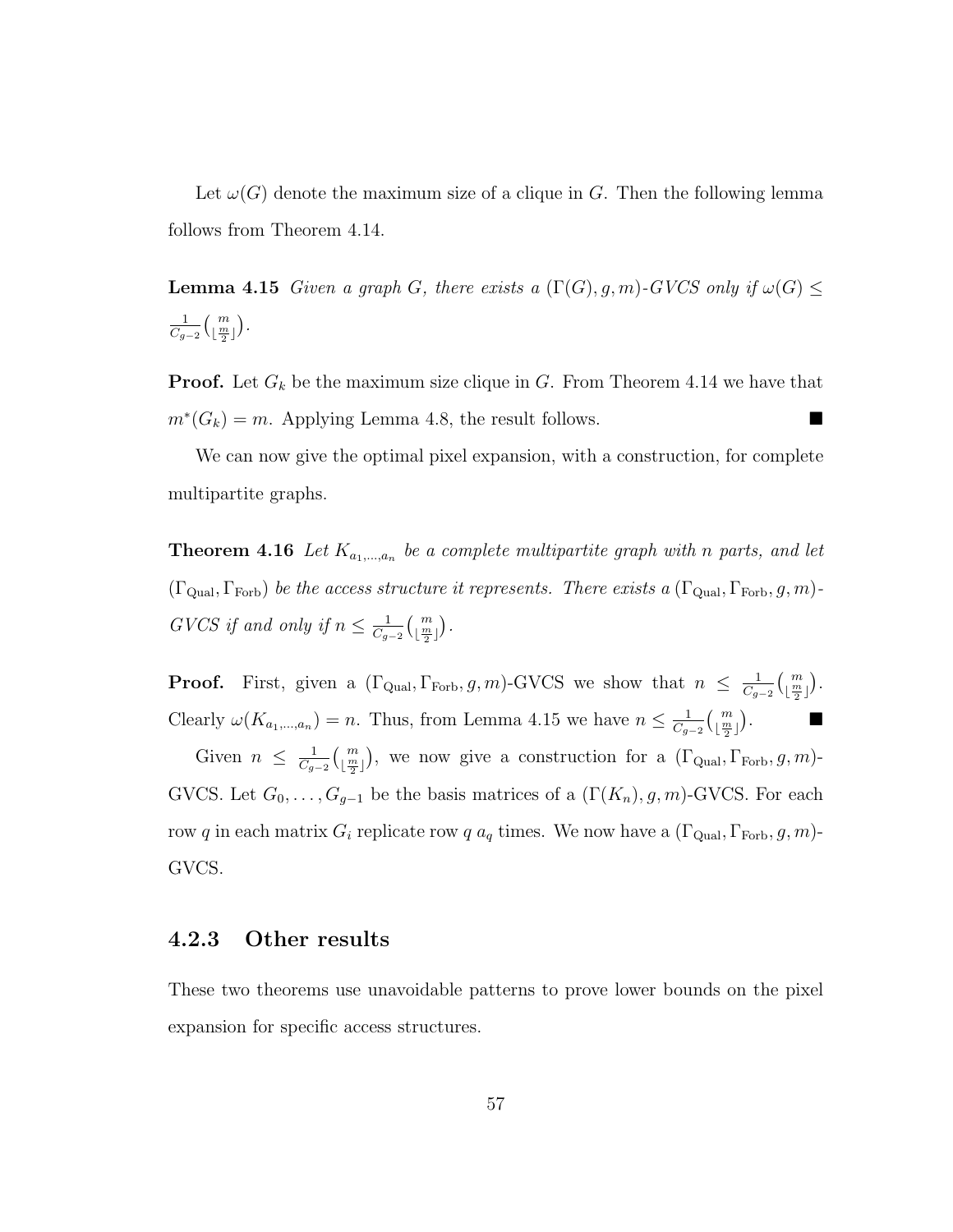**Theorem 4.17** Let  $(\Gamma_{\text{Qual}}, \Gamma_{\text{Forb}})$  be a strong access structure on four participants such that  $\{1, 2, 4\}, \{1, 3, 4\} \in \Gamma_0$ . If there exists a  $(\Gamma_{\text{Qual}}, \Gamma_{\text{Forb}}, 4(g-1), g)$ -GVCS, then there is no  $X \in \Gamma_0$  such that  $\{2,3\} \in \Gamma_0$  and  $\{2,3\} \in X$ .

**Proof.** Applying Lemma 4.8, we have induced access structures  $\{\{1, 2, 4\}\}\$ and  $\{\{1,3,4\}\}\.$  Applying Theorem 4.11, we have that any matrix  $M_i \in C_i$  is equal, up to a column permutation, to

| $\mathbf{1}$   | $\boldsymbol{0}$ | $\boldsymbol{0}$ |              | $1 \quad 0 \quad 1$ |              | $\mathbf{1}$     | $\overline{0}$ |
|----------------|------------------|------------------|--------------|---------------------|--------------|------------------|----------------|
| 0              | $\mathbf{1}$     | $\boldsymbol{0}$ | $\mathbf{1}$ | 0 <sub>1</sub>      |              | 0                |                |
| $\overline{0}$ | $\mathbf{1}$     | $\boldsymbol{0}$ | $\mathbf{1}$ | $\overline{0}$      | $\mathbf{1}$ | $\boldsymbol{0}$ |                |
| 0              | $\theta$         | 1                | $\mathbf{1}$ | $\overline{0}$      | $\mathbf 1$  | 1                |                |
|                |                  |                  |              |                     |              |                  |                |

.

If  $\{2,3\} \subseteq X \in \Gamma_0$ , then the matrix  $M_i[\{2,3\}]$  must contain at least one column  $\begin{bmatrix} 1 \\ 0 \end{bmatrix}$  and at least one column  $\begin{bmatrix} 0 \\ 1 \end{bmatrix}$  for all  $i \geq 1$ , which clearly is not true. Therefore the theorem holds.

**Theorem 4.18** Given  $(\Gamma_{\text{Qual}}, \Gamma_{\text{Forb}})$ , a strong access structure on four participants with basis  $\Gamma_0 = \{\{1, 2, 3\}, \{1, 4\}, \{3, 4\}\}$ , any  $(\Gamma_{\text{Qual}}, \Gamma_{\text{Forb}}, g, m)$ -GVCS must have  $m > 4(g - 1).$ 

**Proof.** Since  $\{1, 2, 3\} \in \Gamma_0$ , by Lemma 4.8 we must have  $m \geq 4(g-1)$ . Suppose there exists a GVCS with  $m = 4(g - 1)$ . Then we must have any  $M_0 \in C_0$  equal,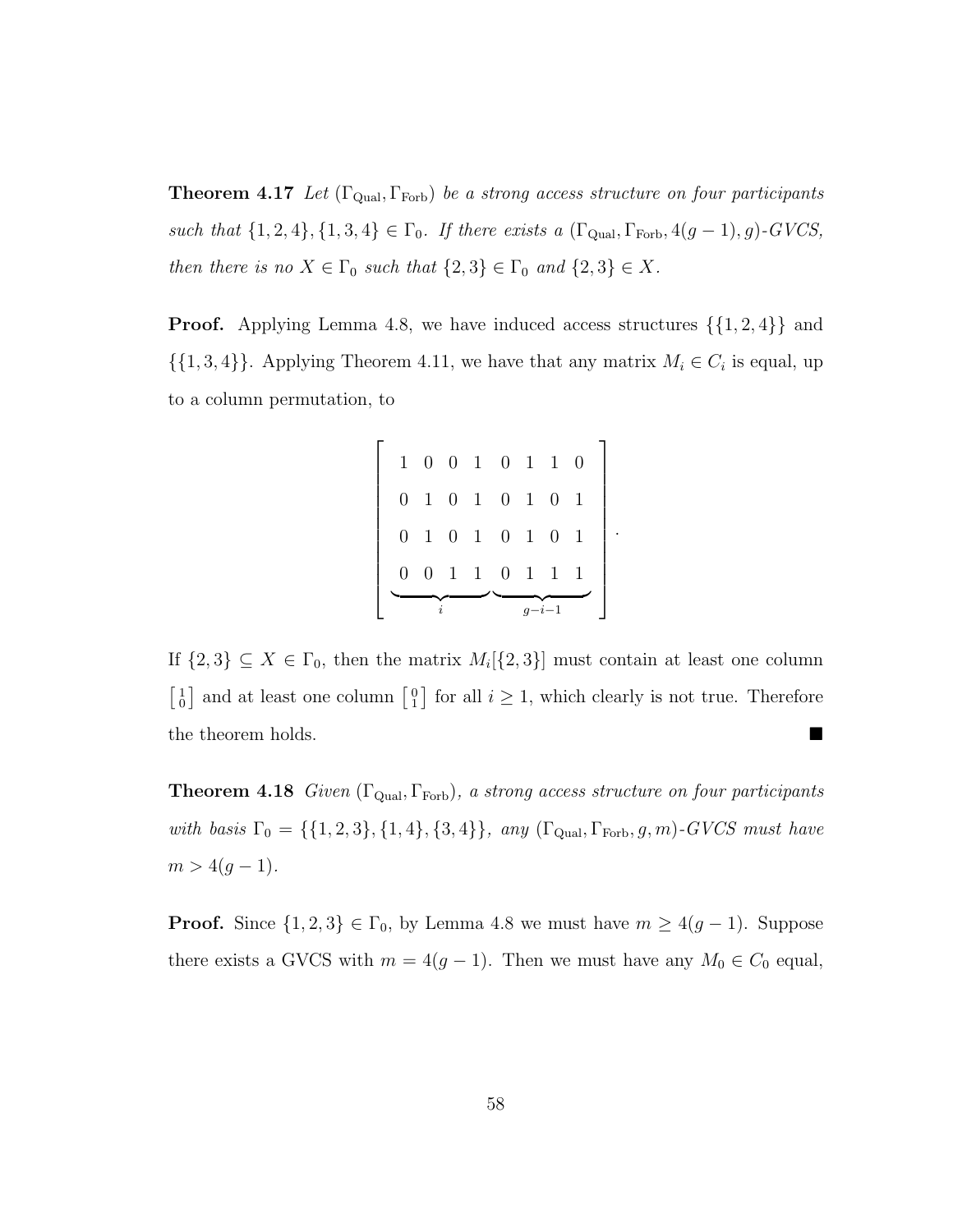up to a column permutation, to the following matrix.

 0110 0101 0011 0 ∗∗∗ <sup>g</sup>−<sup>1</sup> 

We have  $w(M_0[\{1, 2, 3\}]) = w(M_0[\{2, 3, 4\}]) = 3(g - 1).$ 

In addition, we must have any  $M_1 \in C_1$  equal, up to a column permutation, to the following matrix:

 1001 0101 0101 ∗∗∗∗ 0110 0101 0101 0 ∗∗∗ <sup>g</sup>−<sup>2</sup> 

.

.

We must have  $w(M_1[\{1, 2, 3\}]) = w(M_1[\{2, 3, 4\}]) = 3(g - 1) + 1$ , and so we must have  $M_1$  equal, up to a column permutation, to the following matrix:

 1001 0101 0101 1 ∗ 1 ∗ 0110 0101 0101 0 ∗∗∗ <sup>g</sup>−<sup>2</sup>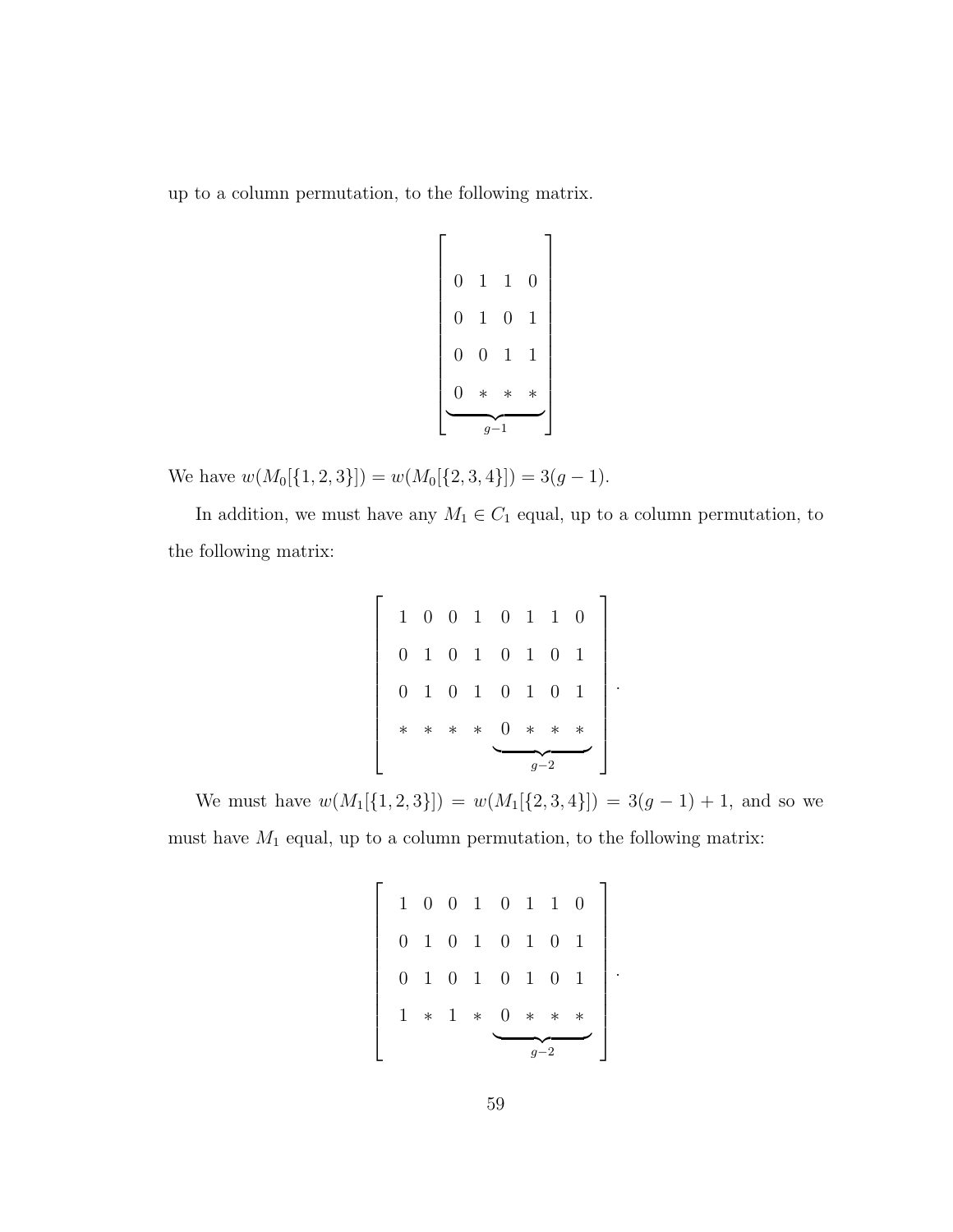Then there are two possibilities depending on the value of the unknowns in each matrix. If  $w(M_1[\{2,4\}]) = 2(g-2) + 4$ , then  $w(M_0[\{2,4\}]) = 2(g-1)$ . If  $w(M_1[\{2,4\}]) = 3(g-2)+4$ , then  $w(M_0[\{2,4\}]) = 3(g-1)$ . Since  $\{2,4\} \in \Gamma_{\text{Forb}}$ , we need  $w(M_1[\{2,4\}]) = w(M_0[\{2,4\}])$ . We have a contradiction, therefore  $m \neq$  $4(g-1)$ , and the theorem holds.

Finally, we show that if there exists basis matrices for a  $(\Gamma_{\text{Qual}}, \Gamma_{\text{Forb}})$ -VCS with pixel expansion m, then the minimum pixel expansion of a  $(\Gamma_{\text{Qual}}, \Gamma_{\text{Forb}})$ -GVCS is at most  $(g-1)m$ .

**Theorem 4.19** If there exist basis matrices  $S_0$ ,  $S_1$  for a  $(\Gamma_{\text{qual}}, \Gamma_{\text{Forb}}, m)$ -VCS, then the minimum pixel expansion of a  $(\Gamma_{\text{Qual}}, \Gamma_{\text{Forb}})$ -GVCS with g grey levels is  $m^* \leq (g-1)m$ .

**Proof.** For  $0 \leq i \leq g - 1$  we define the basis matrices of the GVCS as follows:

$$
G_i = \underbrace{S_0 \circ \ldots \circ S_0}_{g-i-1} \circ \underbrace{S_1 \circ \ldots \circ S_1}_{i}.
$$

Clearly we have pixel expansion  $m' = (g - 1)m$ . For  $0 \le i \le g - 2$ , let  $t_{i,X} =$  $w(G_{i+1}[X])$  and  $\alpha_i(m) = \frac{1}{(g-1)m}$ . Thus, for any  $X \in \Gamma_{\text{qual}}$  we have  $w(G_i[X]) \leq$  $t_{i,X} - \alpha_i(m) \cdot m$  and  $w(G_{i+1}[X]) \ge t_{i,X}$ . For any  $X' \in \Gamma_{\text{Forb}}$ , since  $S_0[X] = S_1[X]$  up to a column permutation, we have  $G_0[X] = G_1[X] = \ldots = G_{g-1}[X]$  up to a column permutation. Since we have constructed a  $(\Gamma_{\text{Qual}}, \Gamma_{\text{Forb}}, (g - 1)m, g - 1)$ -GVCS, we must have  $m^* \leq (g-1)m$ .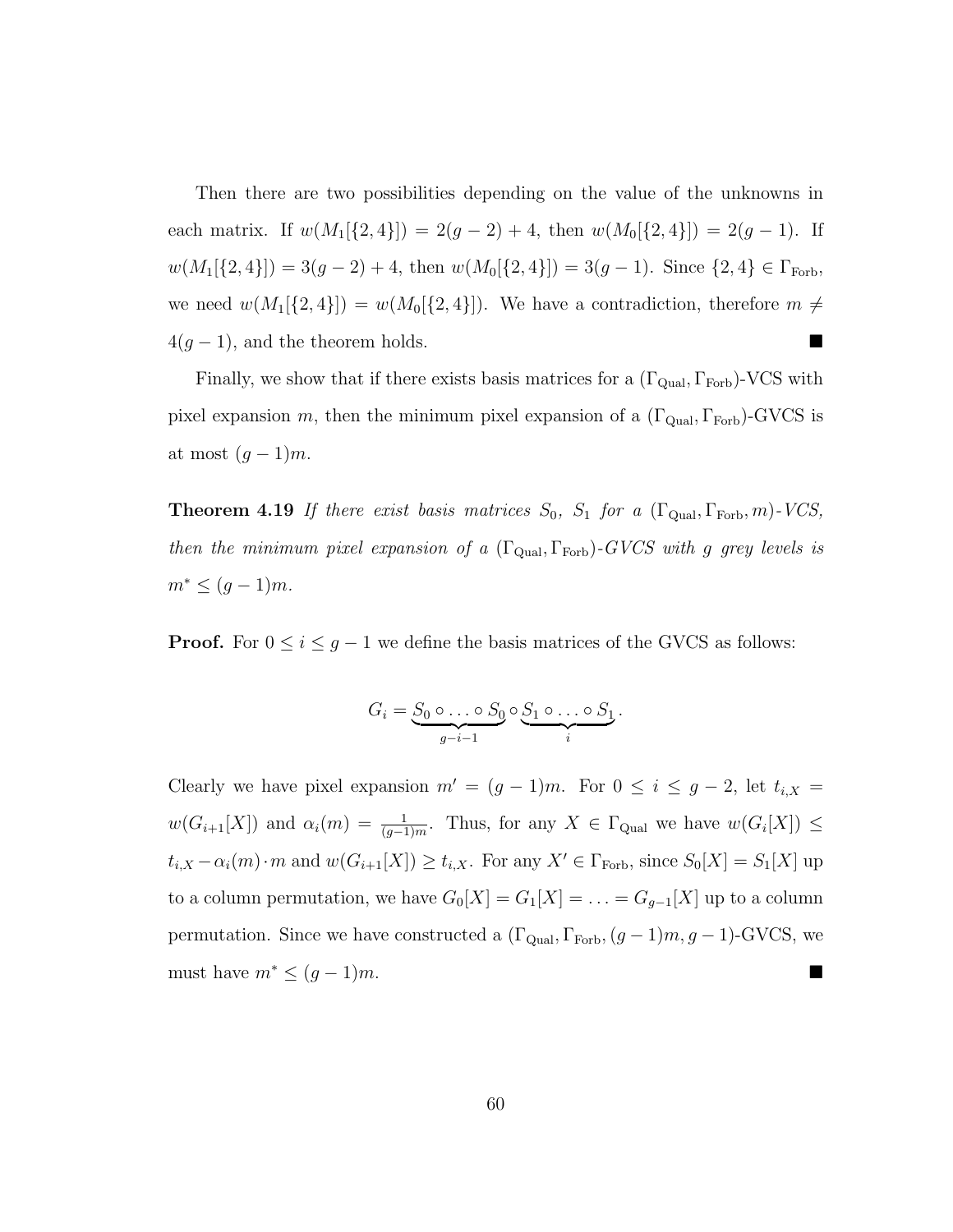## **4.3 GVCS on four grey levels**

Access structures 2, 3, 6, 7, 9, and 10 are complete multipartite graphs and the optimal pixel expansion is given by Theorem 4.16. Access structures 1, 4, 18 are  $(k, k)$ -threshold access structures and the optimal pixel expansion is given by Lemma 2.15. Lower bounds for 5, 8 are determined by Theorem 4.10. Lower bounds for 11, 13, 14 are from Corollary 4.9. Lower bounds for 15, 16, 17 are obtained from Theorem 4.17. Upper bounds for 5, 8, 11, 13, 14, 15, 16, 17 are obtained from Theorem 4.19 and the basis matrices given by Atienese, Blundo, De Santis, and Stinson [1].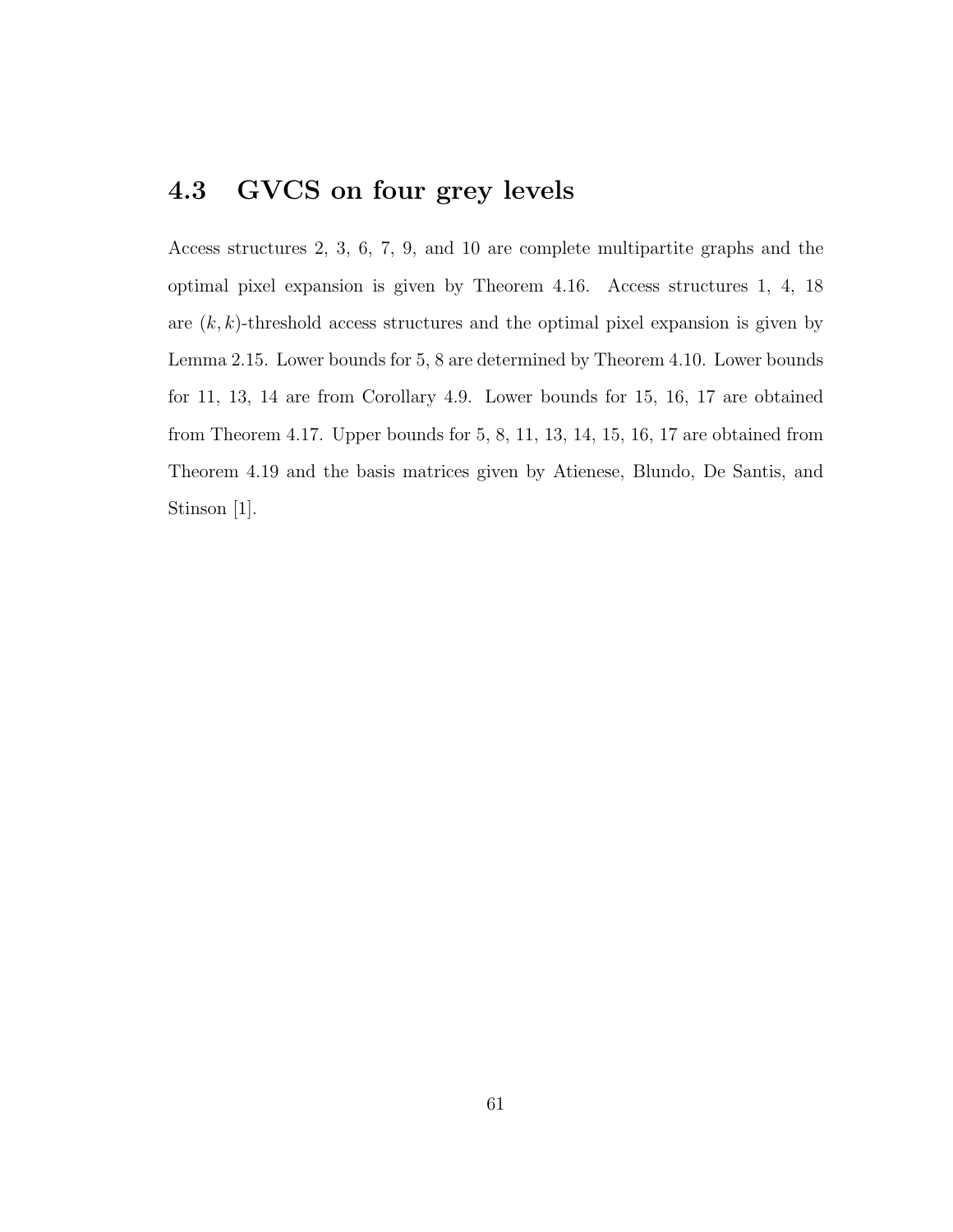| access structure | $\boldsymbol{n}$ | basis subsets          | $m^*$               | result used         |
|------------------|------------------|------------------------|---------------------|---------------------|
|                  | $\overline{2}$   | 12                     | 6                   | Lemma $2.15$        |
| $\overline{2}$   | 3                | 12,23                  | 6                   | Theorem 4.16        |
| 3                | 3                | 12, 13, 23             | 8                   | Theorem 4.16        |
| $\overline{4}$   | 3                | 123                    | 12                  | Lemma $2.15$        |
| 5                | 4                | 12,23,34               | $7 \leq m^* \leq 9$ | Theorems 4.10, 4.19 |
| 6                | 4                | 12, 13, 14             | 6                   | Theorem 4.16        |
|                  | 4                | 12, 14, 23, 34         | 6                   | Theorem 4.16        |
| 8                | 4                | 12, 23, 24, 34         | $7 \leq m^* \leq 9$ | Theorems 4.10, 4.19 |
| 9                | 4                | 12, 13, 14, 23, 24     | 8                   | Theorem 4.16        |
| 10               | 4                | 12, 13, 14, 23, 24, 34 | 8                   | Theorem 4.16        |
| 11               | 4                | 123,14                 | 12                  | Cor. 4.9, Thm. 4.19 |
| 12               | 4                | 123, 14, 34            | $13 \le m^* \le 15$ | Theorems 4.18, 4.19 |
| 13               | $\overline{4}$   | 134, 12, 23, 24        | 12                  | Cor. 4.9, Thm. 4.19 |
| 14               | $\overline{4}$   | 123,124                | 12                  | Cor. 4.9, Thm. 4.19 |
| 15               | 4                | 124, 134, 23           | $13 \le m^* \le 15$ | Theorems 4.17, 4.19 |
| 16               | 4                | 123, 124, 134          | $13 \le m^* \le 18$ | Theorems 4.17, 4.19 |
| 17               | 4                | 123, 124, 134, 234     | $13 \le m^* \le 18$ | Theorems 4.17, 4.19 |
| 18               | 4                | 1234                   | 24                  | Lemma $2.15$        |

Table 4.1: GVCS with four grey levels for strong access structures on up to four participants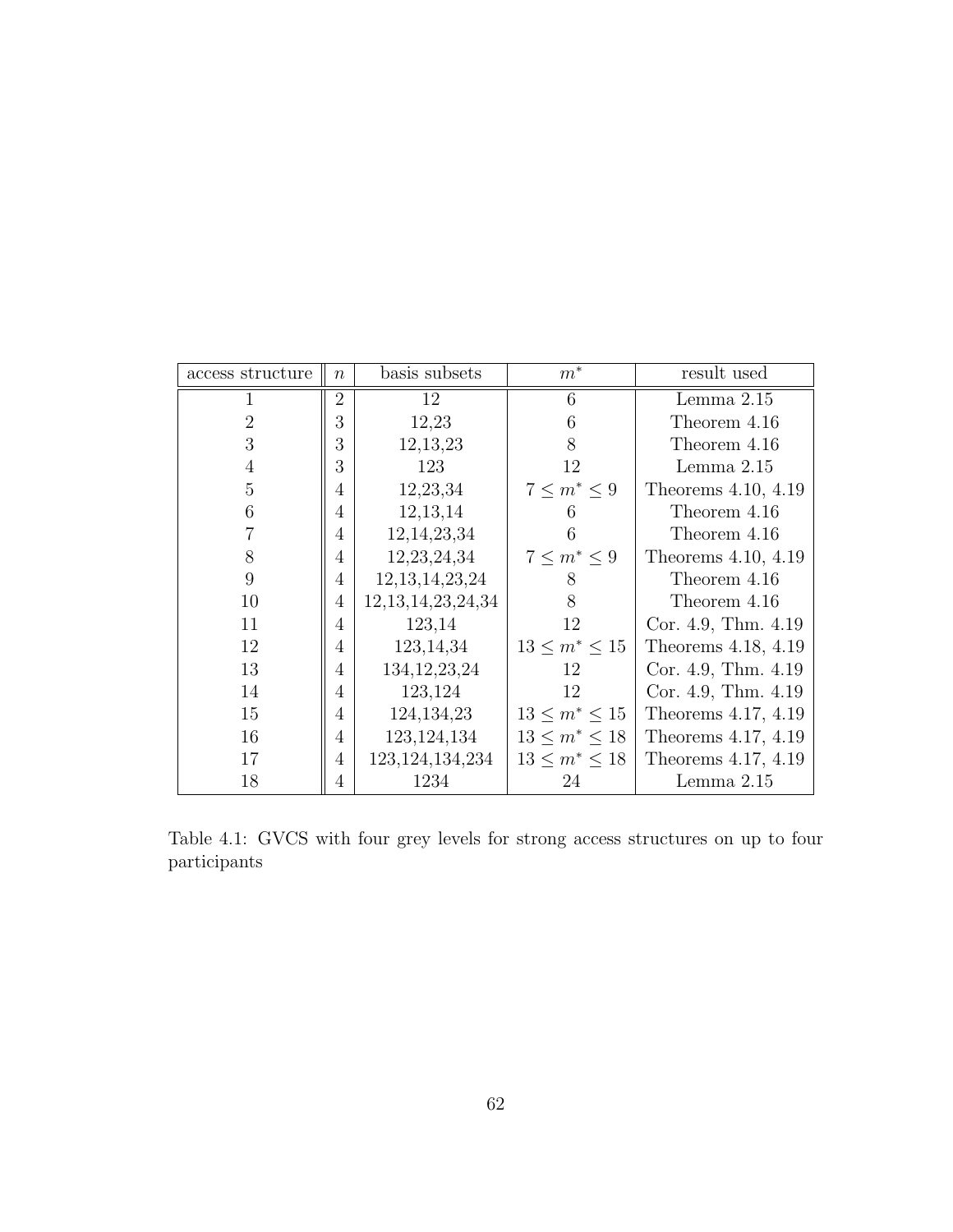## **Chapter 5**

# **Conclusions and Open Problems**

We have given three constructions for GVCS on general access structures, the cumulative arrays construction, the decomposition construction, and the starting matrices construction. Of these, the decomposition construction has the most promise to result in significantly better values for the pixel expansion, assuming that the smaller access structures have good values for the pixel expansion. However, a technique for finding such a GVCS for the smaller access structures remains an open problem.

We have also given the necessary theory to give optimal values (or ranges of values) for the pixel expansion of GVCS on strong, connected access structures on at most four participants. We first showed that we need only consider connected access structures by showing how to construct a GVCS for a non-connected access structure given a GVCS for each of its connected parts. We then showed that a strong, connected GVCS must contain unavoidable patterns which are dictated by the access structure. We used these unavoidable patterns to show that for any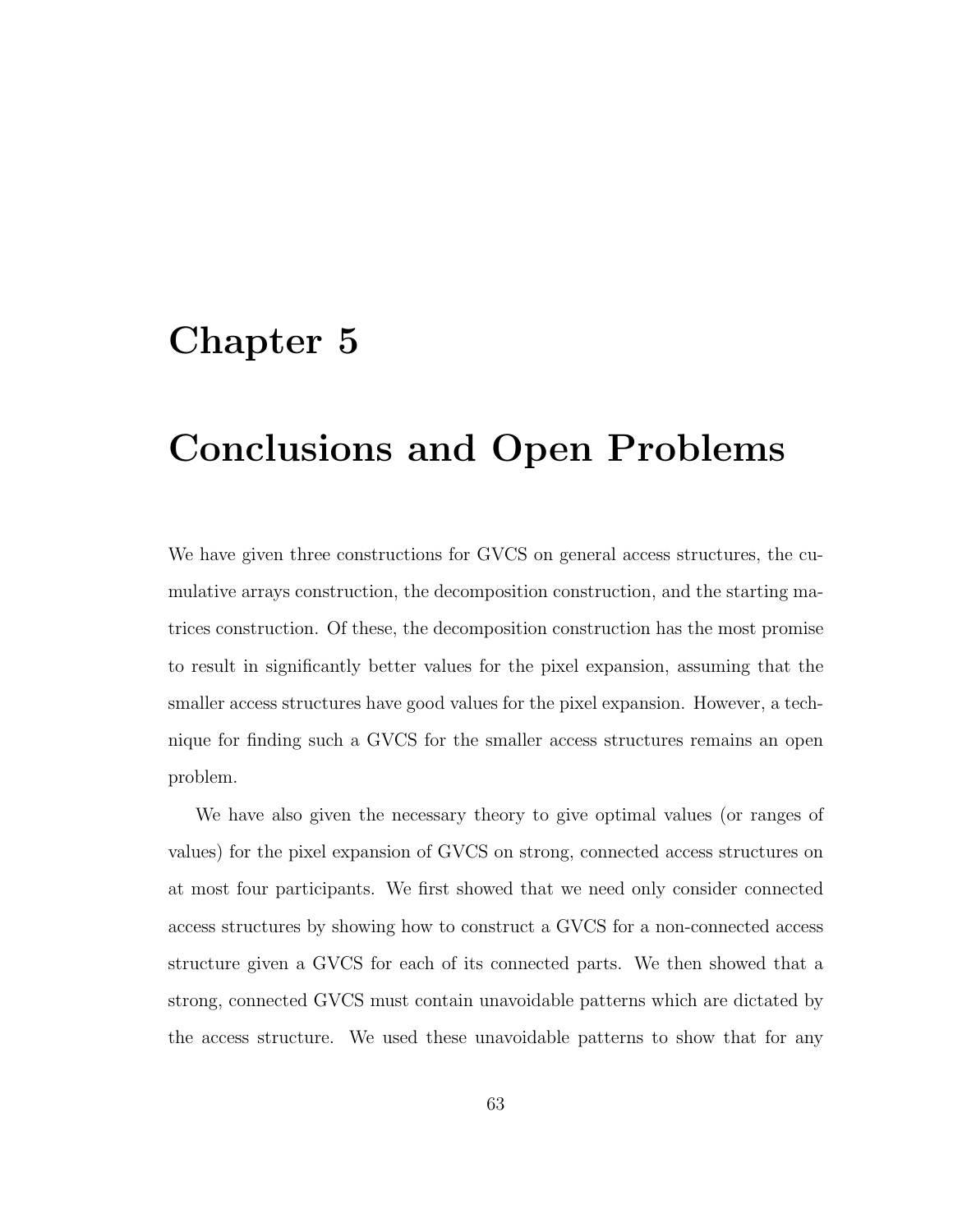GVCS with pixel expansion  $2(g - 1)$ , the access structure must be represented by a complete bipartite graph, and also to show that any  $(3, 3, 4(g - 1), 4)$ -threshold GVCS must have basis matrices of a particular form. We then use these results to prove optimal values for threshold access structures and access structures based on graphs. The most significant of the graph results gives the optimal pixel expansion for access structures based on complete multipartite graphs. We also give two theorems which give lower bounds on access structures containing certain sets of qualified participants, and a theorem which gives an upper bound for the pixel expansion of GVCS where there exists a corresponding VCS represented by basis matrices. Finally, we apply these results to the case of four grey levels, giving a table of values for the optimal pixel expansion of all strong, connected access structures on at most four participants.